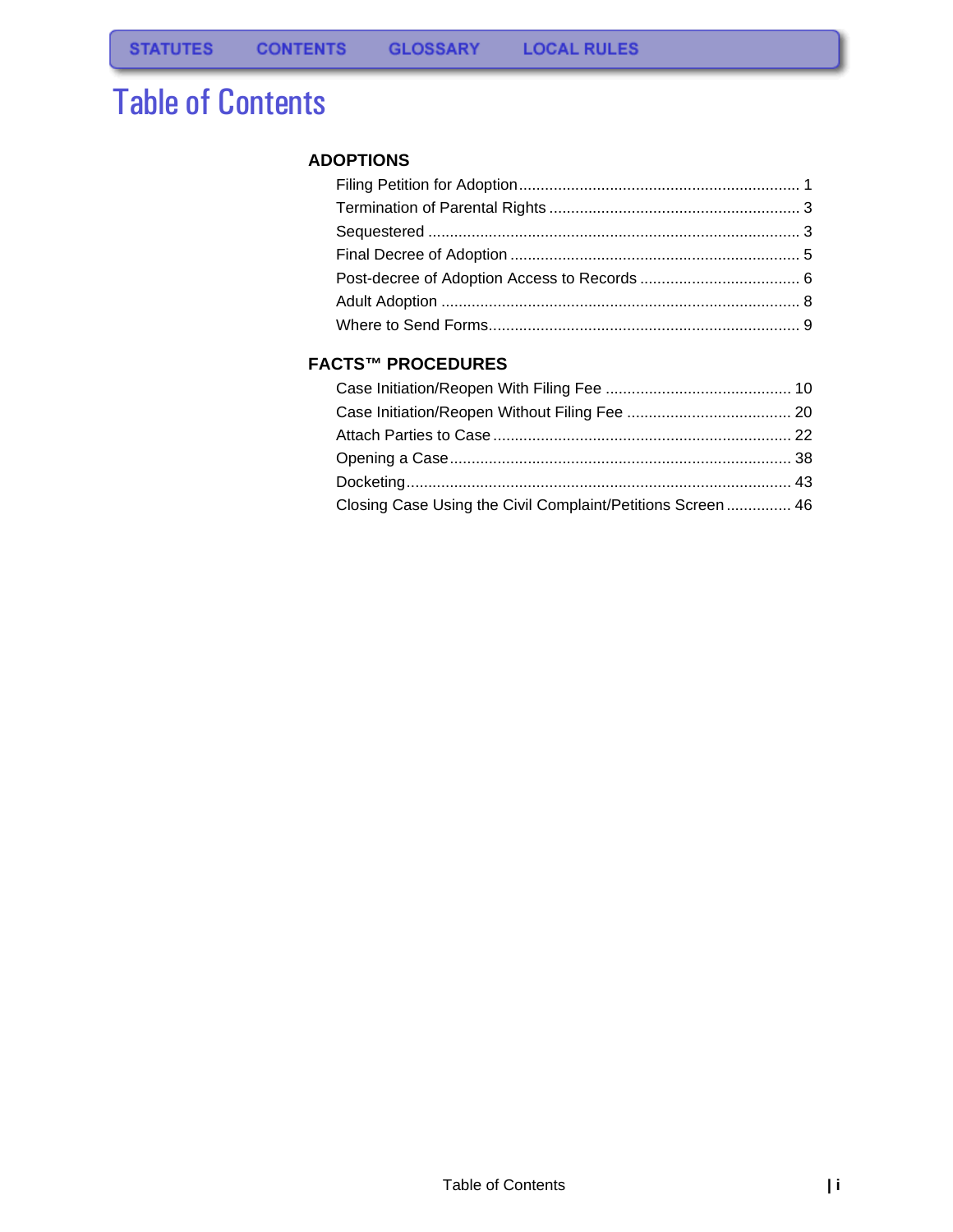# <span id="page-1-0"></span>Chapter 1: Adoptions

Adoptions must be approved by the Court, under NMSA 1978, §§ 32A-5-1 to -45. There are two basic types of adoptions: related, i.e., when one relative is adopting another and unrelated, i.e., when a person is being adopted by a non-relative. In addition, some adoptions require the termination of the parental rights of the natural parents. Files, records and entries in adoption proceedings in the custody of the court or department or the agency involved in the proceeding shall be separately kept, locked and preserved and no persons other than officials of the court or department or the agency shall be permitted to inspect them except by court order.

## <span id="page-1-1"></span>Section 1-1: Filing Petition for Adoption

**NMSA 1978, § 32A-5-13**

112

| <b>Placement Order</b>       | When a placement order is required, the<br>petitioner shall file a request with the court<br>to allow the placement.<br>An order permitting the placement shall be<br>obtained prior to actual placement. |
|------------------------------|-----------------------------------------------------------------------------------------------------------------------------------------------------------------------------------------------------------|
| <b>Request for Placement</b> | A request for placement shall be filed and<br>verified by the petitioner.                                                                                                                                 |

### **TIME LIMIT | REQUEST FOR PLACEMENT**

 A hearing and the court decision on the request for placement shall occur within **thirty (30) days** of the filing of the request.

| <b>Compliance of Pre-</b><br><b>Placement Study</b> | As part of any court order authorizing<br>placement under this section, the court shall<br>find whether the pre-placement study complies<br>with Section 32A-5-14 NMSA 1978 and that<br>the time requirements concerning placement |
|-----------------------------------------------------|------------------------------------------------------------------------------------------------------------------------------------------------------------------------------------------------------------------------------------|
|                                                     | set forth in this section have been met.                                                                                                                                                                                           |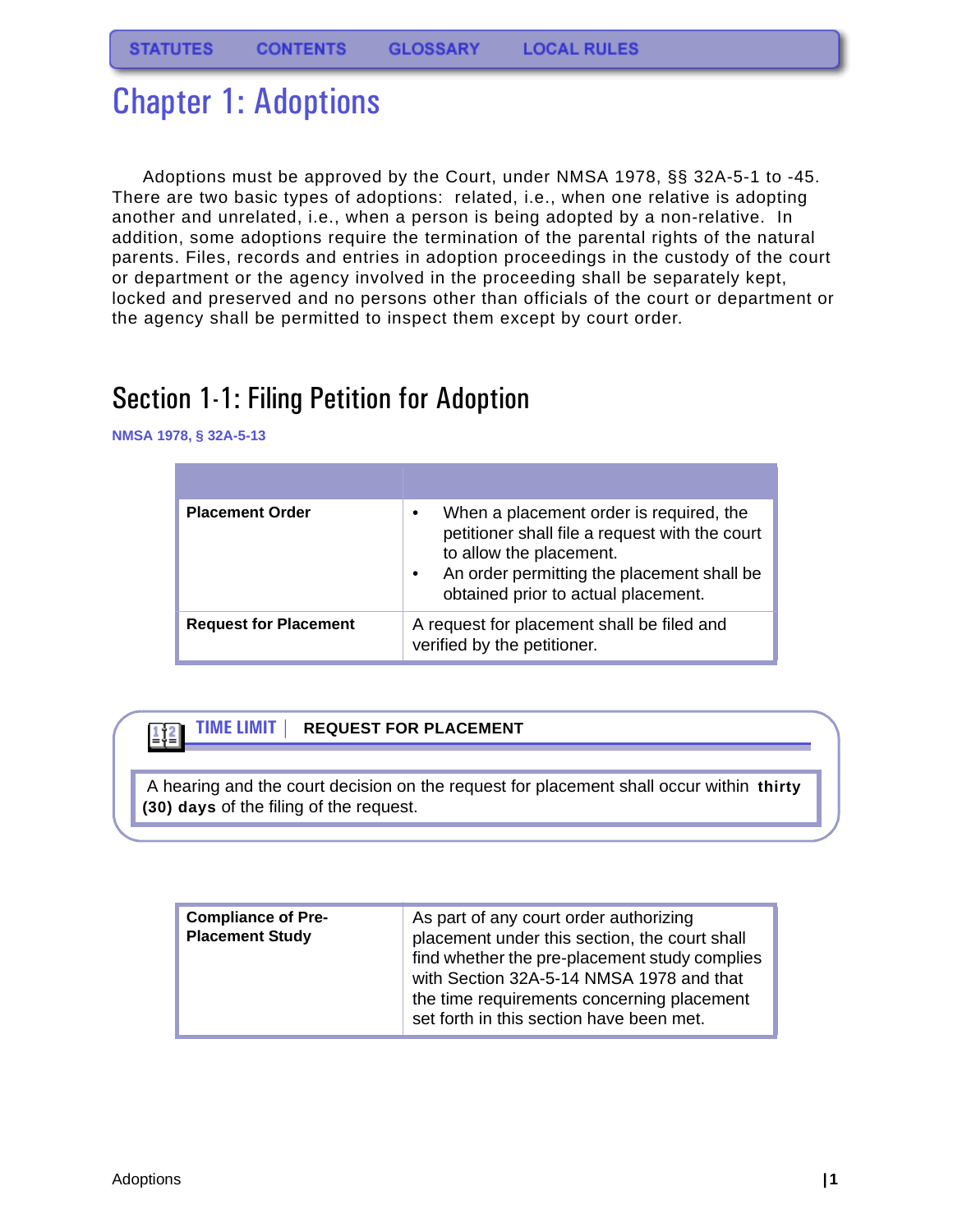**CLERICAL DUTIES | DUTIES, NMSA 1978, § 32A-5-7** 飋

- **1.** The clerk of the court shall file pleadings captioned pursuant to the provisions of Section 32A-5-9 NMSA 1978. The clerk of the court shall not file incorrectly captioned pleadings. **NMSA 1978, § 32A-5-7 A.**
- **2.** The clerk of the court shall mail a copy of the request for placement to the department within one working day of the request for placement being filed with the court. The attorney for the person requesting placement shall provide to the clerk of the court a copy of the request for placement and a stamped envelope addressed to the department as specified in department regulation. **NMSA 1978, § 32A-5-7 B.**
- **3.** The clerk of the court shall mail a copy of the petition for adoption within one working day of the petition for adoption being filed with the court. The attorney for the petitioner shall provide to the clerk of the court a copy of the petition for adoption and a stamped envelope addressed to the department as specified in department regulation. **NMSA 1978, § 32A-5-7 C.**
- **4.** The clerk of the court shall mail a copy of the decree of adoption to the department within one working day of the entry of the decree of adoption. The attorney for the petitioner shall provide to the clerk of the court a copy of the decree of adoption and a stamped envelope addressed to the department as specified in department regulation. **NMSA 1978, § 32A-5-7 D.**
- **5.** In any adoption involving an Indian child, the clerk of the court shall provide the secretary of the interior with a copy of any decree of adoption or adoptive placement order and other information as required by the federal Indian Child Welfare Act of 1978. The attorney for the petitioner shall provide to the clerk of the court a copy of an adoption decree, an adoptive placement order, any other information required by the federal Indian Child Welfare Act of 1978 and a stamped envelope addressed to the secretary of the interior. **NMSA 1978, § 32A-5-7 E.**
- **6.** The clerk of the court shall forward an application for a birth certificate in an adoptee's new name: **NMSA 1978, § 32A-5-7 F.**
	- for a person born in the United States, to the appropriate vital statistics office of the place, if known, where the adoptee was born **(NATIONAL CENTER FOR HEALTH STATISTICS-ONLY WORKS IN INTERNET EXPLORER)**; or
	- for all other persons, to the state registrar of vital statistics.

Vital Statistics New Mexico Health Services Division P.O. Box 26110 Santa Fe, NM 87502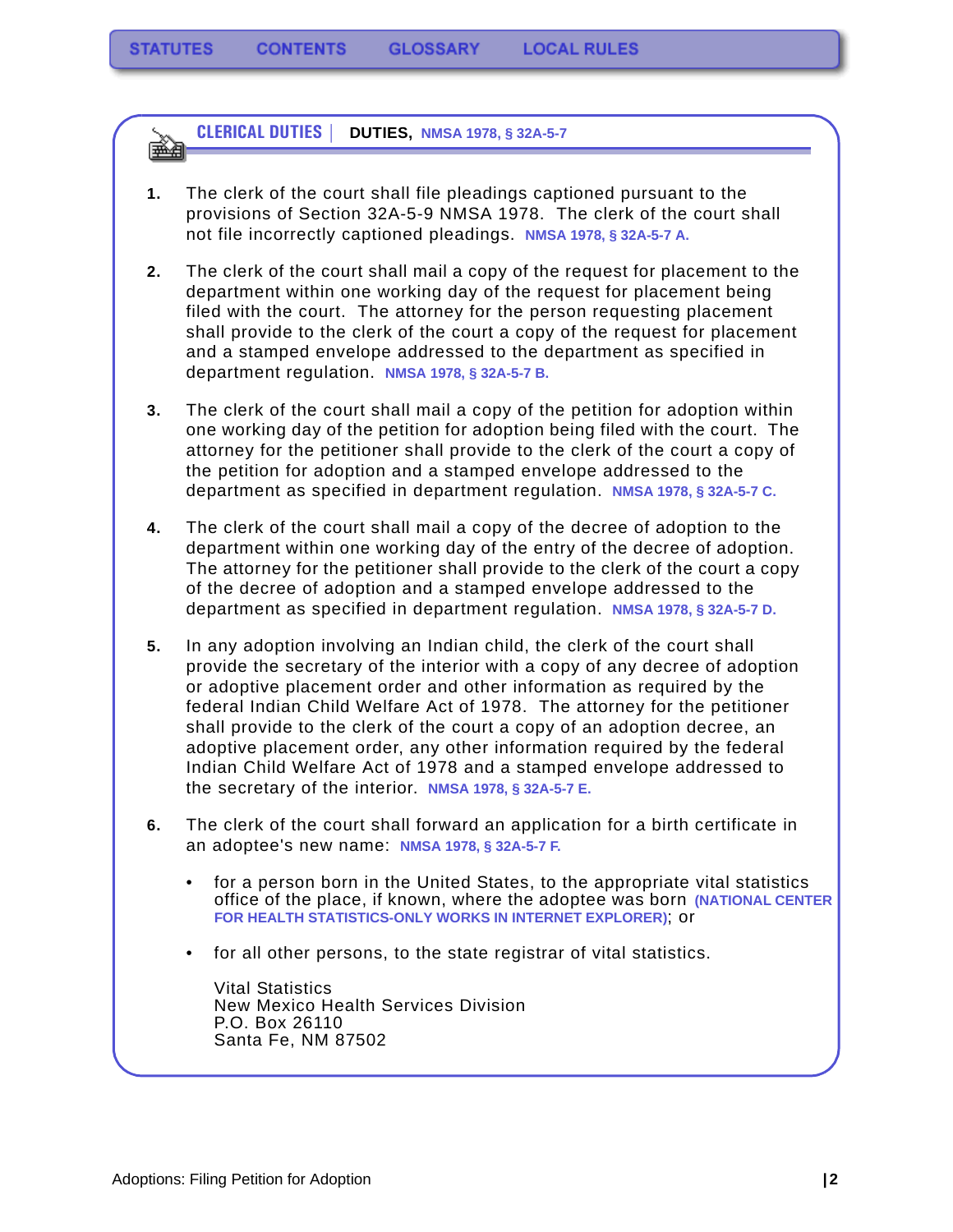## <span id="page-3-0"></span>Section 1-2: Termination of Parental Rights

**NMSA 1978, § 32A-5-16**

| <b>Initiation of Termination</b><br><b>Procedure</b> | A proceeding to terminate parental rights<br>$\bullet$<br>may be initiated in connection with or prior<br>to an adoption proceeding.<br>Venue shall be in the court for the county<br>٠<br>in which the child is physically present or in<br>the county from which the child was<br>placed.                                                                         |  |  |  |  |
|------------------------------------------------------|---------------------------------------------------------------------------------------------------------------------------------------------------------------------------------------------------------------------------------------------------------------------------------------------------------------------------------------------------------------------|--|--|--|--|
| Initiating Party                                     | The proceeding may be initiated by any of the<br>following:<br>The department;<br>An agency; or<br>٠<br>Any other person having a legitimate<br>$\bullet$<br>interest in the matter, including a petitioner<br>for adoption, the child's guardian, the<br>child's guardian ad litem in another action,<br>a foster parent, a relative of the child or the<br>child. |  |  |  |  |

### <span id="page-3-1"></span>Section 1-3: Sequestered

**NMSA 1978, §§ 32A-4-33 & 32A-5-8**

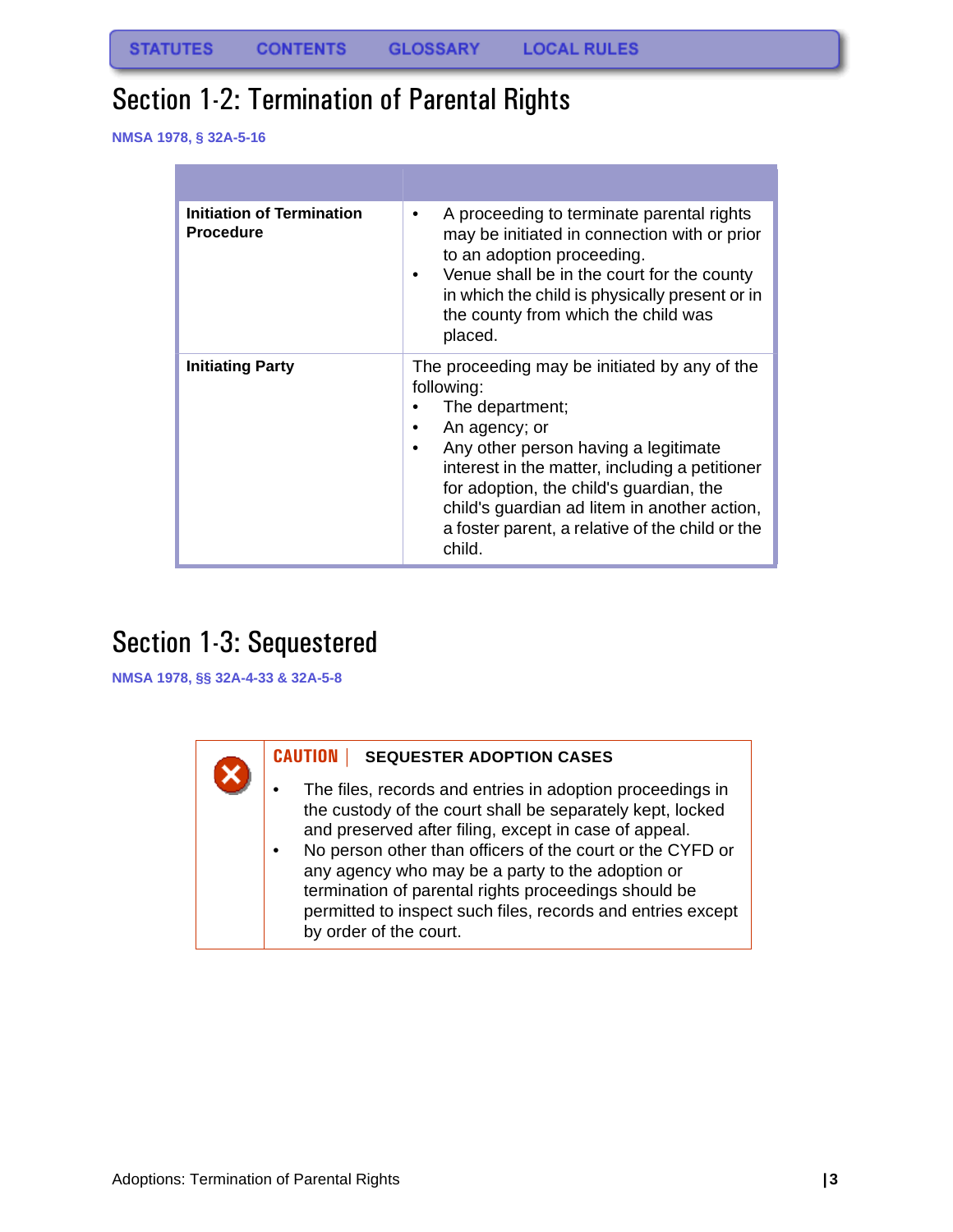| Unless the petitioner agrees to be<br>٠<br>contacted or agrees to the release of the<br>petitioner's identity to the parent and the<br>parent agrees to be contacted or agrees to<br>the release of the parent's identity to the<br>petitioner, the attorneys, the court, the<br>agency and the department shall maintain<br>confidentiality regarding the names of the<br>parties, unless the information is already<br>otherwise known.<br>After the petition is filed and prior to the<br>٠<br>entry of the decree, the records in adoption<br>proceedings shall be open to inspection<br>only by the attorney for the petitioner, the<br>department or the agency, any attorney<br>appointed as a guardian ad litem for the<br>adoptee, any attorney retained by the<br>adoptee or other persons upon order of the<br>court for good cause shown.                                                                                                                                                                                                                                     |
|-------------------------------------------------------------------------------------------------------------------------------------------------------------------------------------------------------------------------------------------------------------------------------------------------------------------------------------------------------------------------------------------------------------------------------------------------------------------------------------------------------------------------------------------------------------------------------------------------------------------------------------------------------------------------------------------------------------------------------------------------------------------------------------------------------------------------------------------------------------------------------------------------------------------------------------------------------------------------------------------------------------------------------------------------------------------------------------------|
| All records, whether on file with the court,<br>$\bullet$<br>an agency, the department, an attorney or<br>other provider of professional services in<br>connection with an adoption, are<br>confidential and may be disclosed only<br>pursuant to the provisions of the Adoption<br>Act [this article].<br>All information and documentation<br>٠<br>provided for the purpose of full disclosure<br>is confidential.<br>Documentation provided for the purpose of<br>full disclosure shall remain the property of<br>the person making full disclosure when a<br>prospective adoptive parent decides not to<br>accept a placement.<br>Immediately upon refusal of the<br>placement, the prospective adoptive<br>parent shall return all full disclosure<br>documentation to the person providing full<br>disclosure.<br>A prospective adoptive parent shall not<br>disclose any confidential information<br>received during the full disclosure process,<br>except as necessary to make a placement<br>decision or to provide information to a<br>child's guardian ad litem or the court. |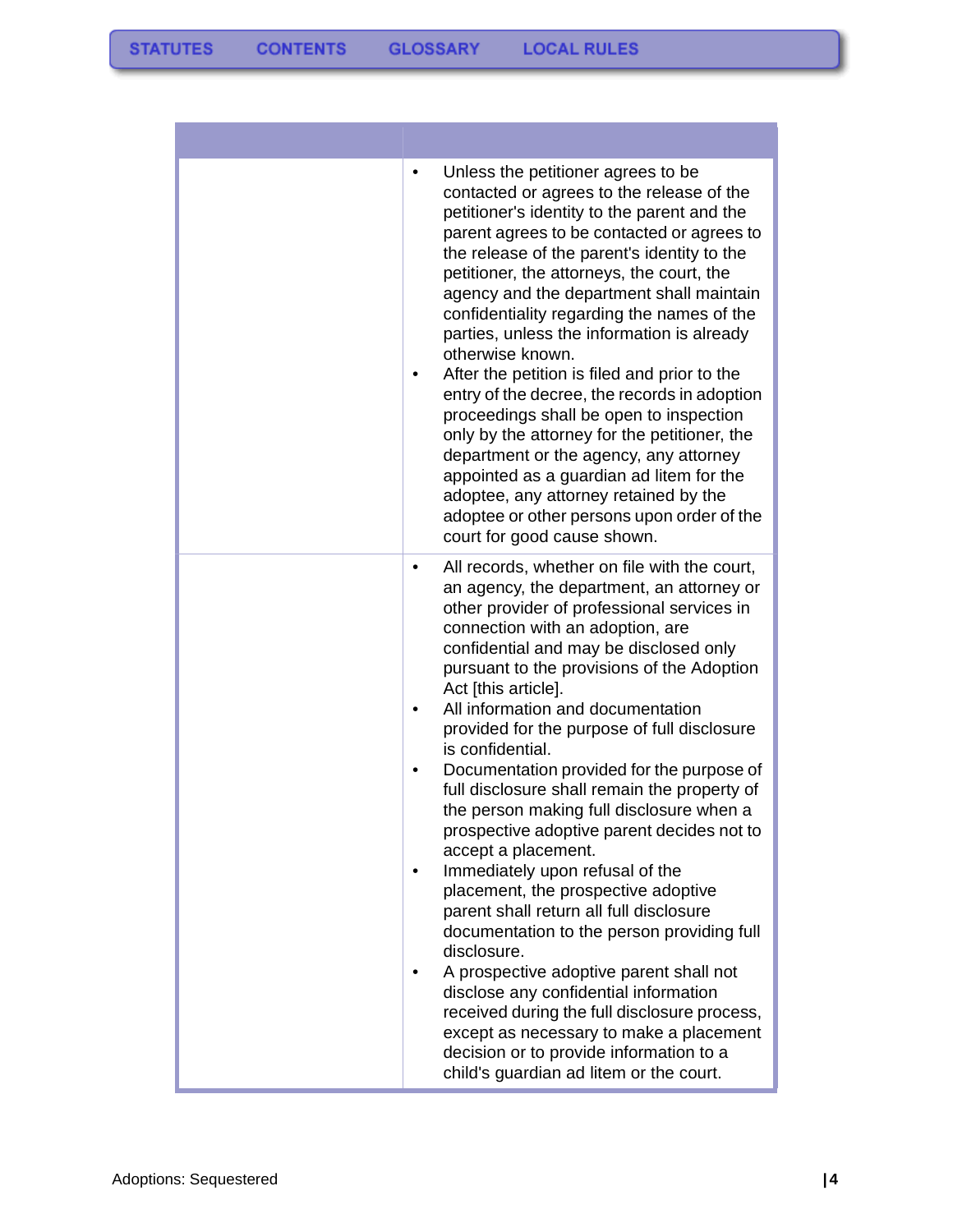### <span id="page-5-0"></span>Section 1-4: Final Decree of Adoption

**NMSA 1978, § 32A-5-36**

| <b>Decree of Adoption</b>                         | The decree of adoption shall include the<br>$\bullet$<br>new name of the adoptee and shall not<br>include any other name by which the<br>adoptee has been known or the names of<br>the former parents.<br>The decree of adoption shall order that<br>from the date of the decree, the adoptee<br>shall be the child of the petitioner and<br>accorded the status set forth in Section<br>32A-5-37 NMSA 1978. |
|---------------------------------------------------|--------------------------------------------------------------------------------------------------------------------------------------------------------------------------------------------------------------------------------------------------------------------------------------------------------------------------------------------------------------------------------------------------------------|
| <b>Compliance With ICWA</b>                       | A decree of adoption may not be attacked<br>upon the expiration of one year from the entry<br>of the decree; provided, however, that in any<br>adoption involving an Indian child, the Indian<br>child's parent or Indian custodian may petition<br>the court pursuant to the provisions of the<br>federal Indian Child Welfare Act of 1978 to<br>invalidate the adoption.                                   |
| <b>Copy of Decree to Secretary</b><br>of Interior | In any adoption involving an Indian child, the<br>clerk of the court shall provide the secretary of<br>the interior with a copy of any decree of<br>adoption or adoptive placement order and<br>other information as required by the federal<br>Indian Child Welfare Act of 1978.                                                                                                                            |

#### **TIME LIMIT | BIRTH CERTIFICATE, NMSA 1978 § 32A-5-38**   $\left\lbrack \frac{1}{n} \right\rbrack^2$

Within **thirty (30) days** after an adoption decree becomes final, the petitioner shall prepare an application for a birth certificate in the new name of the adoptee showing the petitioner as the adoptee's parent and shall provide the application to the clerk of the court. The clerk of the court shall forward the application:

- For a person born in the United States, to the appropriate vital statistics office of the place, if known, where the adoptee was born; or
- For all other persons, to the state registrar of vital statistics. In the case of the adoption of a person born outside the United States, if requested by the petitioner, the court shall make findings, based on evidence from the petitioner and other reliable state or federal sources, on the date and place of birth of the adoptee. These findings shall be certified by the court and included with the application for a birth certificate.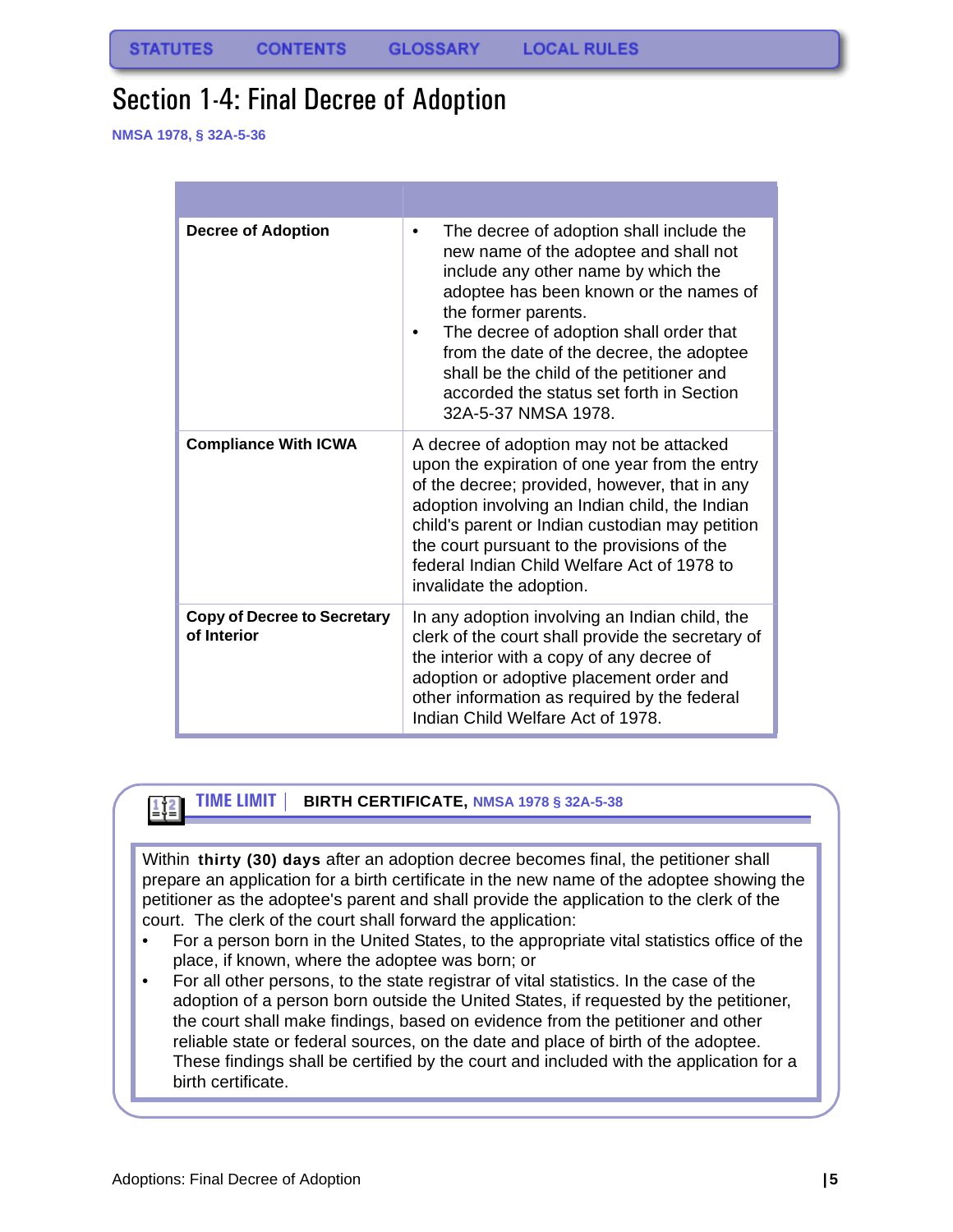| <b>Vital Statistics</b> | The state registrar of vital statistics shall<br>prepare a birth record in the new name of the<br>adoptee in accordance with the vital statistics<br>laws, but subject to the requirements of the<br>Adoption Act [this article] as to the<br>confidentiality of adoption records. |
|-------------------------|------------------------------------------------------------------------------------------------------------------------------------------------------------------------------------------------------------------------------------------------------------------------------------|
|-------------------------|------------------------------------------------------------------------------------------------------------------------------------------------------------------------------------------------------------------------------------------------------------------------------------|



- **1.** File pre-petition papers and/or petition for adoption. File petition for termination of parental rights. Using the case management application, assign correct case number and SA case category.
- **2.** Mail notice of filing of petition and a copy of the adoption petition to the Children Youth and Family Division in self-addressed stamped envelope provided by the attorney.
- **3.** Mail copy of all documents to CYFD, adoption unit.
- **4.** Keep file and all proceedings in locked file cabinet.
- **5.** Upon filing of decree of adoption, complete adoption certificate Part III and return to attorney. Prepare certificate of mailing provided by attorney; mail decree and copy of certificate to CYFD.

### <span id="page-6-0"></span>Section 1-5: Post-decree of Adoption Access to Records

**NMSA, 1978, 32A-5-40**

| After the decree of adoption has been<br>entered, all court files containing records<br>of judicial proceedings conducted<br>pursuant to the provisions of the Adoption<br>Act [this article] and records submitted to<br>the court in the proceedings shall be kept<br>in separate locked files withheld from<br>public inspection. |
|--------------------------------------------------------------------------------------------------------------------------------------------------------------------------------------------------------------------------------------------------------------------------------------------------------------------------------------|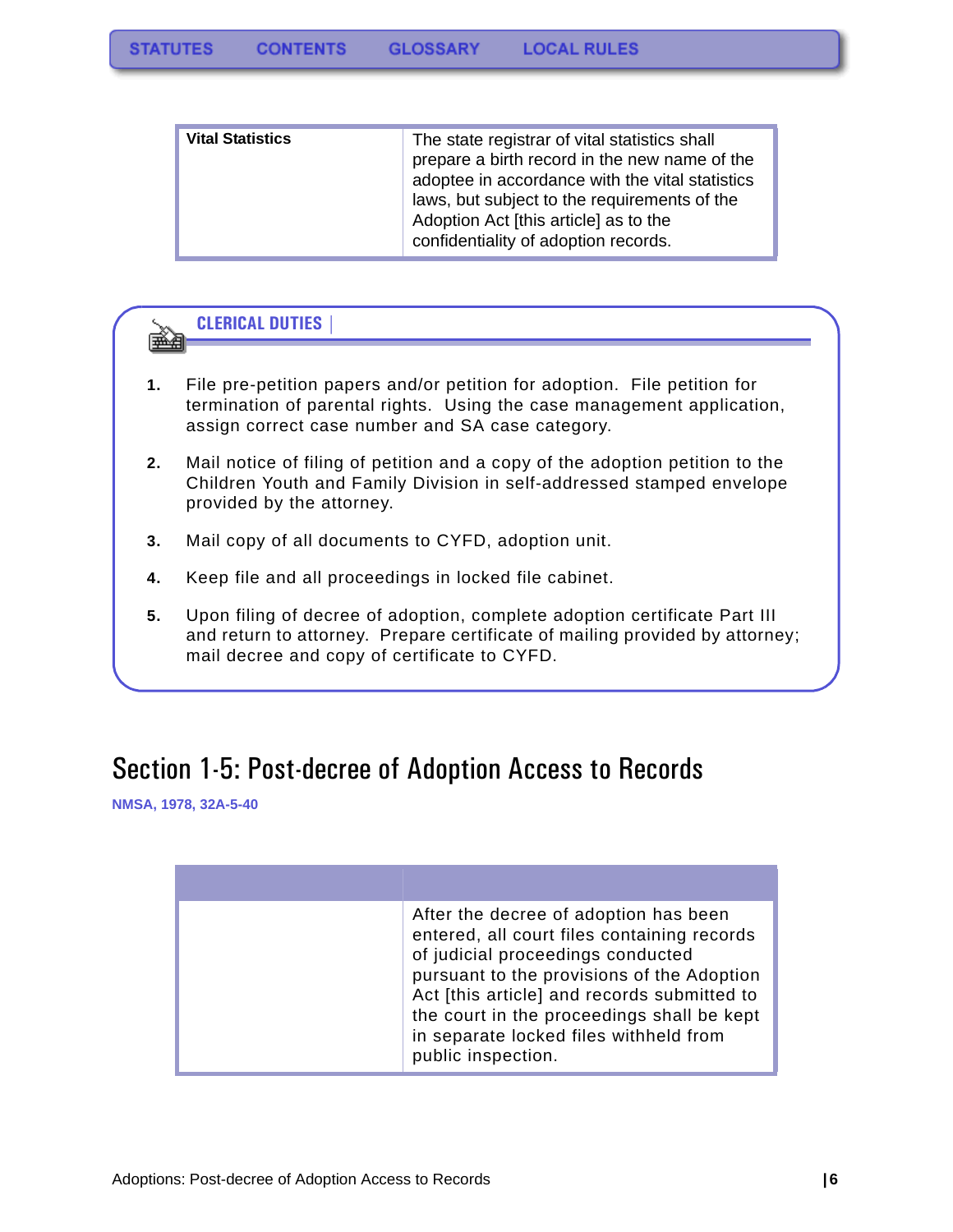| Upon application to the clerk of the court, the<br>records shall be open to inspection:<br>by a former parent if the adoptee is<br>eighteen years of age or older,<br>by an adoptee if the adoptee is eighteen<br>٠<br>years of age or older at the time<br>application is made for inspection,<br>by the adoptive parent if the adoptee is<br>٠<br>under eighteen years of age at the time<br>application is made for inspection,<br>by the attorney of any party, by any<br>agency that has exercised guardianship<br>over or legal custody of a child who was<br>the adoptee in the particular proceeding,<br>by the department or<br>by an adoptee's sibling;<br>provided that the identity of the former parents<br>and of the adoptee shall be kept confidential<br>unless the former parents and the adoptee<br>have consented to the release of identity. |
|-------------------------------------------------------------------------------------------------------------------------------------------------------------------------------------------------------------------------------------------------------------------------------------------------------------------------------------------------------------------------------------------------------------------------------------------------------------------------------------------------------------------------------------------------------------------------------------------------------------------------------------------------------------------------------------------------------------------------------------------------------------------------------------------------------------------------------------------------------------------|
| In the absence of consent to release identity,<br>the inspection shall be limited to the following<br>nonidentifying information:<br>The health and medical histories of the<br>adoptee's biological parents;<br>The health and medical history of the<br>$\bullet$<br>adoptee;<br>The adoptee's general family background,<br>including ancestral information, without<br>name references or geographical<br>designations;<br>Physical descriptions; and<br>The length of time the adoptee was in the<br>care and custody of persons other than the<br>petitioner.                                                                                                                                                                                                                                                                                               |
| After the entry of the decree of adoption, at any<br>time, a former parent may file with the court,<br>with the placing agency or with the<br>department:<br>A consent or refusal or an amended<br>consent or refusal to be contacted;<br>A release of the former parent's identity to<br>the adoptee if the adoptee is eighteen<br>years of age or older or to the adoptive<br>parent if the adoptee is under eighteen<br>years of age; or<br>Information regarding the former parent's<br>location or changes in background<br>information.                                                                                                                                                                                                                                                                                                                     |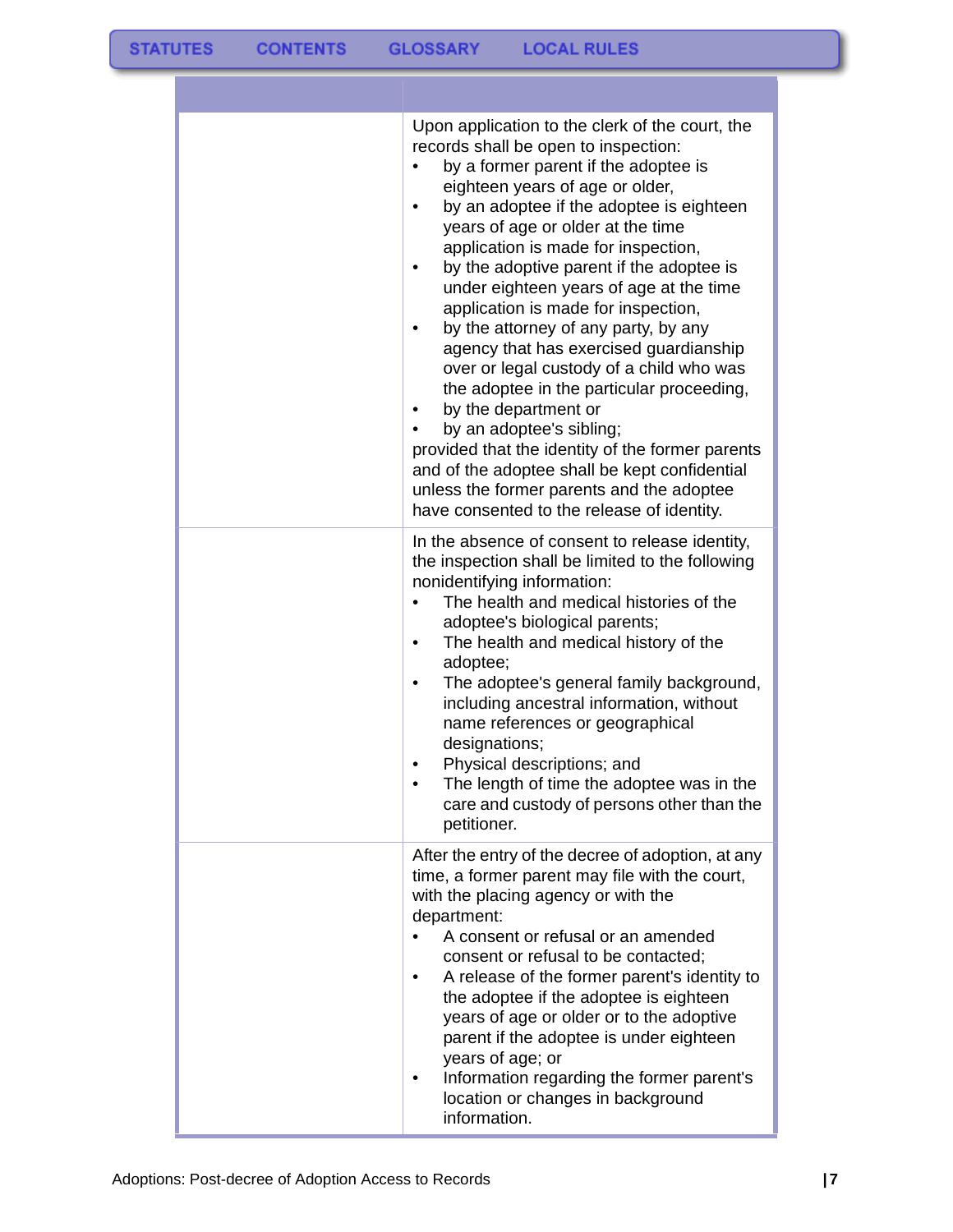# <span id="page-8-0"></span>Section 1-6: Adult Adoption

**NMSA 1978, §§ 40-14-1 TO -15**

| <b>Venue</b>             | A court that has jurisdiction under the Adult<br>Adoption Act [40-14-1 to 40-14-15 NMSA<br>1978] may decline to exercise jurisdiction any<br>time before entering a decree if the court finds<br>that under the circumstances of the case it is<br>an inconvenient forum to make a<br>determination. In that case, the court shall<br>transfer the proceedings on any conditions that<br>are just.                                      |  |  |  |  |  |
|--------------------------|-----------------------------------------------------------------------------------------------------------------------------------------------------------------------------------------------------------------------------------------------------------------------------------------------------------------------------------------------------------------------------------------------------------------------------------------|--|--|--|--|--|
| <b>Verified Response</b> | Any person who responds to a notice of<br>petition for adoption shall file a verified<br>response to the petition within the time<br>limits set forth in Section 12 of the Adult<br>Adoption Act [40-14-12 NMSA 1978].<br>The verified response shall be made<br>pursuant to the Rules of Civil Procedure<br>for the District Courts and, in addition, shall<br>allege the relationship, if any, of the<br>respondent to the adoptee.   |  |  |  |  |  |
| <b>Final Decree</b>      | The decree of adoption shall include the<br>٠<br>new name of the adoptee and shall not<br>include any other name by which the<br>adoptee has been known or the names of<br>the former parents.<br>The decree of adoption shall order that<br>from the date of the decree, the adoptee<br>shall be the child of the petitioner and<br>accorded the status set forth in Section 13<br>of the Adult Adoption Act [40-14-13 NMSA]<br>1978]. |  |  |  |  |  |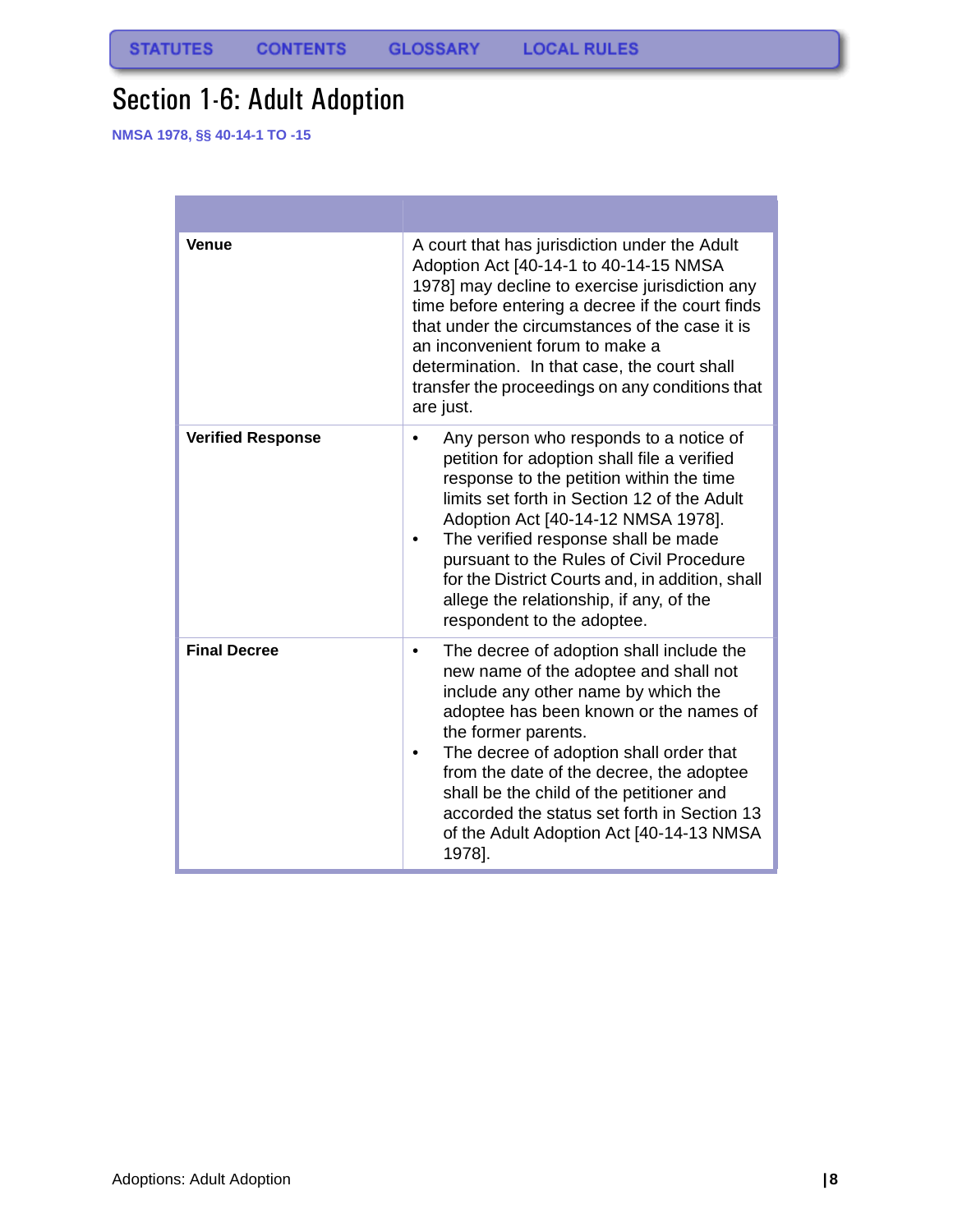### <span id="page-9-0"></span>Section 1-7: Where to Send Forms

#### **CYFD, send both the white and yellow copies** CYFD, Central Adoption Unit

PO Drawer 5160 Santa Fe, NM 87502-5160

#### **Vital Statistics**

Vital Statistics New Mexico Health Services Division P.O. Box 26110 Santa Fe, NM 87502

#### **National Vital Statistics Information (Click Link)**

**NATIONAL CENTER FOR HEALTH STATISTICS (LINK ONLY WORKS IN INTERNET EXPLORER)**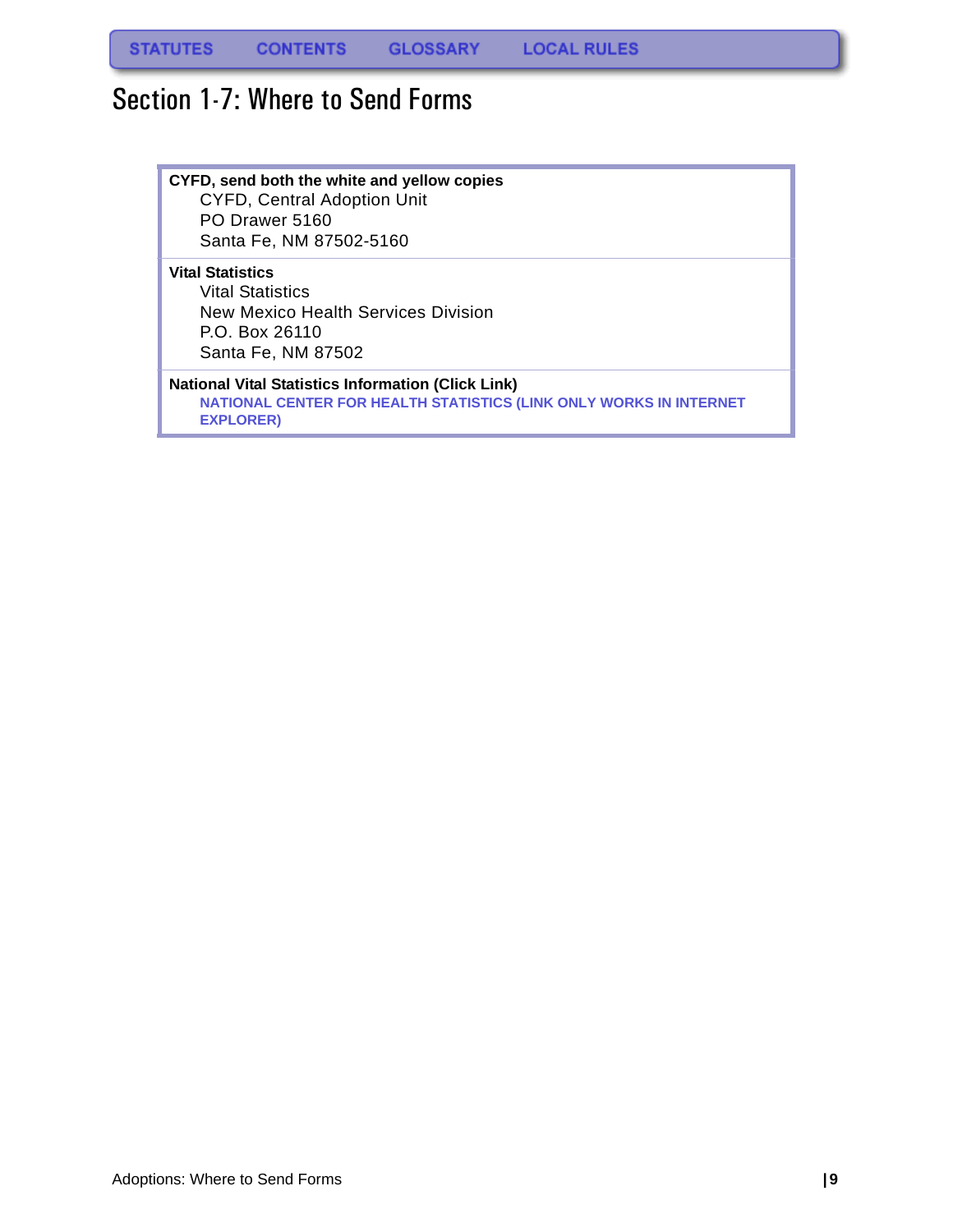# <span id="page-10-0"></span>Chapter 2: FACTS™ Procedures

# <span id="page-10-1"></span>Section 2-1: Case Initiation/Reopen With Filing Fee

- **MAIN MENU** >
- **MONEY MANAGEMENT** >
- **RECEIPTING** >
- **RECEIPTS JOURNAL** >
- **CREATE NEW CASE & RECEIPT**. The Create New Case & Receipt screen will appear. **(FIGURE: 2-1.1)**

|                                |                      |  | <b>Create New Case &amp; Receipt</b> |  |        |                       |            |      |         |     |                 |        |                          | $\blacksquare$ $\blacksquare$ |
|--------------------------------|----------------------|--|--------------------------------------|--|--------|-----------------------|------------|------|---------|-----|-----------------|--------|--------------------------|-------------------------------|
| Crt                            | $Loc$ $Cat$          |  | Case No.                             |  |        | <b>Case Title</b>     |            | Type | J. Area | Jda | Party Num       |        | Part. ID                 |                               |
| D                              | 8688 SA              |  |                                      |  |        | ITMO JORDAN CASSANOVA |            | JAD  |         |     | PΤ              | 881    |                          |                               |
|                                |                      |  |                                      |  |        |                       |            |      |         |     |                 |        |                          |                               |
|                                |                      |  |                                      |  |        |                       |            |      |         |     |                 |        |                          |                               |
| $\left  \cdot \right $         |                      |  |                                      |  |        |                       |            |      |         |     |                 |        |                          |                               |
|                                |                      |  | Case: ITMO JORDAN CASSAMOUA          |  |        | JUU ADOPTION          |            |      |         |     |                 | Total: |                          | \$0.00                        |
| Judge:                         |                      |  |                                      |  |        |                       |            |      |         |     |                 |        | Receipt Date: 06-26-2002 |                               |
|                                |                      |  | Pay From Suspense?(Y/N): N           |  |        | Suspense Account ID:  |            |      |         |     |                 |        |                          |                               |
|                                |                      |  | Suspense Amount:                     |  |        |                       | Requestor: |      |         |     |                 |        |                          |                               |
|                                | Payor Part. ID:      |  |                                      |  | Create |                       |            |      |         |     |                 |        |                          |                               |
|                                | <b>Heno Text:</b>    |  |                                      |  |        |                       |            |      |         |     |                 |        |                          |                               |
|                                |                      |  |                                      |  |        |                       |            |      |         |     |                 |        |                          |                               |
|                                |                      |  |                                      |  |        |                       |            |      |         |     |                 |        |                          |                               |
|                                |                      |  |                                      |  |        |                       |            |      |         |     |                 |        |                          |                               |
|                                | <b>Check Amount:</b> |  |                                      |  |        | <b>Check Number:</b>  |            |      |         |     |                 |        | More Checks (Y/M)?:      |                               |
| Credit Card:<br>Authorization: |                      |  |                                      |  |        |                       |            |      |         |     |                 |        |                          |                               |
|                                | Cash Anount:         |  |                                      |  |        |                       |            |      |         |     |                 |        |                          |                               |
|                                | Other Amount:        |  |                                      |  |        | <b>Change:</b>        |            |      |         |     |                 |        |                          |                               |
|                                |                      |  | <b>Deputy ID: 510</b>                |  |        | Register:             |            |      |         |     | Receipt Number: |        |                          |                               |
|                                |                      |  |                                      |  |        |                       |            |      |         |     |                 |        |                          |                               |

**Figure 2-1.1:** Create New Case & Receipt

| <b>FIELD NAMES</b>                                              | <b>INSTRUCTIONS</b>                                                                                                                                                  |
|-----------------------------------------------------------------|----------------------------------------------------------------------------------------------------------------------------------------------------------------------|
| Crt<br>(Default-D for District)                                 |                                                                                                                                                                      |
| Loc<br>(Default-four digit location<br>code, for example, 0101) |                                                                                                                                                                      |
| Cat                                                             | Enter case category, SA.                                                                                                                                             |
| Case No.                                                        | If this is a new case, ENTER through this<br>field.<br>A message box will appear that asks if you<br>would like to create a new case.<br>Press ENTER or click on OK. |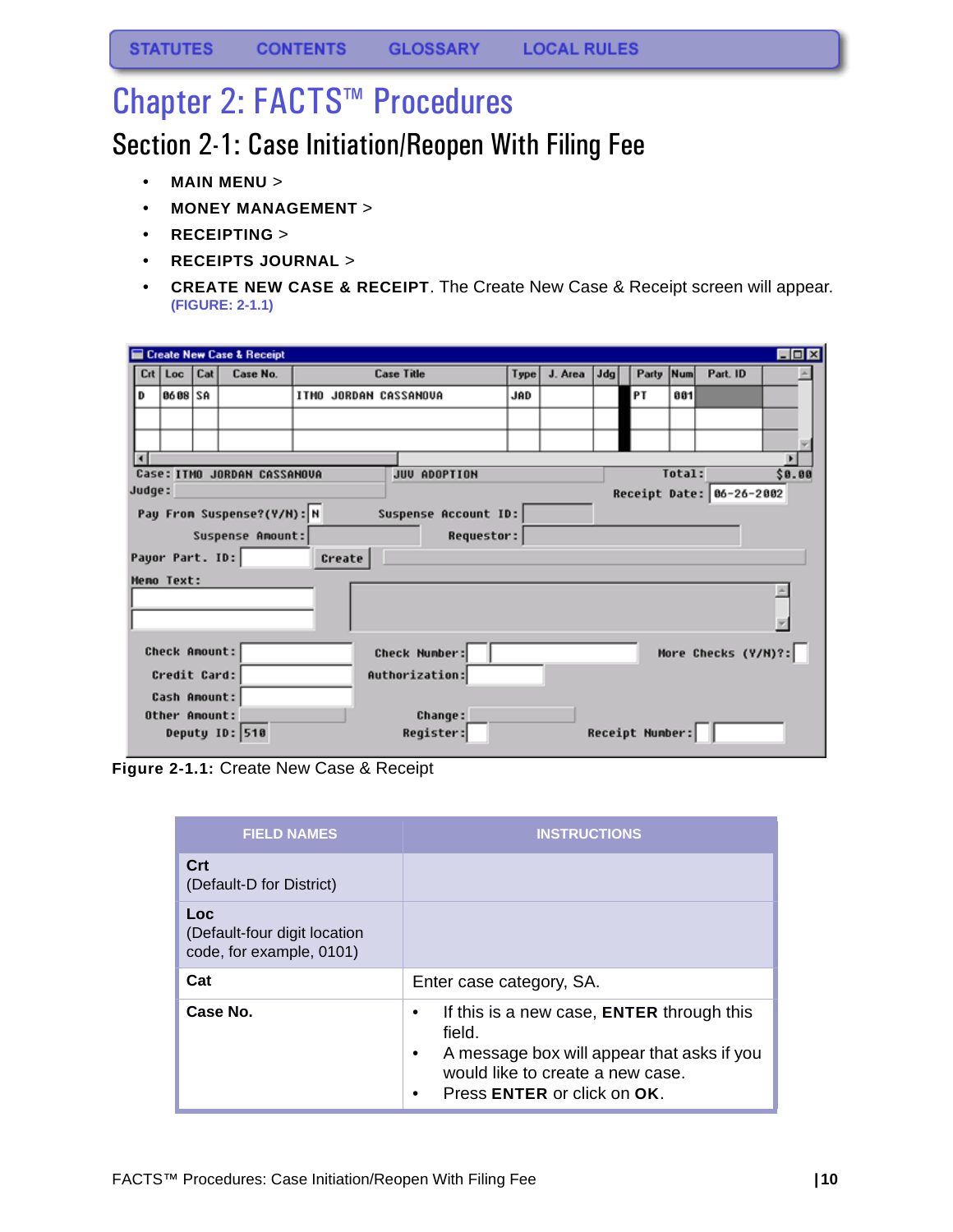| <b>STATUTES</b> |                   | <b>CONTENTS</b>    | <b>GLOSSARY</b>           | <b>LOCAL RULES</b>  |  |
|-----------------|-------------------|--------------------|---------------------------|---------------------|--|
|                 |                   | <b>FIELD NAMES</b> |                           | <b>INSTRUCTIONS</b> |  |
|                 | <b>Case Title</b> |                    | Press ENTER.<br>$\bullet$ | Enter Case Title.   |  |
|                 |                   |                    |                           |                     |  |



### **CAUTION | NO PUNCTUATION**

Do not add punctuation to Case Title: "VS" NOT "VS."

|     |         |     | Create New Case & Receipt |                       |            |         |     |           |     |          | $\Box$ o $\times$ |
|-----|---------|-----|---------------------------|-----------------------|------------|---------|-----|-----------|-----|----------|-------------------|
| Crt | Loc     | Cat | Case No.                  | <b>Case Title</b>     | Type       | J. Area | Jda | Party Num |     | Part. ID |                   |
| D   | 8688 SA |     |                           | ITMO JORDAN CASSANOVA | <b>JAD</b> |         |     | <b>PT</b> | 881 |          |                   |
|     |         |     |                           |                       |            |         |     |           |     |          |                   |
|     |         |     |                           |                       |            |         |     |           |     |          |                   |
|     |         |     |                           |                       |            |         |     |           |     |          |                   |

### **Figure 2-1.2:** Create New Case & Receipt

| $\blacksquare$ Type | Enter Case Type from the list below. |
|---------------------|--------------------------------------|
|---------------------|--------------------------------------|

| <b>TYPE</b> | <b>DESCRIPTION</b> | <b>TYPE</b> | <b>DESCRIPTION</b>    |
|-------------|--------------------|-------------|-----------------------|
| <b>JAD</b>  | Juvenile Adoption  | <b>SAD</b>  | <b>Adult Adoption</b> |

| J. Area.        |                                                                                                 |
|-----------------|-------------------------------------------------------------------------------------------------|
| Jdg.            | FACTS™ randomly assigns a judge.                                                                |
| Party           | Enter Party Type (generally new cases will be<br><b>PT</b> for Petitioner).                     |
| <b>Num</b>      | FACTS™ assigns Party Number.                                                                    |
| <b>PART ID.</b> | Press ENTER.<br>The Participant Name Entry / Search<br>٠<br>screen will pop-up. (FIGURE: 2-1.3) |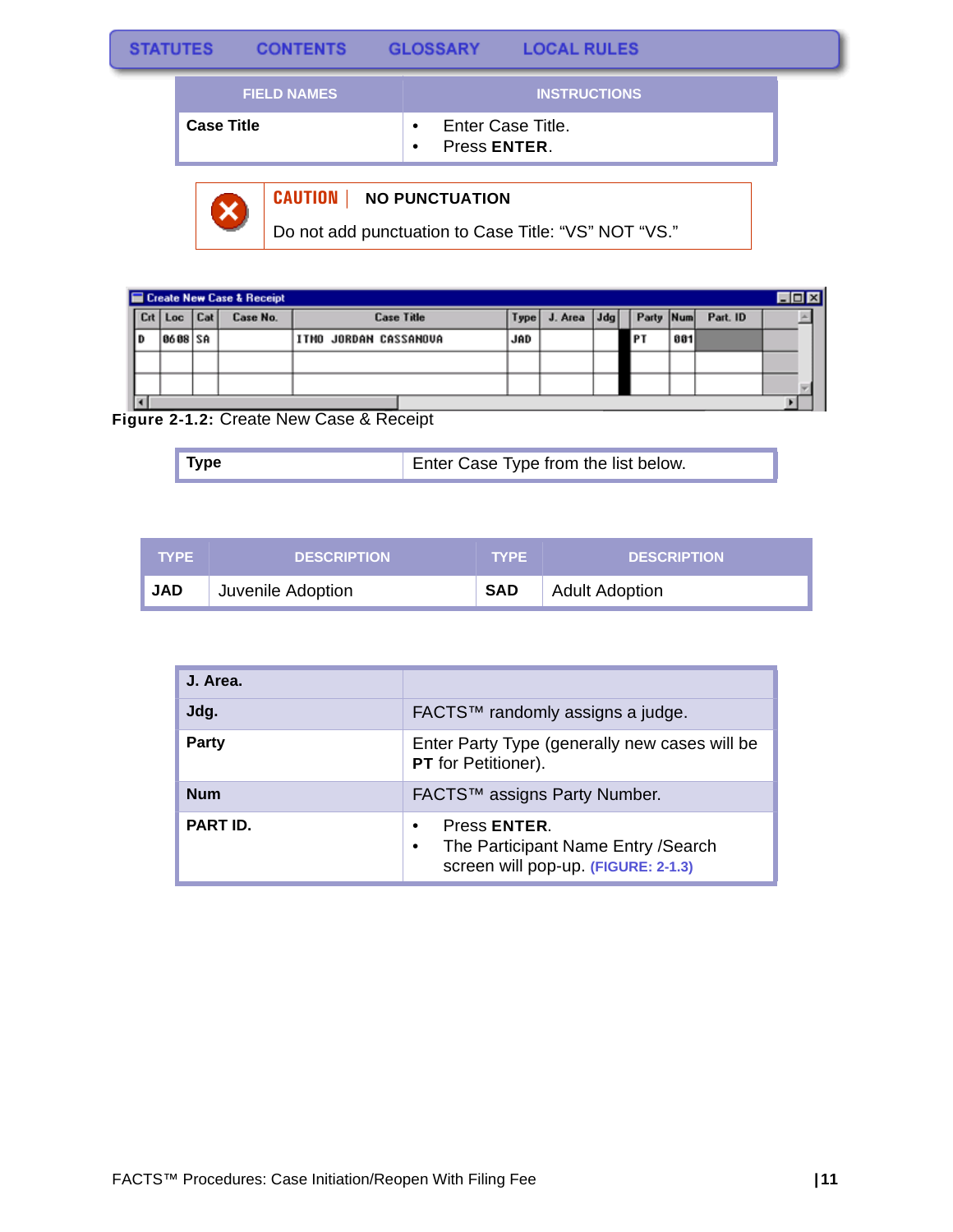| <b>Participant Name Entry / Search</b>                              | $\vert x \vert$ |
|---------------------------------------------------------------------|-----------------|
| Person?  Y                                                          |                 |
| Last: SMITH                                                         |                 |
| Middle: A<br>Suffix:<br>First: BROOKE                               |                 |
| Identification: Drivers License No.:                                |                 |
| Date of Birth: 11-14-1972<br>Within<br>days                         |                 |
| Full: SMITH BROOKE A                                                |                 |
| Identification:                                                     |                 |
| Also Search: Alias and Party Files ▼<br>Search Type: Case-sensitive |                 |
| Search<br>Create                                                    |                 |

**Figure 2-1.3:** Participant Name Entry / Search

| Person?         | If the Participant is a person, enter Y.<br>$\bullet$<br>If the Participant is a business or<br>governmental entity, enter N.<br>If the participant is a person, the cursor will<br>move to the last name field,<br>If not, the cursor will move to the Full field.      |
|-----------------|--------------------------------------------------------------------------------------------------------------------------------------------------------------------------------------------------------------------------------------------------------------------------|
| Last:           | Enter the person's last name.                                                                                                                                                                                                                                            |
| First:          | Enter the person's first name.                                                                                                                                                                                                                                           |
| Middle:         | Enter the person's middle name or initial.                                                                                                                                                                                                                               |
| Suffix:         | This field supports the entry of suffixes such<br>as: JR, SR, III, MD, PHD, etc.                                                                                                                                                                                         |
| Identification: | Enter through this field.                                                                                                                                                                                                                                                |
| Date of Birth:  | Optional                                                                                                                                                                                                                                                                 |
| <b>Full</b>     | If the Participant is not a person, the cursor<br>٠<br>will automatically move to this field so you<br>can enter the name of the business or<br>state agency.<br>If the Participant is a person, FACTS™ will<br>populate this field from the name data<br>entered above. |
| <b>Search</b>   |                                                                                                                                                                                                                                                                          |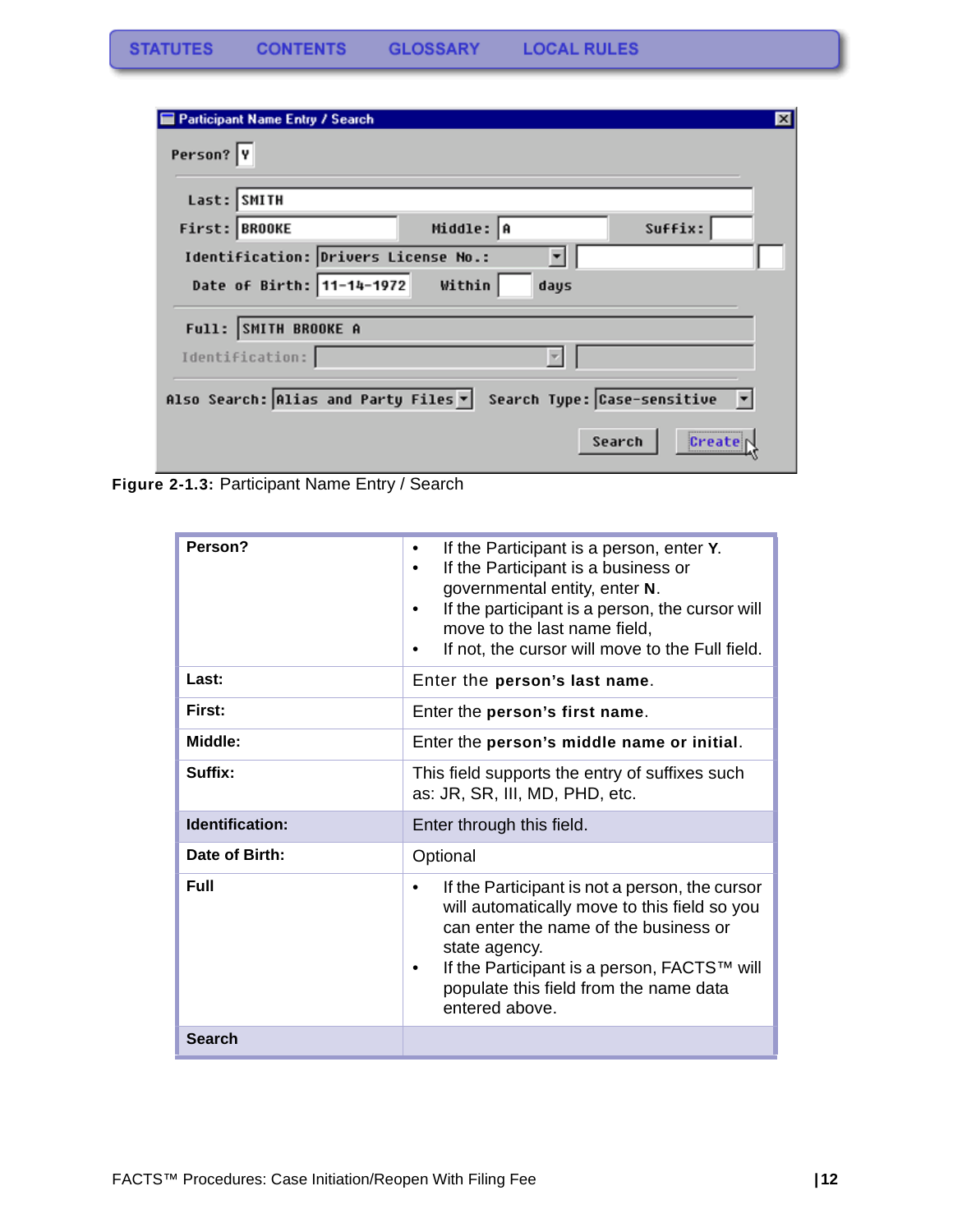| <b>STATUTES</b> |                      | CONTENTS |                        | GLOSSARY  | <b>LOCAL RULES</b>                                                                                                    |  |
|-----------------|----------------------|----------|------------------------|-----------|-----------------------------------------------------------------------------------------------------------------------|--|
|                 | <b>Create Button</b> |          | $\bullet$<br>$\bullet$ | $2 - 1.4$ | For SA cases, click this button.<br>When this button is clicked, the New<br>Participant Edit screen pops-up. (FIGURE: |  |

| New Participant Edit                                 |                            |           | $\Box$ DIX               |
|------------------------------------------------------|----------------------------|-----------|--------------------------|
|                                                      | <b>New Participant</b>     | Person? Y |                          |
| Last: SMITH                                          |                            |           | DOB: $11-14-1972$ Sex: F |
| First: BROOKE                                        | Middle: A                  | Suffix:   | SSN: 111-22-2345         |
| Full: SMITH BROOKE A                                 |                            |           | Drivers License No.:     |
| -Alternate ID's:                                     |                            |           |                          |
| Address Information:<br>Correspondence Address Type: | Delivery Method:           |           |                          |
| PT Party Address                                     | <b>Postal Service</b><br>P |           |                          |
| Current Address                                      |                            |           |                          |





| Person:      | If the Participant is a person, enter Y.<br>If the Participant is a business or<br>governmental entity, enter N.<br>Press ENTER.<br>$\bullet$ |
|--------------|-----------------------------------------------------------------------------------------------------------------------------------------------|
| Last:        | Enter the person's last name.<br>Press ENTER.                                                                                                 |
| <b>First</b> | Enter the person's first name.<br>Press ENTER.                                                                                                |
| Middle:      | Enter the person's middle name or<br>initial.<br>Press ENTER.                                                                                 |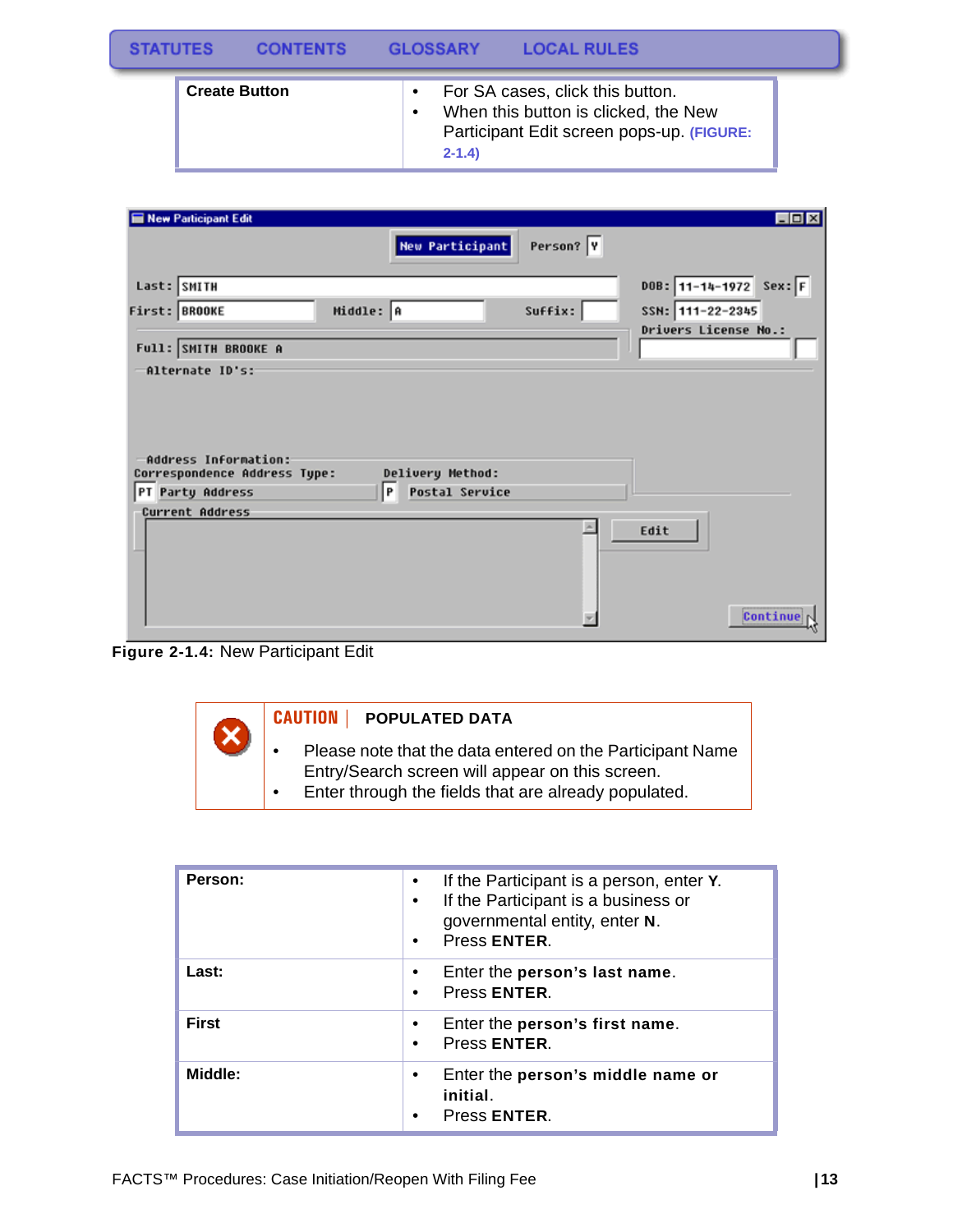| <b>STATUTES</b> |         | <b>CONTENTS</b> | <b>GLOSSARY</b> | <b>LOCAL RULES</b> |                                                                                  |  |
|-----------------|---------|-----------------|-----------------|--------------------|----------------------------------------------------------------------------------|--|
|                 | Suffix: |                 | Press ENTER.    |                    | This field supports the entry of suffixes<br>such as: JR, SR, III, MD, PHD, etc. |  |

**CAUTION | DO NOT PUNCTUATE: "JR" NOT "JR."** X)

| <b>Continue Button</b> | ٠<br>$\bullet$<br>$\bullet$ | Click on the <b>CONTINUE</b> button to create a<br>new Participant ID.<br>You will go back up a level to the Create<br>New Case & Receipt screen.<br>FACTS™ will return the cursor to the Part.<br>ID field in the Create New Case & Receipt<br>screen. (FIGURE: 2-1.5) |
|------------------------|-----------------------------|-------------------------------------------------------------------------------------------------------------------------------------------------------------------------------------------------------------------------------------------------------------------------|

|    | Cit   Loc | Cat | Case No. | Part. ID | <b>Party Name</b>     | Event | <b>Event Code / Description</b> |
|----|-----------|-----|----------|----------|-----------------------|-------|---------------------------------|
| ١D | 8688 SA   |     |          |          | <b>SMITH BROOKE A</b> | 151   | <b>PMT: CIVIL FILING - DIST</b> |
|    |           |     |          |          |                       |       |                                 |
|    |           |     |          |          |                       |       |                                 |
| ∣◀ |           |     |          |          |                       |       |                                 |

**Figure 2-1.5:** Create New Case & Receipt

| Part ID.                      | Tab through this field to populate.                                                  |
|-------------------------------|--------------------------------------------------------------------------------------|
| <b>Party Name</b>             | This field will default to the name of the<br>participant that you entered.          |
| Event                         | Enter the event code for a new case filing<br>٠<br>fee.<br>Press ENTER.<br>$\bullet$ |
| <b>Event Code/Description</b> | FACTS™ will populate this field with<br>description of the above event code.         |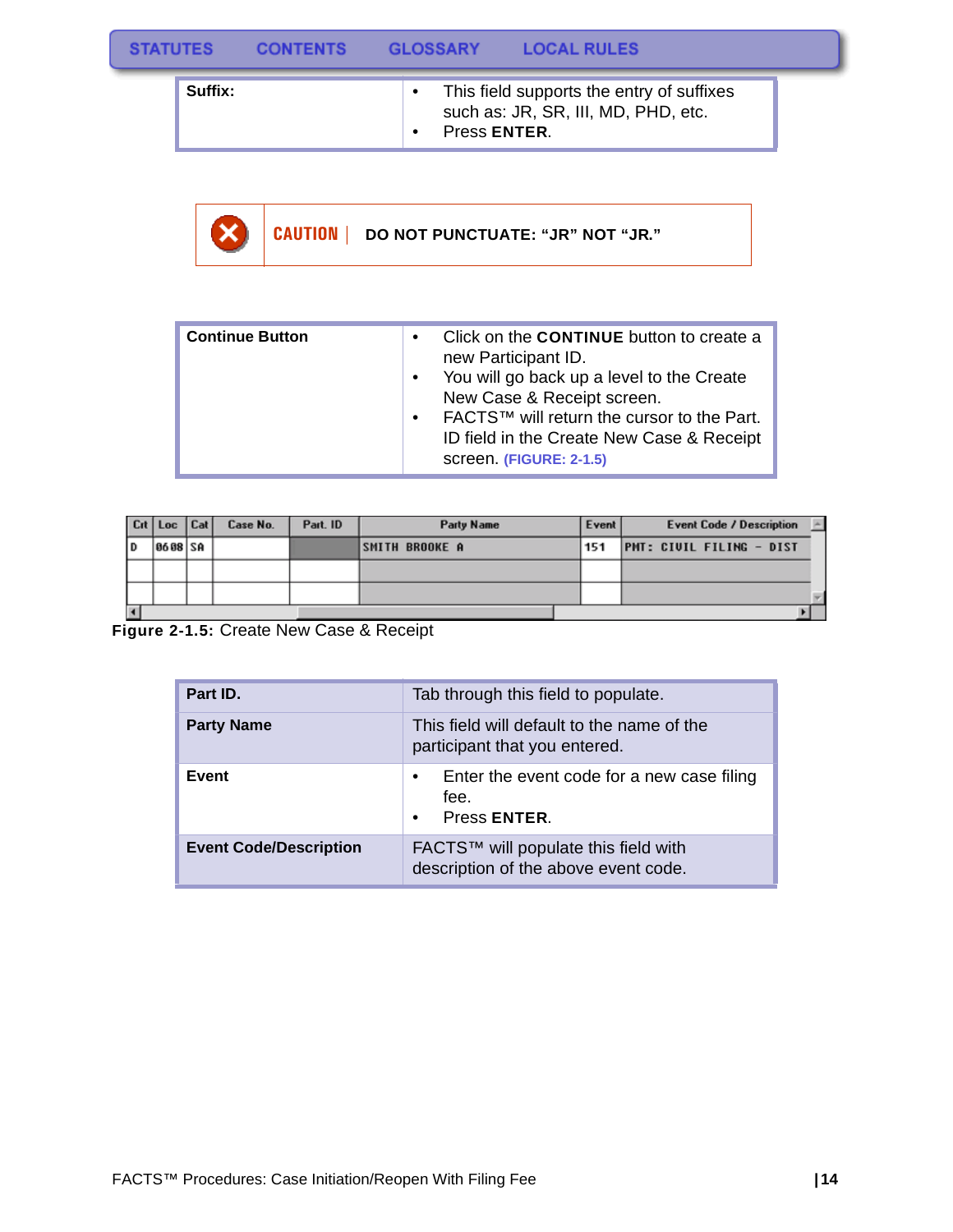|    | $ $ Crt   Loc   Cat |  | Case No. | # Units | Amount   | Assess Event | <b>Assessment</b> |  | <b>Stat</b> | Stat. Date $ FTy $ |  |
|----|---------------------|--|----------|---------|----------|--------------|-------------------|--|-------------|--------------------|--|
| ID | 8688 SA             |  |          |         | \$187.00 | 251          | <b>S187.88</b>    |  | I۴۱         | 06-26-2002 N       |  |
|    |                     |  |          |         |          |              |                   |  |             |                    |  |
|    |                     |  |          |         |          |              |                   |  |             |                    |  |
|    |                     |  |          |         |          |              |                   |  |             |                    |  |

### **Figure 2-1.6:** Create New Case & Receipt

| # Units             |                                                                                                |
|---------------------|------------------------------------------------------------------------------------------------|
| Amount              | FACTS™ will enter default amount based<br>on the event code you entered above.<br>Press ENTER. |
| <b>Assess Event</b> |                                                                                                |

|    | Cit   Loc   Cat |  | Case No. | Amount | <b>Assess Event</b> | <b>Assessment</b> |  | <b>Stat</b> | Stat. Date   FType | <b>File Date</b> |  |
|----|-----------------|--|----------|--------|---------------------|-------------------|--|-------------|--------------------|------------------|--|
| ID | 8688 SA         |  |          | . 88   | 251                 | \$107.00          |  | PN          | 86-26-2002 N       | $86 - 26 - 2882$ |  |
|    |                 |  |          |        |                     |                   |  |             |                    |                  |  |
|    |                 |  |          |        |                     |                   |  |             |                    |                  |  |
|    |                 |  |          |        |                     |                   |  |             |                    |                  |  |

**Figure 2-1.7:** 

| <b>Assessment</b>                          |                                                                                                                                                                                                                                                               |
|--------------------------------------------|---------------------------------------------------------------------------------------------------------------------------------------------------------------------------------------------------------------------------------------------------------------|
| Stat.<br>(Default PN)                      |                                                                                                                                                                                                                                                               |
| Stat. Date<br>(Default current date)       |                                                                                                                                                                                                                                                               |
| <b>FType</b><br>(Default N)                |                                                                                                                                                                                                                                                               |
| <b>File Date</b><br>(Default current date) | <b>F6:</b> Press <b>F6</b> and the cursor will move to<br>the Receipt Date field of the screen.<br><b>F5:</b> If the party is paying another fee, for<br>example, a filing fee and a jury fee, then<br>press F5 to add this event to the case and<br>receipt. |

### **CAUTION | F7 TO DELETE EXTRA LINE**

- It is easy to press **ENTER** too many times and to find the cursor on the next line.
- If this happens press **F7** and you will delete the **extra line**.

X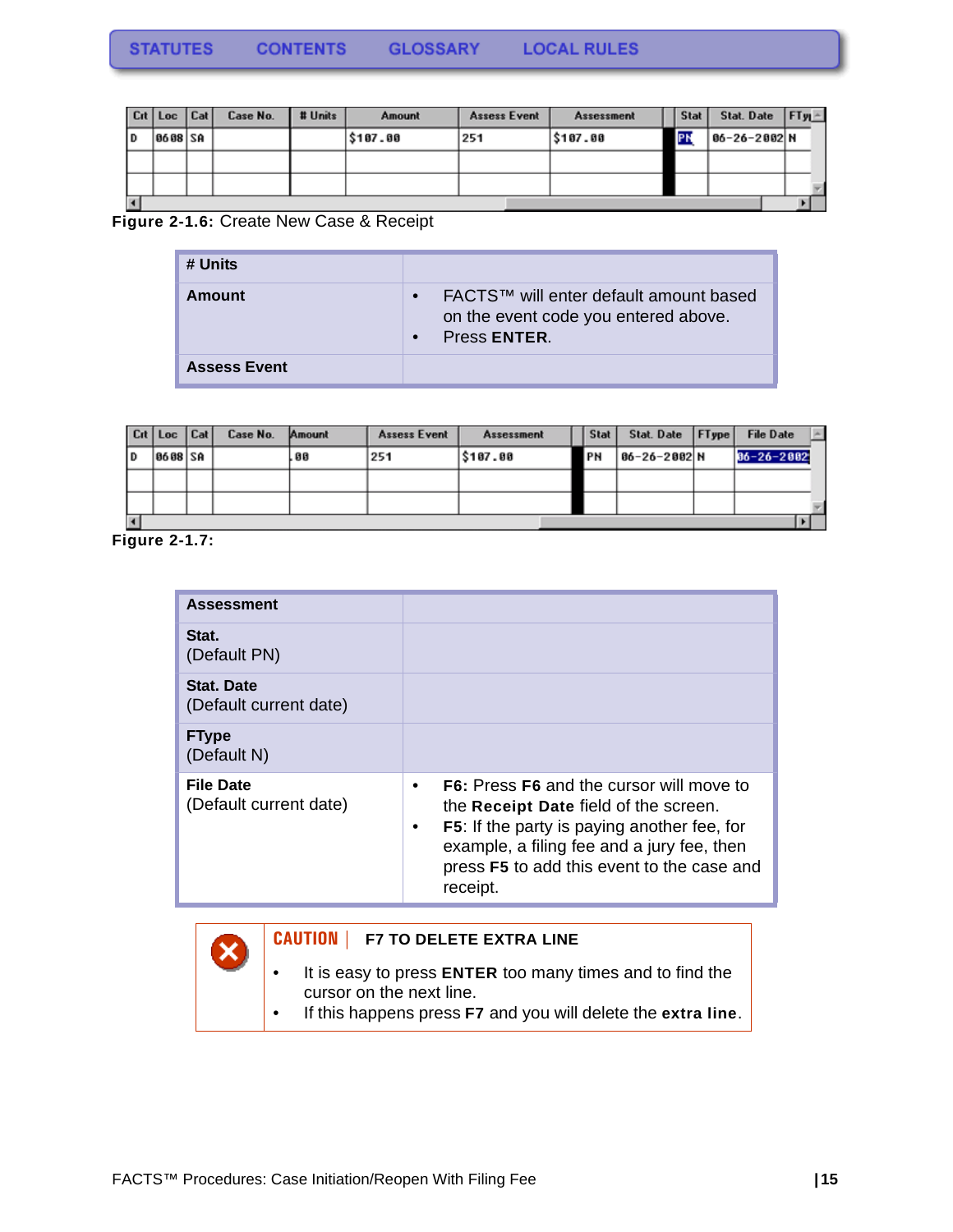|                                       | $-12x$<br><b>Execute New Case &amp; Receipt</b> |     |                                       |        |                      |                              |             |                             |       |                       |  |
|---------------------------------------|-------------------------------------------------|-----|---------------------------------------|--------|----------------------|------------------------------|-------------|-----------------------------|-------|-----------------------|--|
|                                       | Crt   Loc                                       | Cat | Case No.                              | Amount | <b>Assess Event</b>  | <b>Assessment</b>            | <b>Stat</b> | <b>Stat. Date</b>           | FType | <b>File Date</b>      |  |
| D                                     | 86 88 SA                                        |     | 200200003                             | .00    | 251                  | \$107.00                     | PN          | 06-26-2002 N                |       | $06 - 26 - 2002$      |  |
|                                       |                                                 |     |                                       |        |                      |                              |             |                             |       |                       |  |
|                                       |                                                 |     |                                       |        |                      |                              |             |                             |       |                       |  |
|                                       |                                                 |     |                                       |        |                      |                              |             |                             |       | $\mathbf{E}$          |  |
|                                       |                                                 |     | Case: ITMO JORDAN CASSAMOUA           |        | JUV ADOPTION         |                              |             | Total:                      |       | \$107.00              |  |
|                                       |                                                 |     | Judge: U LEE UESELY                   |        |                      |                              |             | Receipt Date: 06-26-2002    |       |                       |  |
|                                       |                                                 |     | Pay From Suspense?(Y/N): N            |        | Suspense Account ID: |                              |             |                             |       |                       |  |
|                                       |                                                 |     | Suspense Anount:                      |        |                      | Requestor:                   |             |                             |       |                       |  |
|                                       |                                                 |     | Payor Part. ID: <mark>--------</mark> | Edit   | SMITH BROOKE A       |                              |             |                             |       |                       |  |
|                                       | <b>Memo Text:</b>                               |     |                                       |        | rartų Address        |                              |             |                             |       |                       |  |
|                                       |                                                 |     |                                       |        |                      |                              |             |                             |       |                       |  |
|                                       |                                                 |     |                                       |        |                      |                              |             |                             |       |                       |  |
|                                       |                                                 |     |                                       |        |                      |                              |             |                             |       |                       |  |
|                                       |                                                 |     | Check Amount: \$107.00                |        |                      | Check Number: 10 12345678902 |             |                             |       | More Checks (Y/N)?: N |  |
| Credit Card: \$0.00<br>Authorization: |                                                 |     |                                       |        |                      |                              |             |                             |       |                       |  |
|                                       |                                                 |     | Cash Amount: \$0.00                   |        |                      |                              |             |                             |       |                       |  |
|                                       | Other Amount:                                   |     |                                       |        |                      | Change: \$0.00               |             |                             |       |                       |  |
|                                       |                                                 |     | Deputy ID: 510                        |        | Register: 1          |                              |             | Receipt Number: 8 888884834 |       |                       |  |

**Figure 2-1.8:** Create New Case & Receipt

| <b>Receipt Date</b><br>(Default-current date) | <b>ENTER</b> through this field.                                                                                                                                           |
|-----------------------------------------------|----------------------------------------------------------------------------------------------------------------------------------------------------------------------------|
| <b>Pay from Suspense</b>                      | <b>ENTER</b> through this field.                                                                                                                                           |
| Payor Part ID.                                | When appropriate, delete Petitioner ID,<br>٠<br>input Attorney Participant ID.<br>To make the receipt out to the Petitioner,<br>$\bullet$<br>tab twice through this field. |



#### **CAUTION | ATTORNEY PARTICIPANT ID**

- Please use the **Attorney Participant ID** number.
- Do not use the **Attorney Code** number.
- You will enter inaccurate information (someone else's Participant ID) if you use the **Attorney Code** number in this field.



**CAUTION | THE TEXT DOES NOT WRAP TO THE NEXT LINE. PRESS ENTER TO GO TO THE NEXT LINE.**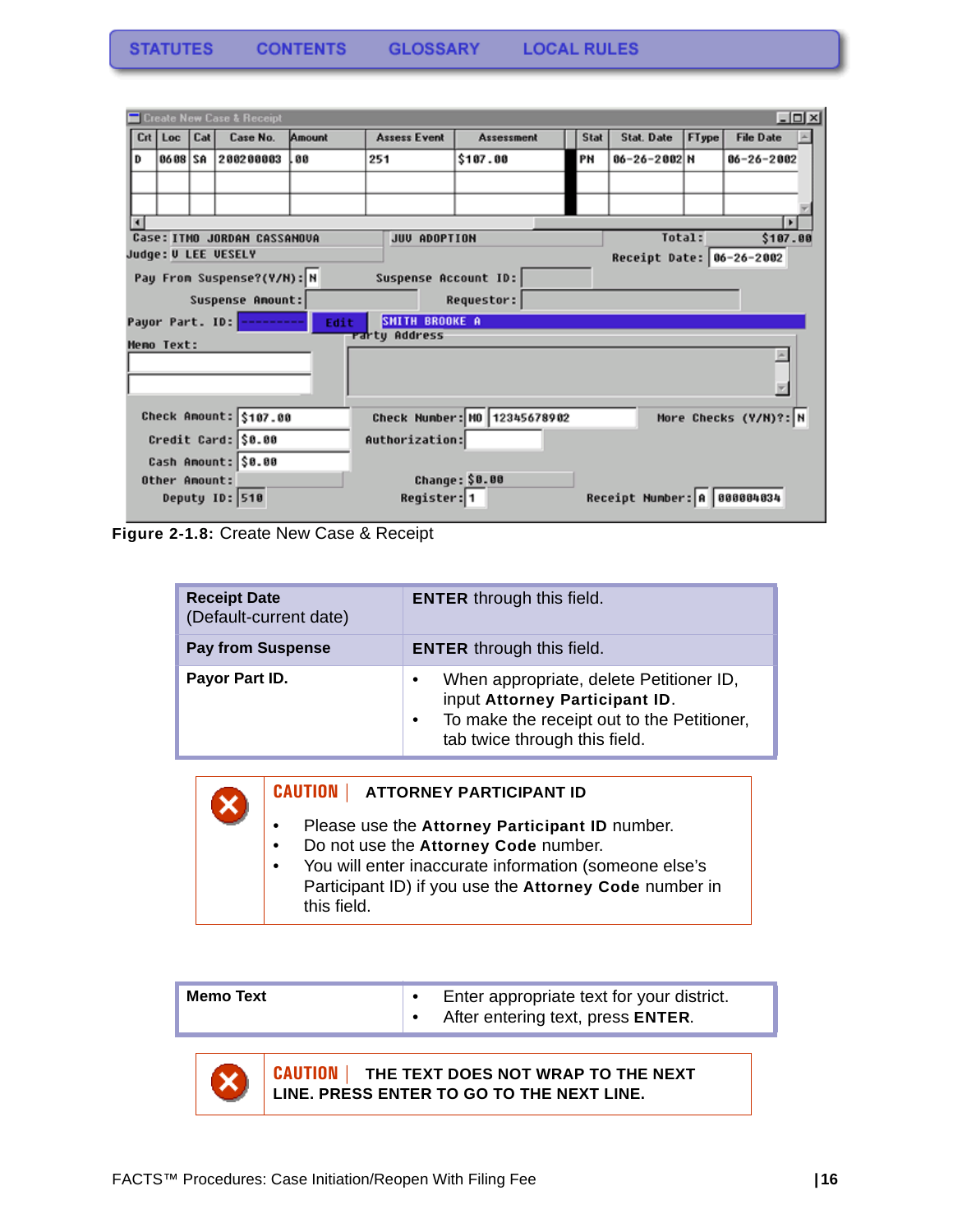| Check Amount: \$107.00 | Check Number: NO 12345678902 | More Checks (Y/H)?: N       |
|------------------------|------------------------------|-----------------------------|
| Credit Card: \$0.00    | Authorization:               |                             |
| Cash Amount: \$0.00    |                              |                             |
| Other Amount:          | Change: \$0.00               |                             |
| Deputy ID: 510         | Register: 1                  | Receipt Number: A 888884834 |

**Figure 2-1.9:** 

| <b>Check Amount</b> | Enter amount of check.<br>٠<br>If this field becomes populated, the cursor<br>٠<br>will skip to the Check Number field.<br>Otherwise, the cursor will advance to the<br>$\bullet$<br>Credit Card field.<br>Press ENTER.<br>٠          |
|---------------------|---------------------------------------------------------------------------------------------------------------------------------------------------------------------------------------------------------------------------------------|
| <b>Check Number</b> | This field has two parts, the check type<br>٠<br>and the check number.<br>The check number part of the field can fit<br>$\bullet$<br>traveler's checks and money order<br>numbers.<br>The choices for check type are as follows:<br>٠ |



### **CAUTION | PERSONAL CHECKS ARE NOT ACCEPTED IN NEW MEXICO DISTRICT COURTS.**

| в         | <b>Business Check</b> |
|-----------|-----------------------|
| CC        | Cashier's Check       |
| <b>MO</b> | Money Order           |
| PO.       | Postal Order          |
| TC.       | Traveler's Check      |

| More Checks (Y/N)<br>$\bullet$ | If you have more checks, enter Y for yes.<br>The Multiple Checks screen will pop-up.<br>(FIGURE: 2-1.10)<br>You can then enter up to four more<br>checks.<br>Press ENTER. |
|--------------------------------|---------------------------------------------------------------------------------------------------------------------------------------------------------------------------|
|--------------------------------|---------------------------------------------------------------------------------------------------------------------------------------------------------------------------|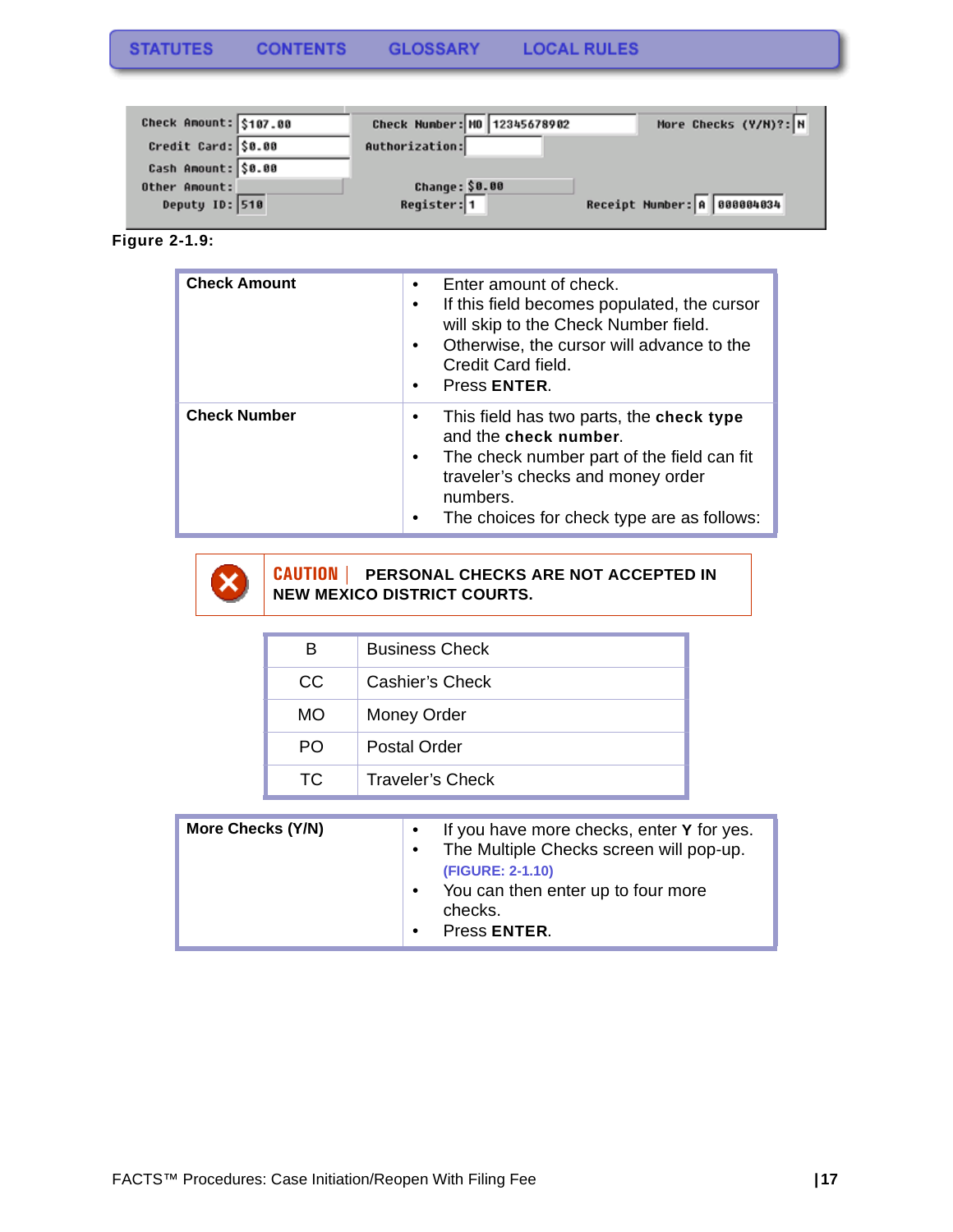| <b>Multiple Checks</b> |                      |
|------------------------|----------------------|
| Amount:                | <b>Check Number:</b> |
| Amount:                | Check Number:        |
| Amount:                | Check Number:        |
| Amount:                | <b>Check Number:</b> |

**Figure 2-1.10:** Multiple Checks

|                        | $-10x$<br>Create New Case & Receipt |     |                                        |                |                              |                   |      |                             |                       |                  |  |
|------------------------|-------------------------------------|-----|----------------------------------------|----------------|------------------------------|-------------------|------|-----------------------------|-----------------------|------------------|--|
|                        | $Crt$ Loc                           | Cat | Case No.                               | Amount         | <b>Assess Event</b>          | <b>Assessment</b> | Stat | <b>Stat. Date</b>           | FType                 | <b>File Date</b> |  |
| D                      | 86 08 SA                            |     | 200200003                              | .00            | 251                          | \$107.00          | PN   | 06-26-2002 N                |                       | $06 - 26 - 2002$ |  |
|                        |                                     |     |                                        |                |                              |                   |      |                             |                       |                  |  |
|                        |                                     |     |                                        |                |                              |                   |      |                             |                       |                  |  |
|                        |                                     |     |                                        |                |                              |                   |      |                             |                       |                  |  |
|                        |                                     |     | Case: ITMO JORDAN CASSAMOUA            |                | JUV ADOPTION                 |                   |      |                             | Total:                | \$107.00         |  |
|                        |                                     |     | Judge: U LEE UESELY                    |                |                              |                   |      | Receipt Date: 06-26-2002    |                       |                  |  |
|                        |                                     |     | Pay From Suspense?(Y/N): N             |                | Suspense Account ID:         |                   |      |                             |                       |                  |  |
|                        |                                     |     | Suspense Anount:                       |                |                              | Requestor:        |      |                             |                       |                  |  |
|                        |                                     |     | Payor Part. ID: <mark>---------</mark> | Edit           | <b>SMITH BROOKE A</b>        |                   |      |                             |                       |                  |  |
|                        | <b>Memo Text:</b>                   |     |                                        |                | rarty Address                |                   |      |                             |                       |                  |  |
|                        |                                     |     |                                        |                |                              |                   |      |                             |                       |                  |  |
|                        |                                     |     |                                        |                |                              |                   |      |                             |                       |                  |  |
|                        |                                     |     |                                        |                |                              |                   |      |                             |                       |                  |  |
| Check Amount: \$107.00 |                                     |     |                                        |                | Check Number: NO 12345678902 |                   |      |                             | More Checks (Y/N)?: N |                  |  |
| Credit Card: \$0.00    |                                     |     |                                        | Authorization: |                              |                   |      |                             |                       |                  |  |
| Cash Amount: \$0.00    |                                     |     |                                        |                |                              |                   |      |                             |                       |                  |  |
|                        | Other Amount:                       |     |                                        |                |                              | Change: \$0.00    |      |                             |                       |                  |  |
|                        |                                     |     | Deputy ID: 510                         |                | Register: 1                  |                   |      | Receipt Number: 8 888884834 |                       |                  |  |

**Figure 2-1.11:** Create New Case & Receipt

| <b>Credit Card</b>    | Not used at this time.                                                                                                                                                                                                                                              |
|-----------------------|---------------------------------------------------------------------------------------------------------------------------------------------------------------------------------------------------------------------------------------------------------------------|
| <b>Authorization</b>  |                                                                                                                                                                                                                                                                     |
| <b>Cash Amount</b>    | Enter the amount of cash collected.                                                                                                                                                                                                                                 |
| Deputy ID             | This will default to the Deputy ID of the user<br>who is currently logged on the computer.                                                                                                                                                                          |
| <b>Register</b>       | Enter the number of the register that you are<br>using.                                                                                                                                                                                                             |
| <b>Receipt Number</b> | The receipt number field has two parts.<br>In the first box, enter the appropriate<br>$\bullet$<br>receipt prefix (this indicates the bank<br>account where the money will go) and<br>In the second box FACTS™ will assign a<br>$\bullet$<br>number to the receipt. |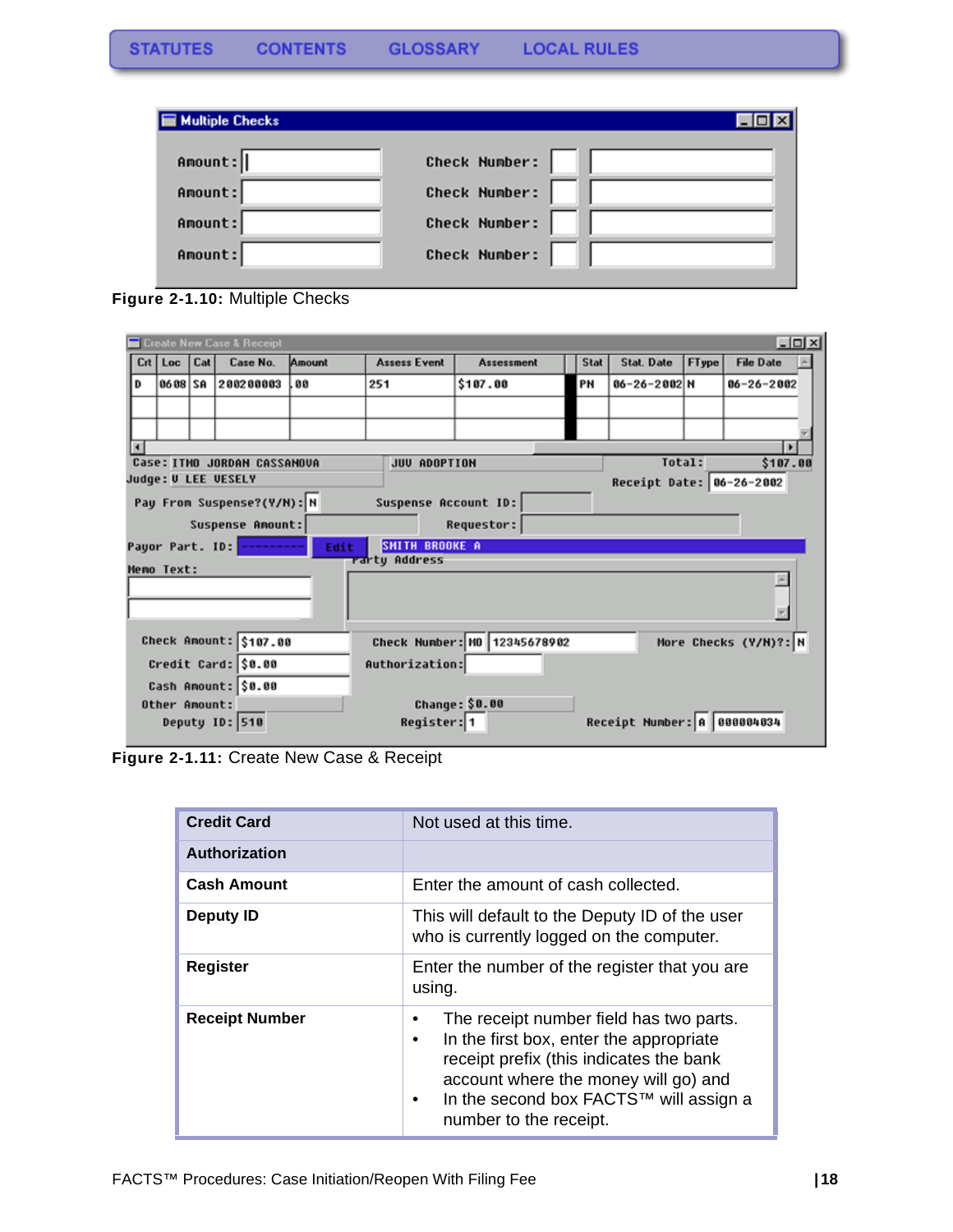#### **STATUTES CONTENTS GLOSSARY LOCAL RULES**

| <b>Completing the Create a</b><br><b>New Case &amp; Receipt Screen</b> | Upon entry of the receipt prefix, FACTS™<br>randomly assigns:<br>A new case number when appropriate,<br>٠<br>A judge (FIGURE: 2-1.12),<br>$\bullet$<br>A new Participant ID number (if the party<br>$\bullet$<br>is a new participant), and |
|------------------------------------------------------------------------|---------------------------------------------------------------------------------------------------------------------------------------------------------------------------------------------------------------------------------------------|
|                                                                        | A receipt number (FIGURE: 2-1.13).<br>$\bullet$<br>Click OK.<br>٠                                                                                                                                                                           |

| <b>FACTS Version 5 for Windows</b>                                                                          |  |
|-------------------------------------------------------------------------------------------------------------|--|
| NEW CASE # = D-0608-SA-200200003, ITMO JORDAN CASSANOVA -- V LEE VESELY is the judge assigned to this case. |  |
| $\sqrt{aK}$                                                                                                 |  |

### **Figure 2-1.12:** Case Number and Judge Assignment

| FACTS Version 5 for Windows                                    |  |
|----------------------------------------------------------------|--|
| The following participants were created with this transaction: |  |
| 32168: SMITH JORDAN                                            |  |
| Receipt A-000006703 created.<br><b>OK</b>                      |  |

**Figure 2-1.13:** Participant ID Number

| <b>PRINTER DIALOG BOX</b> | Click the <b>PRINT</b> button.<br>Click OK or press ENTER. |
|---------------------------|------------------------------------------------------------|
|                           |                                                            |

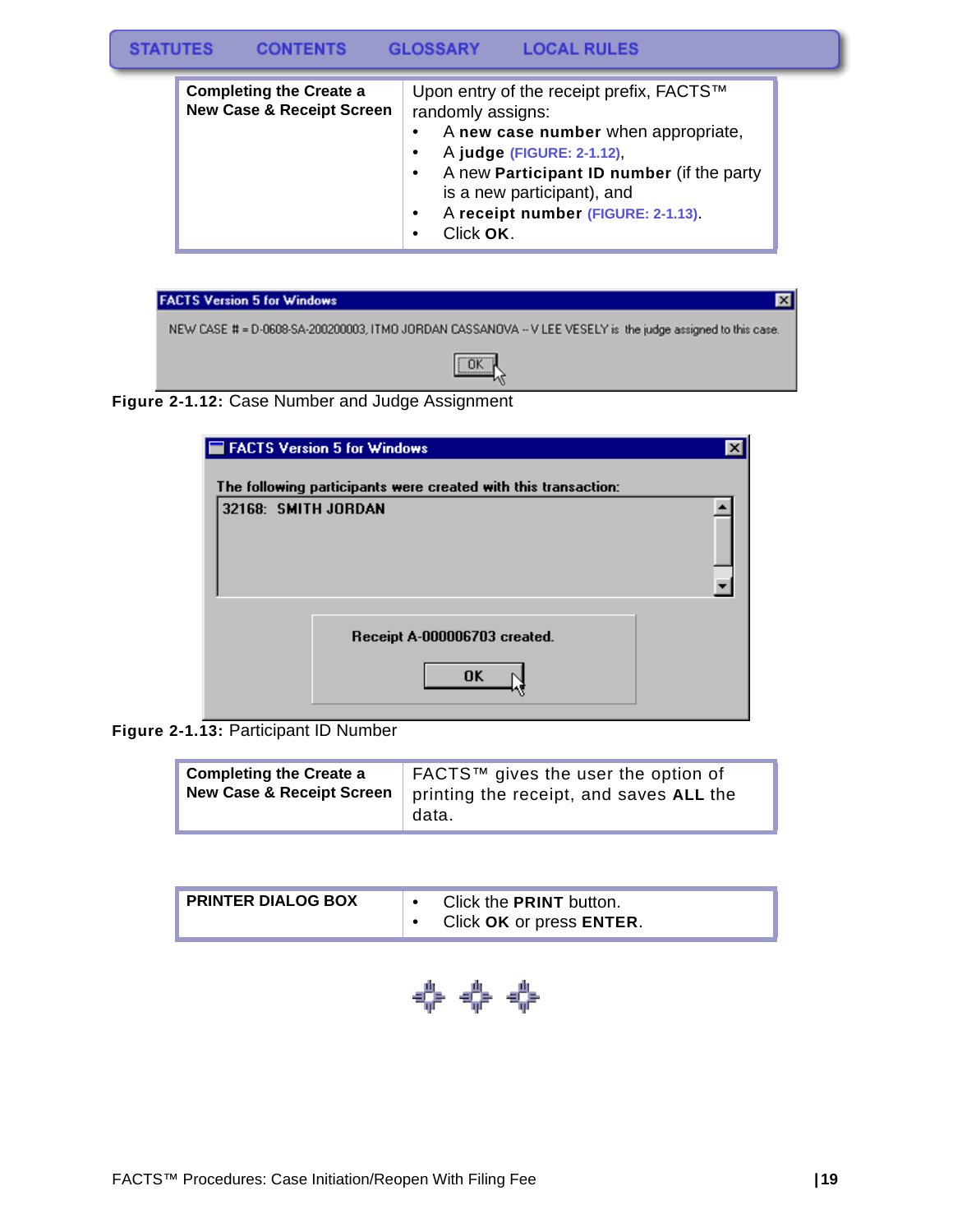### <span id="page-20-0"></span>Section 2-2: Case Initiation/Reopen Without Filing Fee

- **MAIN MENU** >
- **CASE MANAGEMENT** >
- **CASE MASTER**. The Case Master screen will appear. **(FIGURE: 2-2.1)**

| <b>Case Master</b>           |                                                                    | $\Box$ o $\times$                                        |  |
|------------------------------|--------------------------------------------------------------------|----------------------------------------------------------|--|
|                              | Case Number: 0 0608 SI                                             |                                                          |  |
|                              | Case Status: PN PN PENDING                                         | Status Date: 06-12-2002                                  |  |
| Type of Filing: N NEW FILING |                                                                    | Filing Date: 06-12-2002                                  |  |
|                              | Title: ITMO ANTON FAUST                                            | Caption:                                                 |  |
|                              | Case Type: SMH SQ MENTAL HEALTH                                    |                                                          |  |
| Jurisdiction Area:           |                                                                    | Sealed/Expunged Case?  Y                                 |  |
| Judge:                       |                                                                    |                                                          |  |
|                              | Refiled?<br>Alt. Case Ref.                                         | Original Court:                                          |  |
|                              | Consolidated with Other Cases?   Transferred case?   Prev. Case #: |                                                          |  |
| Criminal/Traffic             |                                                                    |                                                          |  |
| <b>Prosecutor:</b>           |                                                                    | Uictin? (Y/N):                                           |  |
| LEA Case #:                  | Appear By: $\vert$ - -                                             | Arresting Agency:                                        |  |
| Citation Issued?             |                                                                    | Citation Signed?   Vehicle Type:   Owner Responsibility? |  |
| Civil                        |                                                                    |                                                          |  |
|                              | Will Date:                                                         | Child Support Payments Required?                         |  |
|                              |                                                                    |                                                          |  |
|                              | Save<br>View Schedule                                              | Related Cases                                            |  |
|                              |                                                                    |                                                          |  |

**Figure 2-2.1:** Case Master

| <b>FIELD NAME</b>                                                    | <b>INSTRUCTIONS</b>                                                                                                                                      |
|----------------------------------------------------------------------|----------------------------------------------------------------------------------------------------------------------------------------------------------|
| Case Number:                                                         | FACTS™ will enter default Court and Location<br>Codes.                                                                                                   |
| Court<br>(Default-D for District)                                    |                                                                                                                                                          |
| Location<br>(Default-four digit location<br>code, for example, 0101) | If your court accepts pleadings for multiple<br>counties, change location code.                                                                          |
| Category                                                             | Enter case category, SI or SQ for mental<br>٠<br>health cases according to your in-house<br>procedure.<br>Please read caution box below.<br>Press ENTER. |

- **SECOND | CASE CATEGORIES**
- Use SQ for involuntary mental health commitments for both adults and minors.
- Use SI for voluntary commitments for minors only.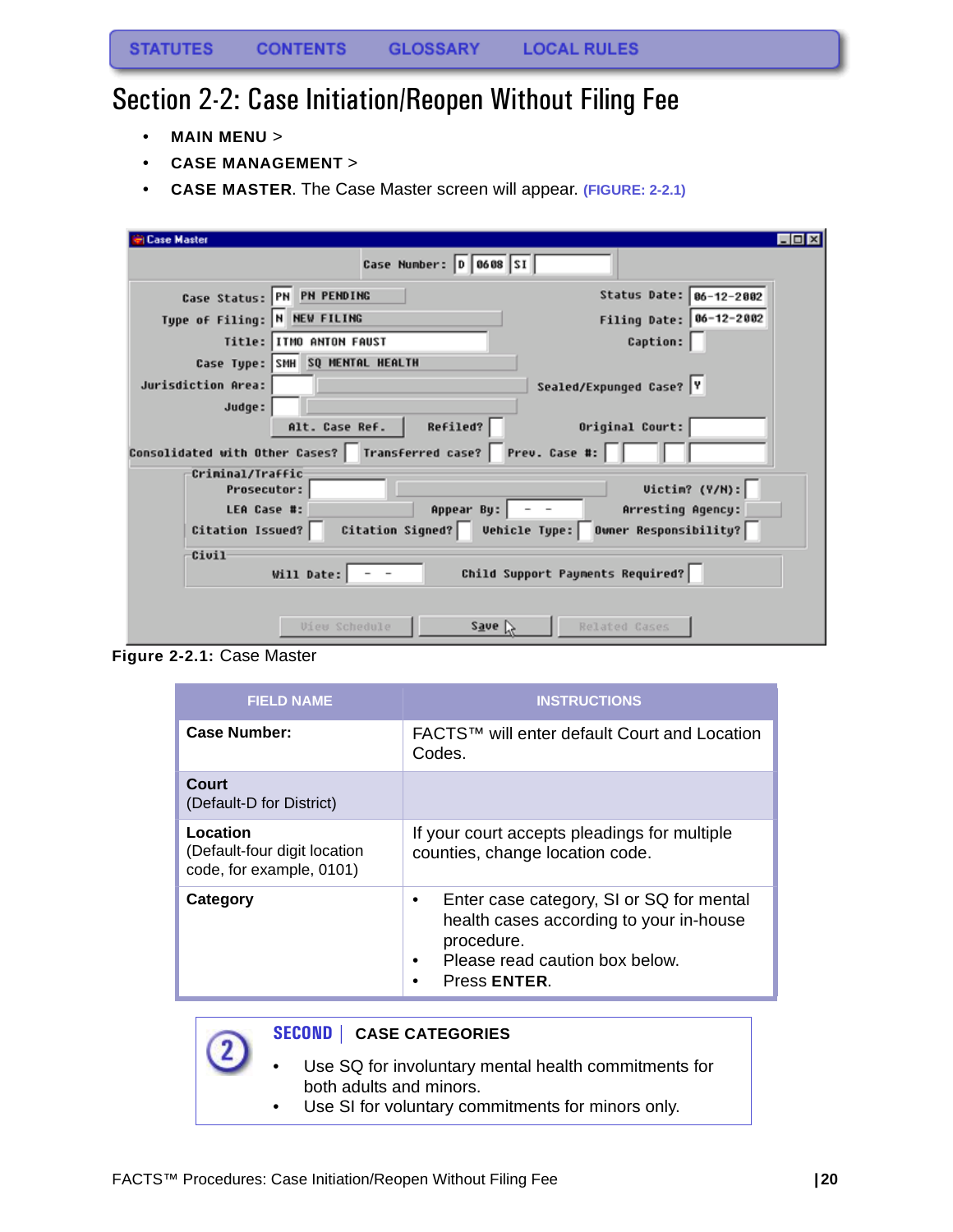| <b>Number</b>                                    | FACTS™ will ask: "Do you want to enter a<br>new Case?"<br>Press <b>ENTER</b> or<br>Click on YES to indicate that you want to<br>add a new case. |  |
|--------------------------------------------------|-------------------------------------------------------------------------------------------------------------------------------------------------|--|
| <b>Case Status:</b><br>(Default-PN for Pending)  | Press <b>ENTER</b> .                                                                                                                            |  |
| <b>Status Date:</b><br>(Default-current date)    | Press <b>ENTER</b> or<br>Delete and enter appropriate date.                                                                                     |  |
| <b>Type of Filing</b><br>(Default N for New)     | Press ENTER.                                                                                                                                    |  |
| <b>Filing Date:</b><br>(Default to current date) | Press <b>ENTER</b> or<br>٠<br>Delete and enter appropriate date.                                                                                |  |
| Title                                            | Enter Case Title from Petition per in-house<br>procedure and<br>Press ENTER.                                                                    |  |
| <b>Case Type</b>                                 | Enter appropriate code from the list below:                                                                                                     |  |

| <b>CODE</b> | <b>CASE TYPE</b>        |
|-------------|-------------------------|
| JMH.        | Juvenile Mental Health  |
| <b>SMH</b>  | <b>SQ Mental Health</b> |
| <b>SMS</b>  | <b>SQ Miscellaneous</b> |

| <b>Sealed/Expunged Case:</b> | Enter Y for yes.                                                                                                                                                                                                                                                                                                  |  |  |
|------------------------------|-------------------------------------------------------------------------------------------------------------------------------------------------------------------------------------------------------------------------------------------------------------------------------------------------------------------|--|--|
| <b>Save Button</b>           | FACTS™ will generate a new case<br>$\bullet$<br>number and assign a judge;<br>A screen prompt will show case number<br>$\bullet$<br>and judge assignment; press ENTER key<br>to save data.<br>A message box will appear that states data<br>$\bullet$<br>has been saved.<br>Press ENTER or click OK.<br>$\bullet$ |  |  |

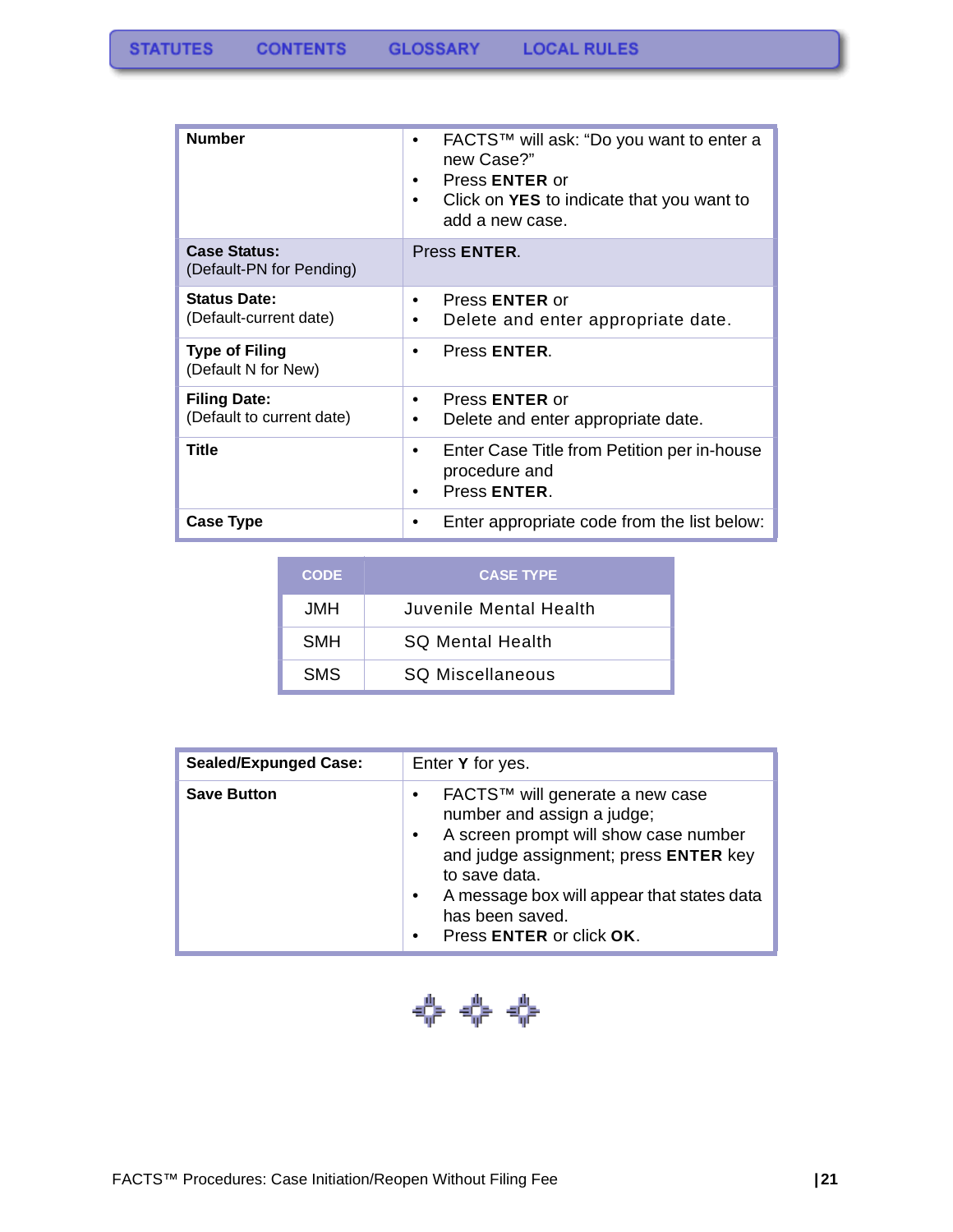# <span id="page-22-0"></span>Section 2-3: Attach Parties to Case

After the case has been initiated, the **PARTY NAMES** screen will automatically pop-up or can be accessed by making the following menu choices:

- **MAIN MENU** >
- **CASE MANAGEMENT** >
- **PARTY NAMES**. The Party Names screen will appear. **(FIGURE: 2-3.1)**

| Party Names                                                        | $\Box$ olx          |
|--------------------------------------------------------------------|---------------------|
| Case Number: D   0608   SA   0200200003   ITMO JORDAN CASSANOVA    |                     |
| Party Status/Date: A  06-26-2002 ACTIVE<br>Party Type/No.: MC 1    |                     |
| <b>CASSANOVA JORDAN B</b><br>Edit<br>Participant ID:               |                     |
| Person?  Y<br>Last Name: CASSANOUA                                 |                     |
| Middle: B<br>First: JORDAN                                         | Suffix:             |
| Full Name: CASSANOVA JORDAN B                                      |                     |
| Birth Date: 04-05-1997 JUVENILE Juvenile? Y                        | SSN: 423-56-9851    |
| Feet<br>Inches<br>Height:<br>$Sex:$ F                              | Weight:<br>Lbs      |
| Origin:<br>Eye:                                                    | Hair:               |
| Driver License:<br><b>Ending Date:</b>                             | State:              |
| Filing Address: PT 1<br>Date of Death:                             | Edit                |
| Attorney? Y<br>Military?<br>Alias Name? N<br>Edit<br>Edit          |                     |
| Security Required?<br>Interpreter:<br>In Custody?<br>Restricted? Y |                     |
| <b>Save</b>                                                        | This is a new party |

**Figure 2-3.1:** Party Names

| <b>FIELD NAMES</b>                                                                             | <b>INSTRUCTIONS</b>                                                                                                               |
|------------------------------------------------------------------------------------------------|-----------------------------------------------------------------------------------------------------------------------------------|
| <b>Case Number:</b><br>(Default-last case number, if<br>coming from the Case Master<br>screen) | If you are beginning a new session or need to<br>enter data from a different case, enter the<br>Category and Number for the case. |
| Court<br>(Default-D for District)                                                              |                                                                                                                                   |
| Location<br>(Default-four digit location<br>code, for example, 0101)                           |                                                                                                                                   |
| Category                                                                                       | Enter category SI or SQ for Mental Health<br>cases according to in-house procedure.                                               |
| <b>Number</b>                                                                                  | Enter case number.                                                                                                                |
| <b>Party Type:</b>                                                                             | Enter appropriate party type from one of the<br>lists below and press ENTER.                                                      |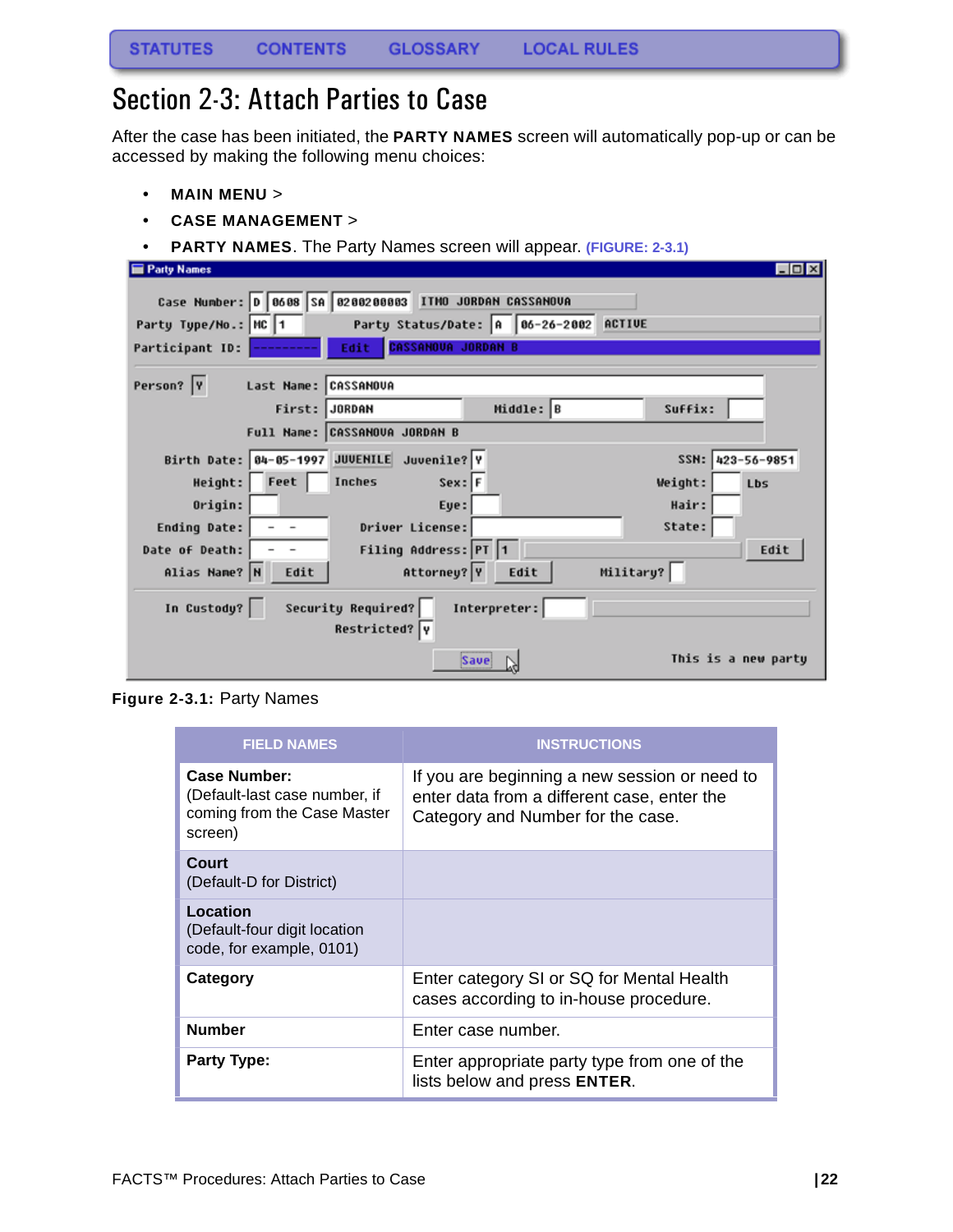| FA        | Father              | MО             | Mother                     |
|-----------|---------------------|----------------|----------------------------|
| GL        | Guardian Ad Litem   | <b>NP</b>      | <b>Natural Parent</b>      |
| <b>GP</b> | Grandparents        | PТ             | Petitioner                 |
| <b>MC</b> | Matter of the Child | R <sub>1</sub> | <b>Adult Being Adopted</b> |

| <b>Party No.:</b>                           | FACTS™ will assign party number.                                                                                                                                                                                              |  |  |
|---------------------------------------------|-------------------------------------------------------------------------------------------------------------------------------------------------------------------------------------------------------------------------------|--|--|
| <b>Party Status</b>                         | Enter "A" (active) and press ENTER.                                                                                                                                                                                           |  |  |
| <b>Party Date</b><br>(Default-current date) | <b>ENTER</b> through or delete and type correct<br>date.<br>Press ENTER.                                                                                                                                                      |  |  |
| <b>Participant ID:</b>                      | In this field, enter the Participant ID<br>number and tab.<br>If the user does not have a Participant ID<br>٠<br>Number for the participant, press ENTER<br>and the Party Name / Entry screen will<br>pop-up. (FIGURE: 2-3.2) |  |  |

| Participant Name Entry / Search                                     | $\vert x \vert$ |
|---------------------------------------------------------------------|-----------------|
| Person? Y                                                           |                 |
| Last: CASSANOVA                                                     |                 |
| Middle:<br>Suffix:<br>First: JORDAN                                 |                 |
| Identification: Drivers License No.:                                |                 |
| Date of Birth: 84-05-1997<br>Within<br>days                         |                 |
| Full: CASSANOVA JORDAN                                              |                 |
| Identification:                                                     |                 |
| Search Type: Case-sensitive<br>Also Search: Alias and Party Files v |                 |
| Search<br>Create                                                    |                 |





### **CAUTION | POPULATED DATA**

Please note that the data you enter in the Participant Name / Entry Search screen will appear on the New Participant Edit screen.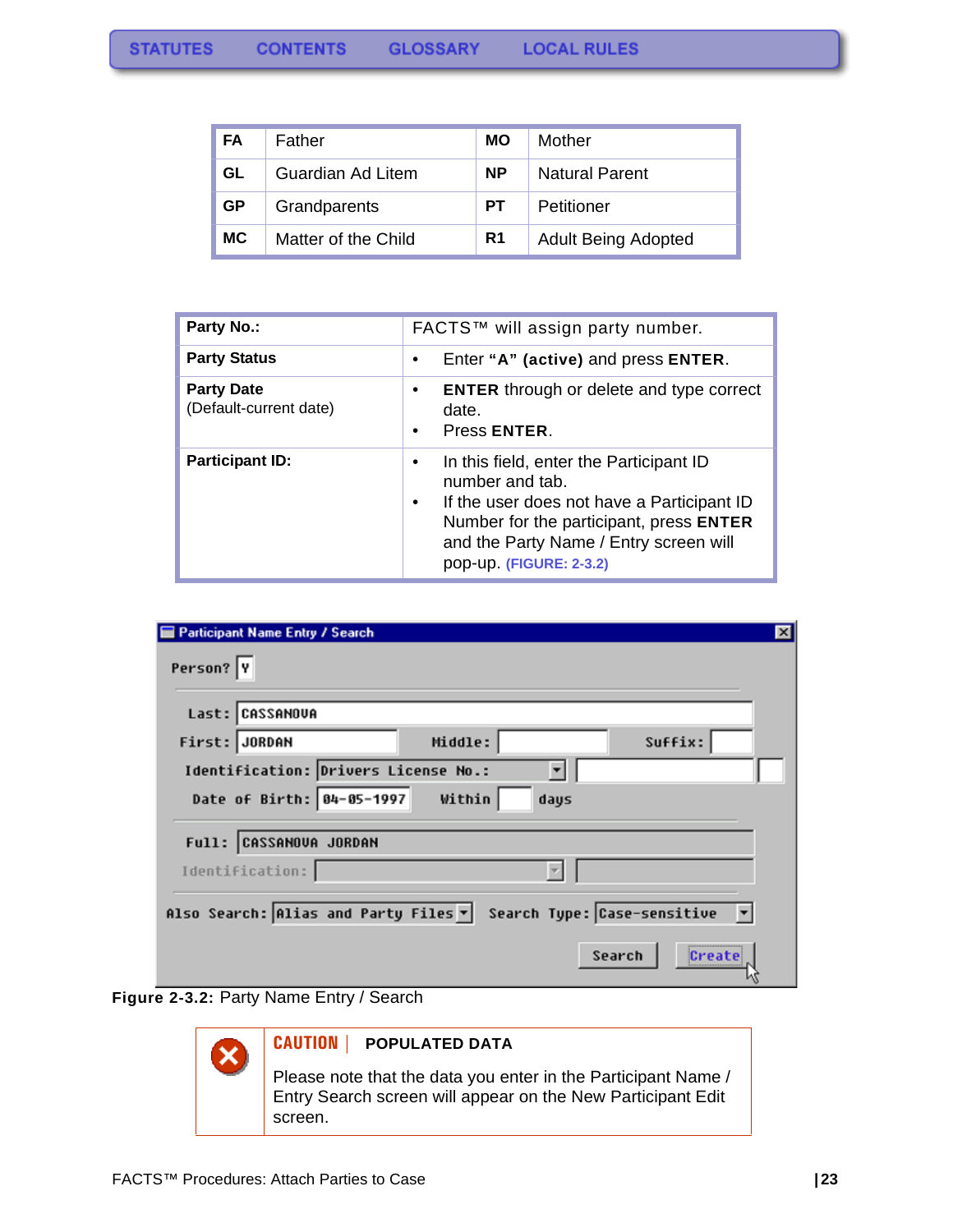| Participant Name Entry / Search                                     | $\vert x \vert$ |
|---------------------------------------------------------------------|-----------------|
| Person?  Y                                                          |                 |
| Last: CASSANOVA                                                     |                 |
| Middle:<br>Suffix:<br>First: JORDAN                                 |                 |
| Identification: Drivers License No.:<br>$\overline{\phantom{a}}$    |                 |
| Date of Birth:   04-05-1997<br>Within<br>days                       |                 |
| Full: CASSANOVA JORDAN                                              |                 |
| Identification:                                                     |                 |
| Search Type: Case-sensitive<br>Also Search: Alias and Party Files v |                 |
| Search<br>Create                                                    |                 |

**Figure 2-3.3:** Party Name Entry / Search

| Person?                | Enter Y, if the Participant is a person.<br>٠<br>Enter N, if the Participant is a business or<br>٠<br>governmental entity.<br>If the participant is a person, the cursor will<br>move to the last name field,<br>If not, the cursor will move to the Full field. |  |  |
|------------------------|------------------------------------------------------------------------------------------------------------------------------------------------------------------------------------------------------------------------------------------------------------------|--|--|
| Last:                  | Enter the person's last name.<br>Press ENTER.                                                                                                                                                                                                                    |  |  |
| First:                 | Enter the person's first name.<br>٠<br>Press ENTER.<br>٠                                                                                                                                                                                                         |  |  |
| Middle:                | Enter the person's middle name or<br>٠<br>initial.<br>Press ENTER.                                                                                                                                                                                               |  |  |
| Suffix:                | This field supports the entry of suffixes<br>٠<br>such as: JR, SR, III, MD, PHD, etc.<br>Enter the suffix and press ENTER or<br>٠<br>Press <b>ENTER</b><br>٠                                                                                                     |  |  |
| <b>Identification:</b> | Enter through this field.                                                                                                                                                                                                                                        |  |  |
| Date of Birth:         | Optional                                                                                                                                                                                                                                                         |  |  |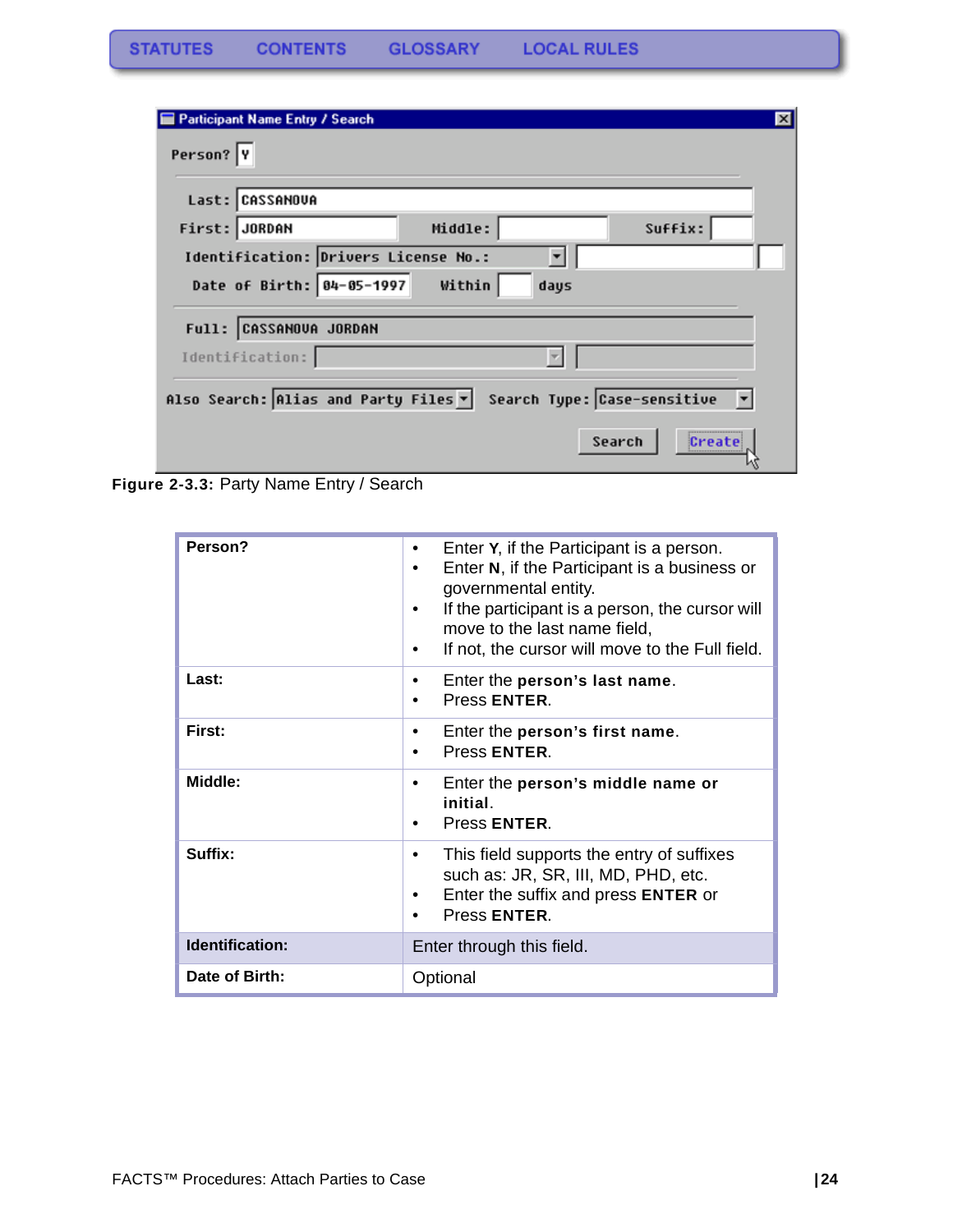| <b>Full</b>          | If the Participant is not a person, the cursor<br>$\bullet$<br>will automatically move to this field so you<br>can enter the name of the business or<br>state agency.<br>If the Participant is a person, FACTS™ will<br>٠<br>populate this field from the name data<br>entered above. |
|----------------------|---------------------------------------------------------------------------------------------------------------------------------------------------------------------------------------------------------------------------------------------------------------------------------------|
| <b>Search</b>        |                                                                                                                                                                                                                                                                                       |
| <b>Create Button</b> | For SA cases, click this button.<br>٠<br>When this button is clicked, the New<br>$\bullet$<br>Participant Edit screen pops-up. (FIGURE:<br>$2 - 3.4$                                                                                                                                  |

| <b>New Participant Edit</b>                                                    |           |                                           |           | $\Box$ D $\times$             |
|--------------------------------------------------------------------------------|-----------|-------------------------------------------|-----------|-------------------------------|
|                                                                                |           | <b>New Participant</b>                    | Person? Y |                               |
| Last: CASSANOVA                                                                |           |                                           |           | $DOB: 84-85-1997$<br>$Sex:$ F |
| First: JORDAN                                                                  | Middle: B |                                           | Suffix:   | SSN: 423-56-9851              |
|                                                                                |           |                                           |           | <b>Drivers License No.:</b>   |
| Full: CASSANOVA JORDAN B                                                       |           |                                           |           |                               |
| -Alternate ID's:                                                               |           |                                           |           |                               |
| Address Information:<br>Correspondence Address Type:<br>PT Party Address       | P         | Delivery Method:<br><b>Postal Service</b> |           |                               |
|                                                                                |           |                                           |           |                               |
| Current Address<br>1234 FOURTH ST<br>SILUER CITY, NM 88036<br>$(505)$ 555-6121 |           |                                           |           | Edit                          |
|                                                                                |           |                                           |           | Continue                      |

**Figure 2-3.4:** New Participant Edit

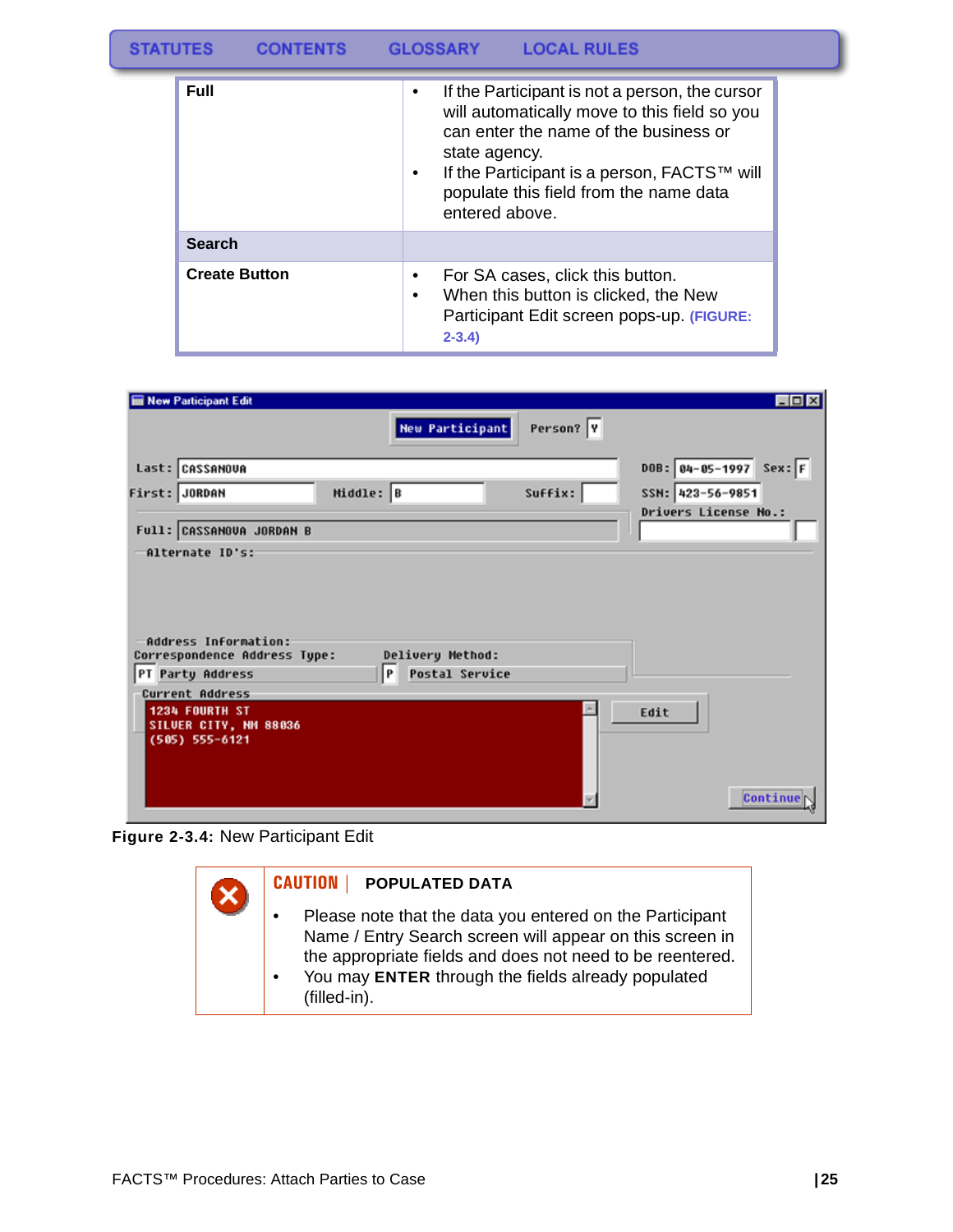| New Participant Edit     |                 |           | $\Box$ o $\times$        |
|--------------------------|-----------------|-----------|--------------------------|
|                          | New Participant | Person? Y |                          |
|                          |                 |           |                          |
| Last: CASSANOUA          |                 |           | $DOB: 04-05-1997$ Sex: F |
| First: JORDAN            | Middle: B       | Suffix:   | SSN: 423-56-9851         |
|                          |                 |           | Drivers License No.:     |
| Full: CASSANOVA JORDAN B |                 |           |                          |
| Alternate ID's:          |                 |           |                          |

**Figure 2-3.5:** New Participant Edit

| Person:                     | Enter Y, if the Participant is a person<br>$\bullet$<br>Enter N, if the Participant is a business or<br>governmental entity.                             |  |
|-----------------------------|----------------------------------------------------------------------------------------------------------------------------------------------------------|--|
| Last:                       | Enter the person's last name.<br>٠<br>Press ENTER.                                                                                                       |  |
| First:                      | Enter the person's first name.<br>٠<br>Press ENTER.                                                                                                      |  |
| Middle:                     | Enter the person's middle name or<br>$\bullet$<br><i>initial</i><br>Press ENTER.<br>٠                                                                    |  |
| Suffix:                     | This field supports the entry of suffixes<br>٠<br>such as: JR, SR, III, MD, PHD, etc.<br>Enter the suffix and press <b>ENTER</b> or<br>٠<br>Press ENTER. |  |
| DOB:                        | Enter Date of Birth, if available.                                                                                                                       |  |
| Sex:                        | Enter <b>F</b> for female or <b>M</b> for male, if the data<br>is available.                                                                             |  |
| SSN:                        | Enter the participant's social security<br>number, if available.                                                                                         |  |
| <b>Drivers License No.:</b> | Enter the participant's driver's license<br>number, if available.                                                                                        |  |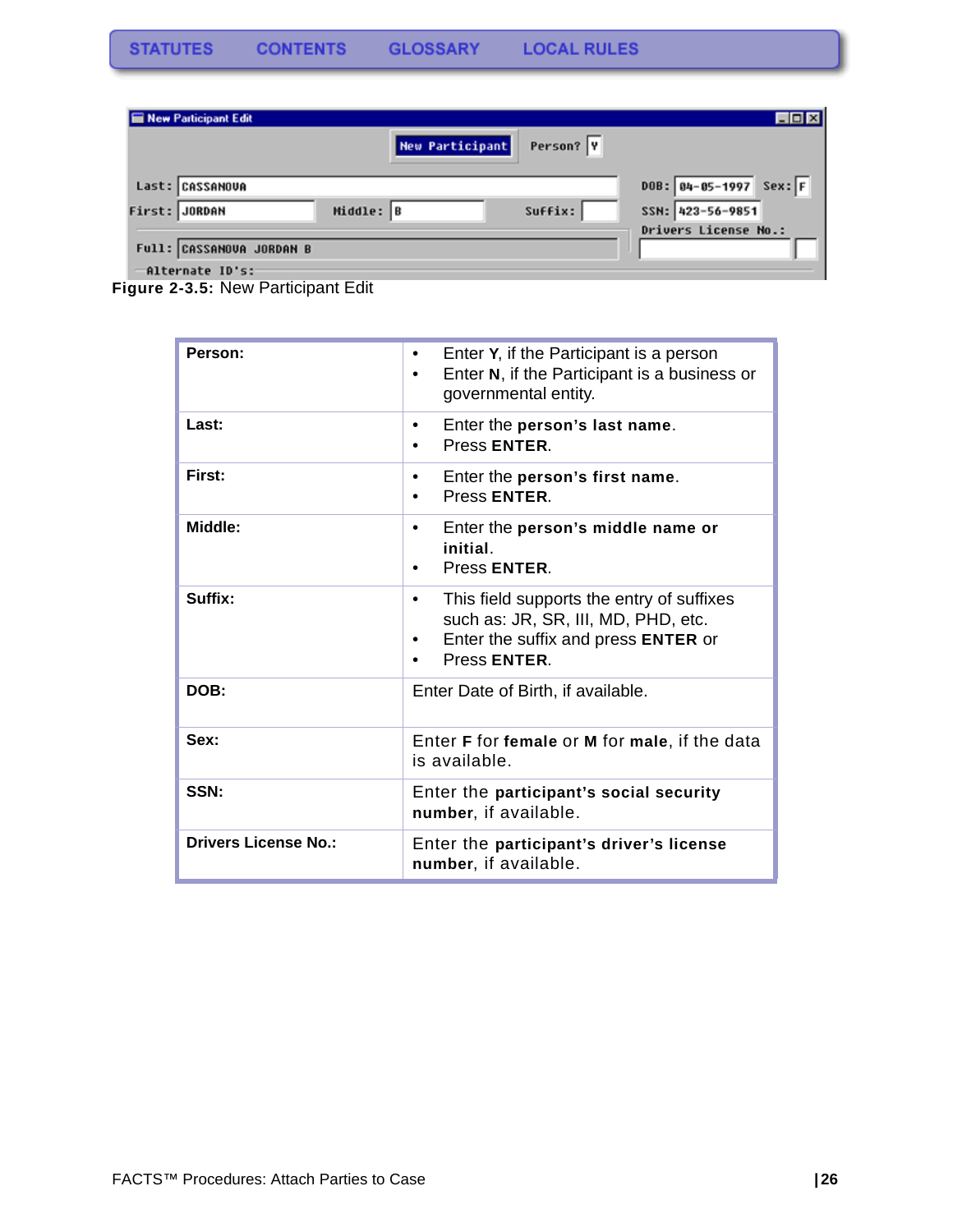

**Figure 2-3.6:** New Participant Edit

| <b>Correspondence Address</b><br>Type: | $\bullet$<br>$\bullet$<br>$\bullet$ | Enter appropriate Correspondence<br>Address Type from the list below.<br><b>PT</b> (Party Address) is the most frequent<br>choice.<br>This indicates the address where notices<br>are sent. |
|----------------------------------------|-------------------------------------|---------------------------------------------------------------------------------------------------------------------------------------------------------------------------------------------|
|                                        | $\bullet$                           | Press ENTER twice.                                                                                                                                                                          |

**CAUTION | CORRESPONDENCE ADDRESS TYPE**

**DO NOT** leave this field blank or any notices that are generated will not have addresses.

| <b>CODE</b> | <b>DESCRIPTION</b>      | <b>CODE</b> | <b>DESCRIPTION</b>        |
|-------------|-------------------------|-------------|---------------------------|
| AG          | <b>Attorney Address</b> | HO          | Home Address              |
| BU          | <b>Business Address</b> | <b>PT</b>   | <b>Party Address</b>      |
| ΕM          | <b>Employer Address</b> | RL          | <b>Relative's Address</b> |

| <b>Delivery Method:</b>                      |                                                                                                                                      |
|----------------------------------------------|--------------------------------------------------------------------------------------------------------------------------------------|
| <b>Current Address Edit</b><br><b>Button</b> | Click on the EDIT button to type address<br>information.<br>The New Participant Address Entry / Edit<br>will pop-up. (FIGURE: 2-3.7) |



### **CAUTION | CURRENT ADDRESS**

Please note the information indicated under Current Address is where notices get mailed.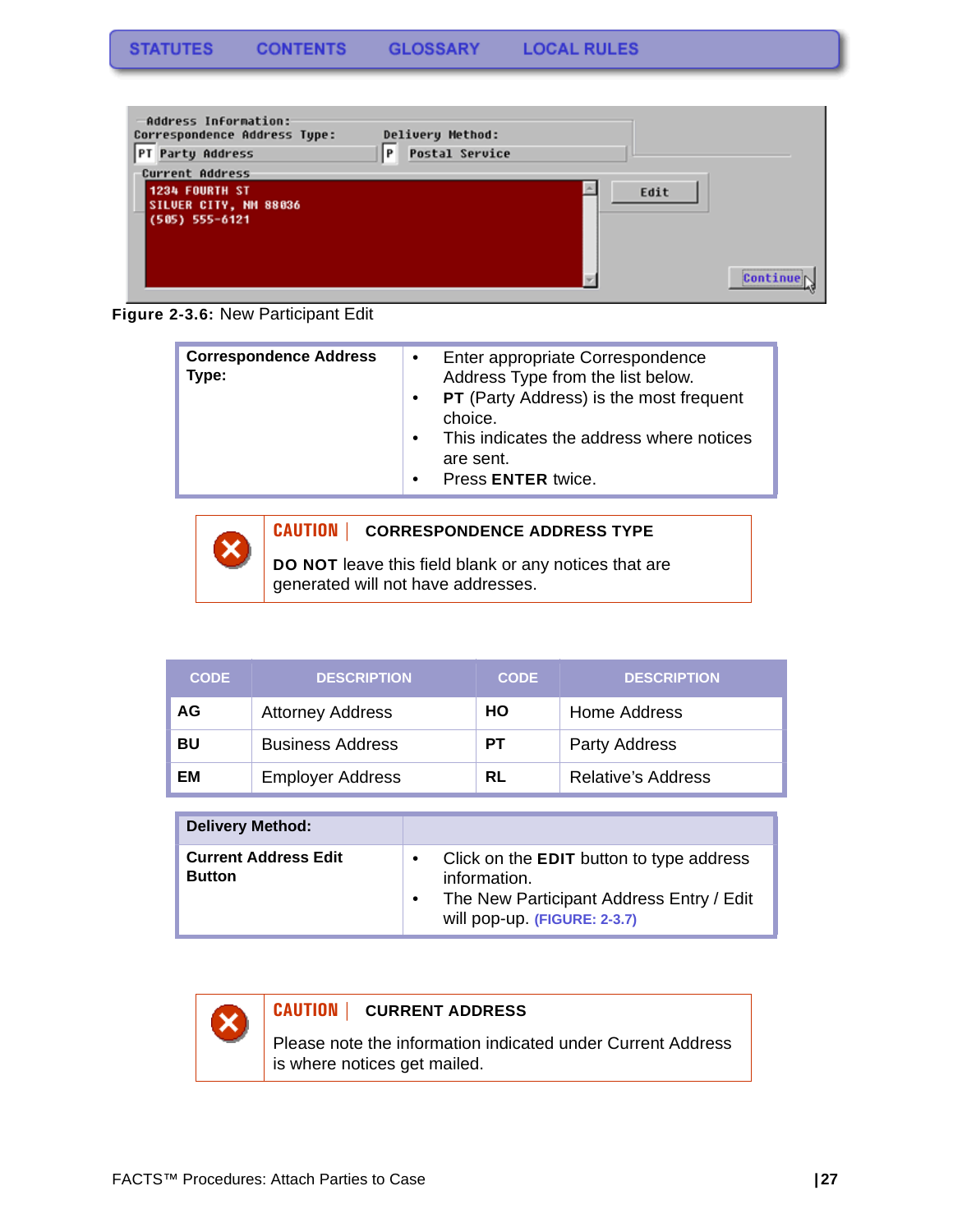| New Participant Address Entry / Edit |                                                          | $\Box$ D $\times$    |
|--------------------------------------|----------------------------------------------------------|----------------------|
|                                      | New Participant: CASSANOVA JORDAN                        |                      |
|                                      | Correspondence Address Type: PT Party Address            | <b>Restricted?</b> Y |
|                                      | Line 1: 1234 FOURTH ST                                   | Mail Drop:           |
| Line 2:                              |                                                          |                      |
| Line 3:                              |                                                          |                      |
|                                      | City: SILVER CITY<br>Home Phone: (585) 555-6121          |                      |
| Town./Municip.:                      |                                                          |                      |
| State: NM                            | <b>NEW MEXICO</b>                                        |                      |
| Zip Code: 88036-                     |                                                          |                      |
| County:                              |                                                          |                      |
| Country:                             |                                                          |                      |
| $E-mail:$                            |                                                          |                      |
| Web Page URL:                        |                                                          |                      |
| Misc.:                               |                                                          |                      |
|                                      |                                                          |                      |
| Current From:                        | Entry Date: 06-26-2002<br>to<br>$\overline{\phantom{a}}$ | Continue             |

**Figure 2-3.7:** New Participant Address Entry / Edit

**CAUTION | INFORMATION ON CHILDREN IS ALWAYS**  x **DESIGNATED AS RESTRICTED.**

| <b>Restricted:</b>     | Enter Y for yes, or N for no.                                                                                       |
|------------------------|---------------------------------------------------------------------------------------------------------------------|
| Line $1:$ /Line $2:$   | Enter the Participant's street address.<br>Press ENTER.                                                             |
| City:                  | Enter the Participant's city.<br>Press ENTER.                                                                       |
| State:                 | Enter the Participant's state.<br>٠<br>Press ENTER.<br>٠                                                            |
| <b>Zip Code:</b>       | Enter the Participant's zip code.<br>٠<br>Press ENTER.                                                              |
| <b>Business Phone:</b> | Enter the Participant's Business Phone, if<br>٠<br>available.<br>Press ENTER.                                       |
| <b>Current From:</b>   | Press <b>ENTER</b> twice.                                                                                           |
| <b>Entry Date:</b>     |                                                                                                                     |
| <b>Continue Button</b> | Click on the CONTINUE button.<br>FACTS™ will return you to the New<br>٠<br>Participant Edit screen. (FIGURE: 2-3.8) |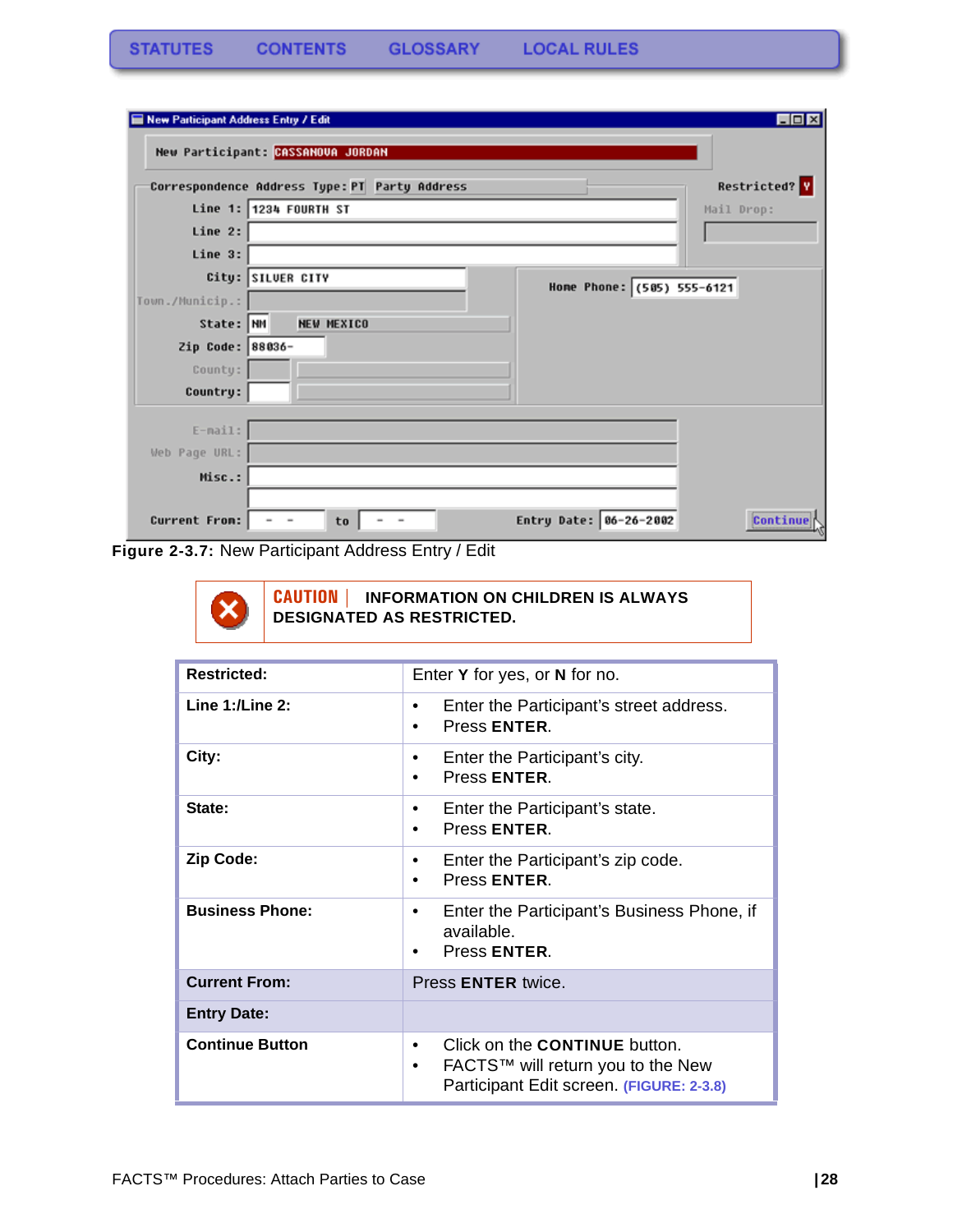

**Figure 2-3.8:** New Participant Edit Screen

| <b>Continue Button</b> | Click on the <b>CONTINUE</b> button.<br>FACTS™ will return you to the Party<br>Names screen (FIGURE: 2-3.9) |
|------------------------|-------------------------------------------------------------------------------------------------------------|
|------------------------|-------------------------------------------------------------------------------------------------------------|

| <b>Party Names</b>                                              | $\Box$ o $\times$   |
|-----------------------------------------------------------------|---------------------|
|                                                                 |                     |
| Case Number: D   0608   SA   0200200003   ITMO JORDAN CASSANOVA |                     |
| Party Type/No.: MC 1<br>Party Status/Date: A 86-26-2002 ACTIVE  |                     |
| <b>CASSANOVA JORDAN B</b><br>Edit<br>Participant ID:            |                     |
| Person?  Y<br>Last Name: CASSANOVA                              |                     |
| Middle: B<br>First: JORDAN<br>Suffix:                           |                     |
| Full Name: CASSANOVA JORDAN B                                   |                     |
| Birth Date: 84-85-1997 JUVENILE Juvenile? Y                     | SSN: 423-56-9851    |
| Height: Feet<br>$Sex:$ F<br>Inches<br>Weight:                   | Lbs                 |
| Origin:<br>Hair:<br>Eye:                                        |                     |
| State:<br>Driver License:<br>Ending Date:                       |                     |
| Filing Address: PT 1<br>Date of Death:                          | Edit                |
| Attorney? Y<br>Military?<br>Alias Name? N<br>Edit<br>Edit       |                     |
| Security Required?<br>In Custody?<br>Interpreter:               |                     |
| Restricted?  Y                                                  |                     |
| Save                                                            | This is a new party |

<span id="page-29-0"></span>**Figure 2-3.9:** Party Names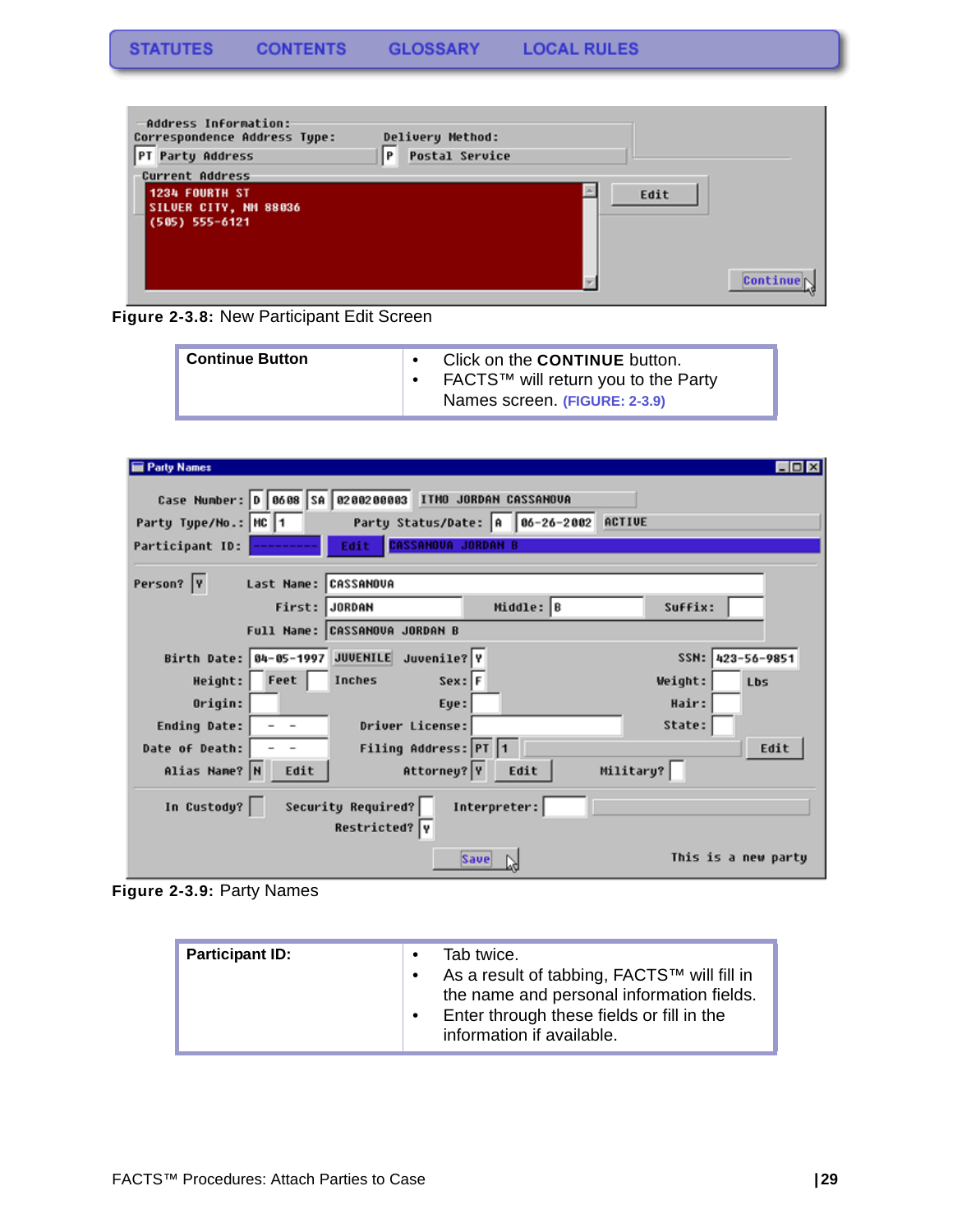#### **STATUTES CONTENTS GLOSSARY LOCAL RULES**

| <b>Filing Address Edit Button</b> | If you have already entered the Participant<br>$\bullet$<br>Address, tab past this button or<br>If you want to edit the address or enter an<br>$\bullet$<br>address, click this button and the New<br>Participant Address Entry/Edit screen will<br>pop-up.<br>Follow the directions above to enter data.<br>$\bullet$ |
|-----------------------------------|------------------------------------------------------------------------------------------------------------------------------------------------------------------------------------------------------------------------------------------------------------------------------------------------------------------------|
| <b>Alias Name? Edit Button</b>    | If answer is no, then tab past this button,<br>٠<br>If answer is yes, then click the button and<br>٠<br>the Party Aliases screen will pop-up.<br>(FIGURE: 2-3.10)                                                                                                                                                      |

| Party Aliases                    |                           |            |            |              | $\Box$ D $\times$ |
|----------------------------------|---------------------------|------------|------------|--------------|-------------------|
| Participant ID:<br>Edit          | <b>CASSANOVA JORDAN B</b> |            |            |              |                   |
| <b>Alias Name</b>                |                           | Alias Type | <b>DBA</b> | <b>DOB</b>   |                   |
|                                  |                           |            |            |              |                   |
|                                  |                           |            |            |              |                   |
|                                  |                           |            |            |              |                   |
|                                  |                           |            |            |              |                   |
|                                  |                           |            |            |              |                   |
| $\blacksquare$                   |                           |            |            | Save Aliases |                   |
|                                  |                           |            |            |              |                   |
| Doing Business As?<br>Last Name: |                           |            |            |              |                   |
| First:                           | Middle:                   |            |            | Suffix:      |                   |
| Full:                            |                           |            |            |              |                   |
| <b>Birth Date</b>                | SSN:<br>- -               |            |            |              |                   |
| Driver License No.:              |                           | State:     |            |              |                   |
| Alias Type:                      |                           |            |            | Done Editing |                   |
|                                  |                           |            |            |              |                   |

**Figure 2-3.10:** Party Aliases

|                                                 | Press the F2 key to add a new alias.                                                                                                                                                |
|-------------------------------------------------|-------------------------------------------------------------------------------------------------------------------------------------------------------------------------------------|
| <b>Doing Business As?</b><br>(Default-N for No) | If the answer is yes, enter Y and the cursor<br>$\bullet$<br>will move to the Full Name field.<br>If the answer is no, the cursor will move to<br>$\bullet$<br>the Last Name field. |
| Last Name:                                      | Enter the alias last name.<br>Press ENTER.<br>$\bullet$                                                                                                                             |
| <b>First Name:</b>                              | Enter the alias first name.<br>Press ENTER.                                                                                                                                         |
| <b>Middle Name:</b>                             | Enter the alias middle name or initial if<br>there is one.<br>Press ENTER.                                                                                                          |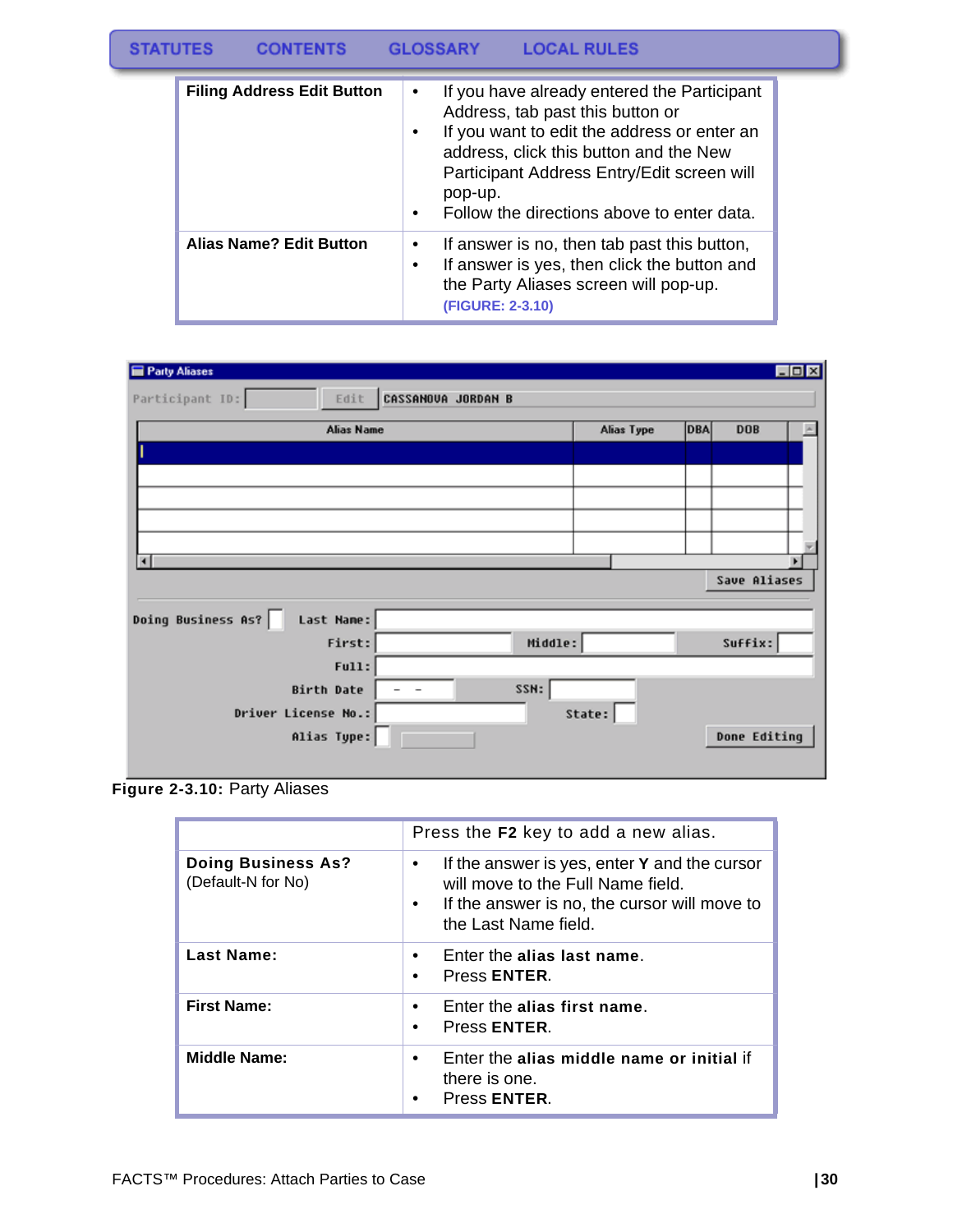**CONTENTS** 

GLOSSARY LOCAL RULES

| Suffix:                      | Enter the alias suffix if there is one.<br>$\bullet$<br>Press ENTER.                                             |
|------------------------------|------------------------------------------------------------------------------------------------------------------|
| <b>Full</b>                  | If the alias is a person, this field will<br>٠<br>populate automatically.<br>Press ENTER.<br>$\bullet$           |
| <b>Birth Date</b>            | Enter the alias birth date if one exists.<br>٠<br>Press ENTER.<br>$\bullet$                                      |
| SSN:                         | Enter the alias social security number if<br>٠<br>one exists.<br>Press ENTER.<br>$\bullet$                       |
| <b>Driver's License No.:</b> | Enter the alias driver's license number if<br>$\bullet$<br>one exists.<br>Press ENTER.<br>٠                      |
| State:                       | Enter the state of the alias driver's license<br>$\bullet$<br>number, if available.<br>Press ENTER.<br>$\bullet$ |
| <b>Alias Type</b>            | Enter the appropriate code from the<br>٠<br>following table.<br>Press ENTER.                                     |

| <b>CODE</b> | <b>TYPE</b> | <b>DESCRIPTION</b> |
|-------------|-------------|--------------------|
| А           | AKA         | Also known as      |
| F           | FKA         | Formerly known as  |
| N           | NKA         | Now known as       |
|             | ר )RC       | On behalf of       |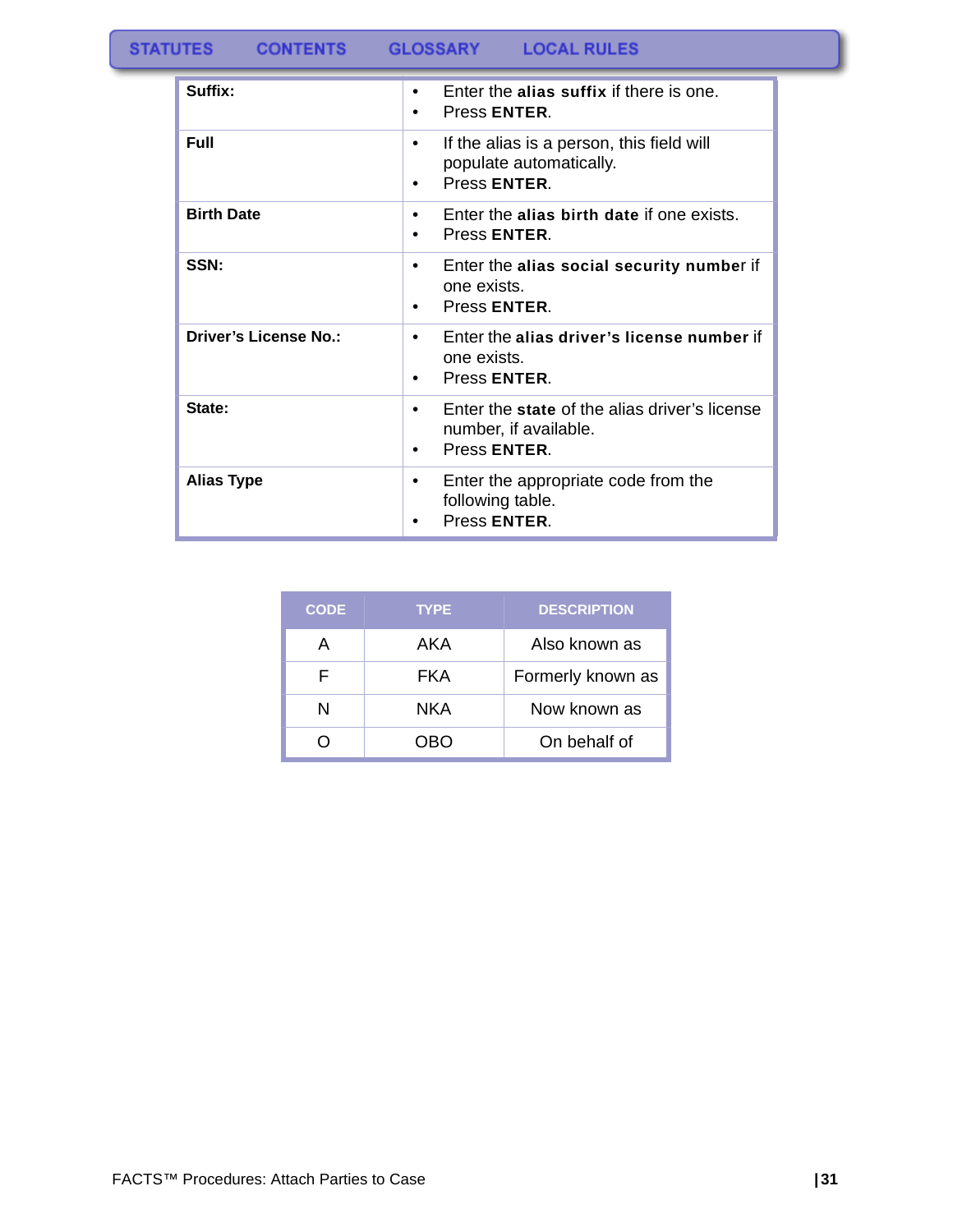| Party Aliases                    |                           |            |                   | EOX |
|----------------------------------|---------------------------|------------|-------------------|-----|
| Participant ID:<br>Edit          | <b>CASSANOVA JORDAN B</b> |            |                   |     |
| <b>Alias Name</b>                |                           | Alias Type | DBA<br><b>DOB</b> |     |
|                                  |                           |            |                   |     |
|                                  |                           |            |                   |     |
|                                  |                           |            |                   |     |
|                                  |                           |            |                   |     |
|                                  |                           |            |                   |     |
| $\blacksquare$                   |                           |            |                   |     |
|                                  |                           |            | Save Aliases      |     |
| Doing Business As?<br>Last Name: |                           |            |                   |     |
| First:                           | Middle:                   |            | Suffix:           |     |
| Full:                            |                           |            |                   |     |
| Birth Date                       | SSN:                      |            |                   |     |
| Driver License No.:              |                           | State:     |                   |     |
| Alias Type:                      |                           |            | Done Editing      |     |
|                                  |                           |            |                   |     |

**Figure 2-3.11:** Party Aliases

| <b>Done Editing Button</b> | Click on the <b>DONE EDITING</b> button when<br>$\bullet$<br>you have entered ALL the data for that<br>alias.<br>Verify that the data entered on the grid is<br>$\bullet$<br>correct.<br>Press <b>F2</b> to enter another alias.<br>$\bullet$ |
|----------------------------|-----------------------------------------------------------------------------------------------------------------------------------------------------------------------------------------------------------------------------------------------|
| <b>Save Alias Button</b>   | Click the <b>SAVE ALIASES</b> button to save<br>$\bullet$<br>the data.<br>You will return to the Party Names screen.<br>$\bullet$<br>(FIGURE: 2-3.12)                                                                                         |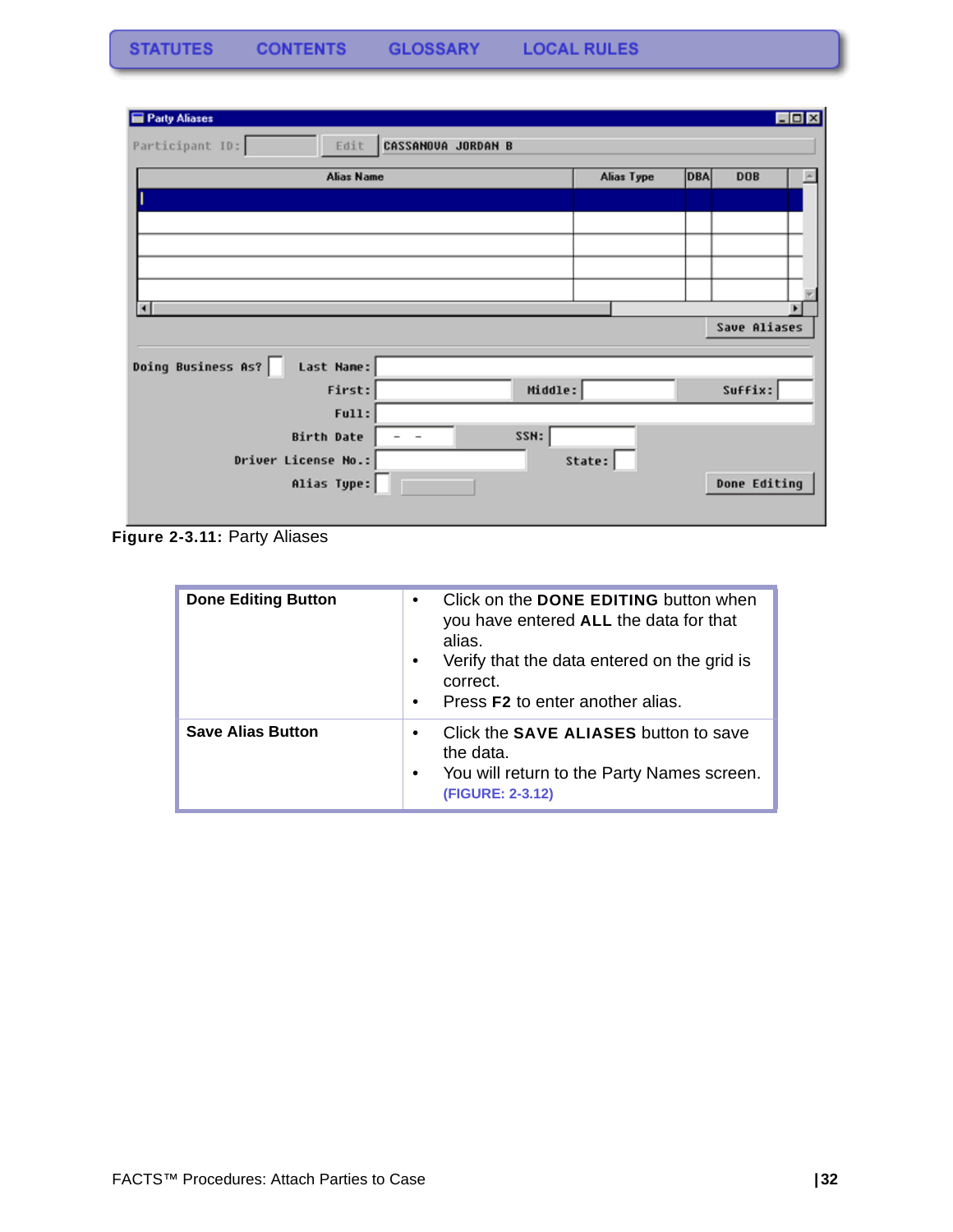| $\Box$ olx<br><b>Party Names</b>                                |
|-----------------------------------------------------------------|
| Case Number: 0 0608 SA 0200200003 ITMO JORDAN CASSANOVA         |
|                                                                 |
| Party Status/Date: A 86-26-2002 ACTIVE<br>Party Type/No.: MC 1  |
| <b>CASSANOVA JORDAN B</b><br>Edit<br>Participant ID:            |
| Person?  Y<br>Last Name: CASSANOVA                              |
| Middle: B<br>First: JORDAN<br>Suffix:                           |
| Full Name: CASSANOVA JORDAN B                                   |
| Birth Date: 04-05-1997 JUVENILE Juvenile? Y<br>SSN: 423-56-9851 |
| Feet<br>Inches<br>$Sex:$ F<br>Height:<br>Weight:<br>Lbs         |
| Hair:<br>Origin:<br>Eye:                                        |
| State:<br>Driver License:<br>Ending Date:                       |
| Filing Address: PT 1<br>Date of Death:<br>Edit                  |
| Military?<br>Attorney? Y<br>Alias Name? N<br>Edit<br>Edit       |
| Security Required?<br>In Custody?<br>Interpreter:               |
| Restricted? Y                                                   |
| This is a new party<br>Save                                     |

**Figure 2-3.12:** Party Names

| <b>Alias Name? Edit Button</b> | Tab past this button                                                                                                                      |
|--------------------------------|-------------------------------------------------------------------------------------------------------------------------------------------|
| <b>Attorney? Edit Button</b>   | To add an attorney for this party, click this<br>$\bullet$<br>button.<br>The Party Attorney Menu screen will pop-<br>up. (FIGURE: 2-3.13) |

| Party Attorney Menu   |  |
|-----------------------|--|
| Party Attorney Edit   |  |
| Party Attorney Delete |  |
| Party Attorney Uiew   |  |
|                       |  |

**Figure 2-3.13:** Party Attorney Menu

| <b>Party Attorney Edit</b> |  | Click this button to enter a party attorney.<br>The Party Attorney Edit screen will then<br>pop-up. (FIGURE: 2-3.14) |
|----------------------------|--|----------------------------------------------------------------------------------------------------------------------|
|----------------------------|--|----------------------------------------------------------------------------------------------------------------------|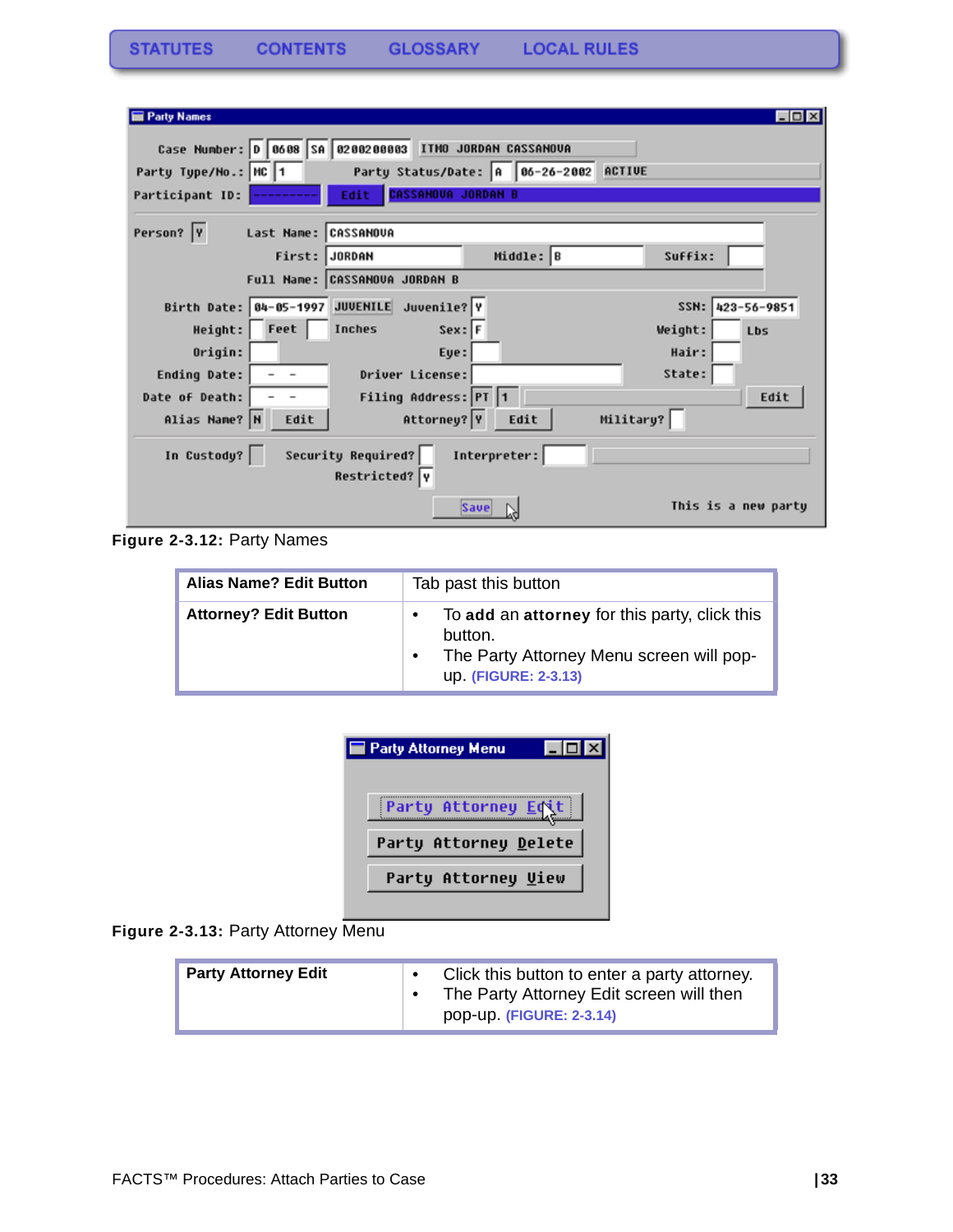| <b>Party Attorney Edit</b>                                                                                                                |  |
|-------------------------------------------------------------------------------------------------------------------------------------------|--|
| Case Data<br>Case Number: 0 0608 SA 0200200003 ITMO JORDAN CASSANOUA<br>Party Type:<br>  MC<br><b>CASSANOVA JORDAN B</b><br>Party Number: |  |
| Attorney Data<br>88207<br>WILMA J. BROWN<br>Attorney Code:<br>Attorney Type: PA PRIVATE ATTORNEY                                          |  |
| Attorney Status:<br>Attorney Inactive (Y/N)?<br>Party/Attorney Status Date:   - -<br>Contact Attorney (Y/N)?                              |  |
| This is a new case                                                                                                                        |  |

**Figure 2-3.14:** Party Attorney Edit

| <b>Case Number</b>   | You MUST ENTER through this field.                                                                                                             |
|----------------------|------------------------------------------------------------------------------------------------------------------------------------------------|
| <b>Party Type</b>    | You MUST ENTER through this field.                                                                                                             |
| <b>Party Number</b>  | You MUST ENTER through this field.                                                                                                             |
| <b>Attorney Code</b> | Enter an attorney code and press ENTER<br>$\bullet$<br>or.<br>Press F1 for the Attorney Select look-up<br>$\bullet$<br>table. (FIGURE: 2-3.15) |

#### **TIP |** FASTER SEARCHING

- Tab through the **ATTORNEY STARTING CODE** field.
- Type the attorney's last name in the **NAME TO SEARCH FOR:** field and press **ENTER**.
- Highlight the appropriate attorney with the arrow keys and press **ENTER**.
- You will return to the party Attorney Edit screen. **(FIGURE: 2-3.16)**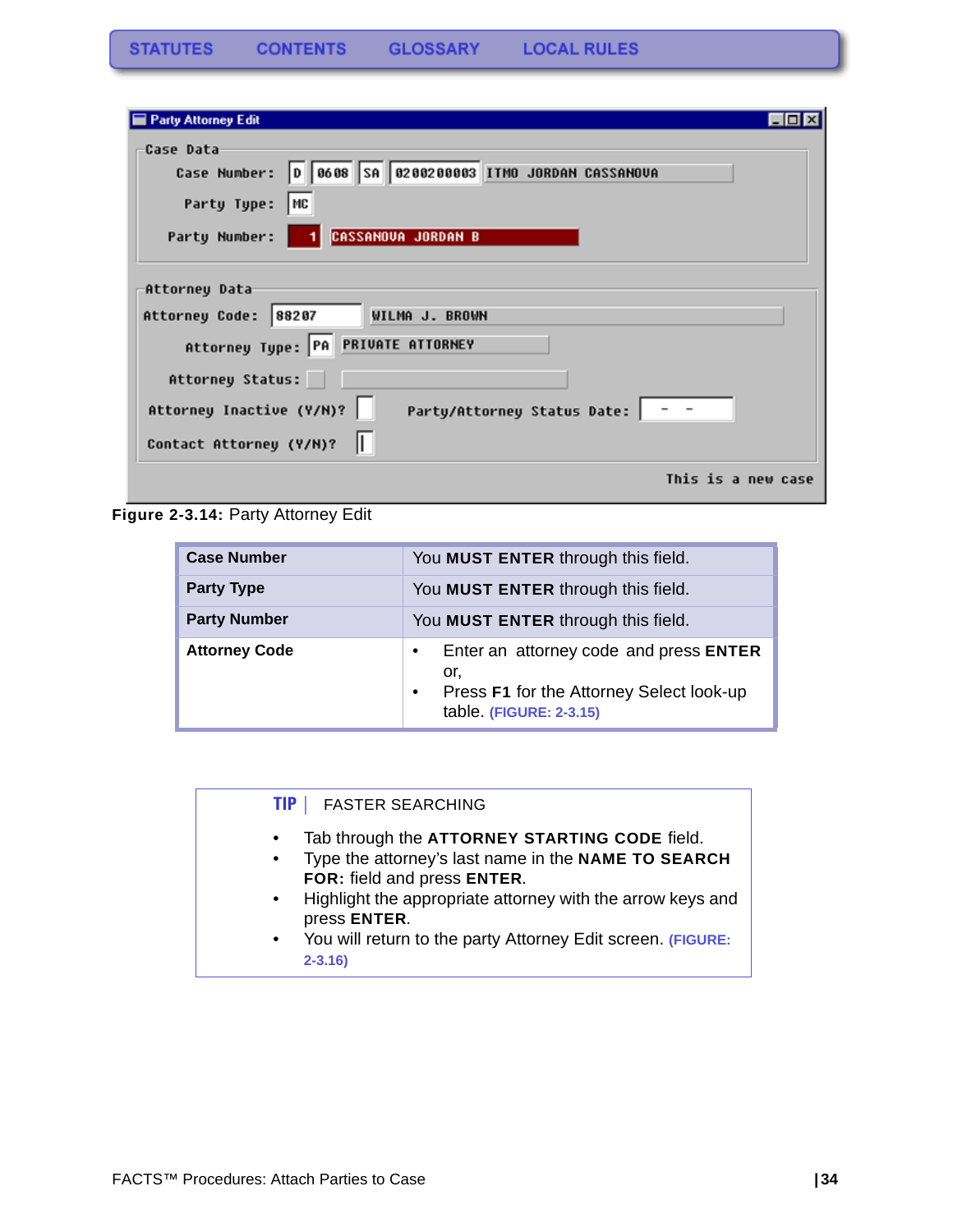| Attorney Select<br>Attorney Starting Code:<br>Name to Search For: BROWN |                             |         |  |
|-------------------------------------------------------------------------|-----------------------------|---------|--|
| <b>Attorney Code</b>                                                    | <b>Name</b>                 | Bin No. |  |
| 88207                                                                   | WILMA J. BROWN              |         |  |
| 89022                                                                   | ANNE P. BROWNE              |         |  |
| 90015                                                                   | <b>DENICE BROWN KULSETH</b> |         |  |

**Figure 2-3.15:** Attorney Select

| Party Attorney Edit                                                                                                                       |  |
|-------------------------------------------------------------------------------------------------------------------------------------------|--|
| Case Data<br>Case Number: 0 0608 SA 0200200003 ITMO JORDAN CASSANOUA<br>Party Type:<br>  MC<br><b>CASSANOVA JORDAN B</b><br>Party Number: |  |
| Attorney Data<br>Attorney Code: 88207<br>WILMA J. BROWN<br>Attorney Type: PA PRIVATE ATTORNEY                                             |  |
| Attorney Status:<br>Attorney Inactive (Y/N)?<br>Party/Attorney Status Date:   - -<br>Contact Attorney (Y/N)?                              |  |
| This is a new case                                                                                                                        |  |

**Figure 2-3.16:** Party Attorney Edit

| <b>Attorney Type:</b> |                       | Enter the appropriate code from the<br>$\bullet$<br>following list of choices:<br>PA is the code for private attorney or.<br>Press F1 for a lookup table.<br>$\bullet$ |  |    |                          |
|-----------------------|-----------------------|------------------------------------------------------------------------------------------------------------------------------------------------------------------------|--|----|--------------------------|
|                       | <b>ATTORNEY TYPES</b> |                                                                                                                                                                        |  |    |                          |
| AC.                   | Accounting            |                                                                                                                                                                        |  | DA | <b>District Attorney</b> |

| <b>CA</b> | Contract Attorney      | MН        | <b>Mental Health Professional</b> |
|-----------|------------------------|-----------|-----------------------------------|
| CC.       | Court Clinician        | PA        | <b>Private Attorney</b>           |
| <b>CO</b> | <b>County Attorney</b> | <b>PD</b> | <b>Public Defender</b>            |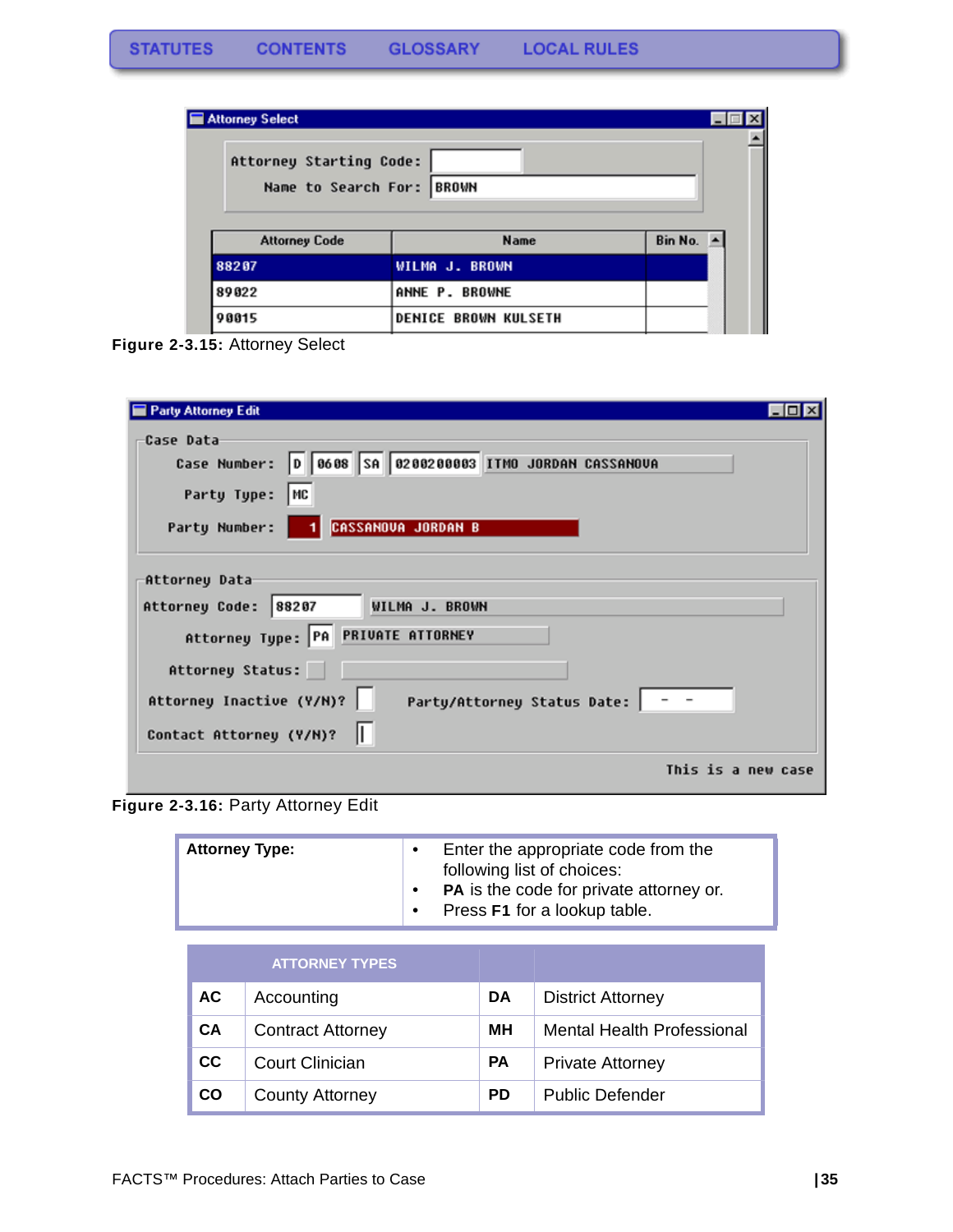|                        | <b>ATTORNEY TYPES</b>       |           |                           |
|------------------------|-----------------------------|-----------|---------------------------|
| $\mathbf{c}\mathbf{s}$ | <b>Special Assistant AG</b> | <b>PS</b> | Psychologist              |
| <b>CY</b>              | <b>City Attorney</b>        | <b>SP</b> | <b>Special Prosecutor</b> |

| <b>Party Attorney Edit</b>                                                                                                                                                                                    |
|---------------------------------------------------------------------------------------------------------------------------------------------------------------------------------------------------------------|
| Case Data<br>Case Number: 0 0608 SA 0200200003 ITMO JORDAN CASSANOUA<br>Party Type:<br>   MC<br><b>CASSANOVA JORDAN B</b><br>Party Number:                                                                    |
| Attorney Data<br>WILMA J. BROWN<br>Attorney Code: 88207<br>Attorney Type: PA PRIVATE ATTORNEY<br>Attorney Status:<br>Attorney Inactive (Y/N)?<br>Party/Attorney Status Date:   - -<br>Contact Attorney (Y/M)? |
| This is a new case                                                                                                                                                                                            |

**Figure 2-3.17:** Party Attorney Edit

| <b>Attorney Inactive (Y/N)?</b>    |                                                                                                                                                                                  |
|------------------------------------|----------------------------------------------------------------------------------------------------------------------------------------------------------------------------------|
| <b>Party/Attorney Status Date.</b> |                                                                                                                                                                                  |
| <b>Contact Attorney/N)?</b>        | Enter Y if notices are to be sent to this<br>$\bullet$<br>attorney or<br>N if nothing is to be sent to this attorney.<br>Press ENTER.<br>$\bullet$                               |
| <b>Press Enter Key</b>             | Press <b>ENTER</b> , while cursor is in the<br>٠<br>Contact Attorney to save the data on this<br>screen.<br>A Message box will pop-up that says:<br>٠<br>"GOOD JOB. DATA SAVED." |
| <b>Enter Other Attorneys</b>       | To enter another attorney, press the <b>ESC</b><br>٠<br>key once to be taken to the top of the<br>screen.                                                                        |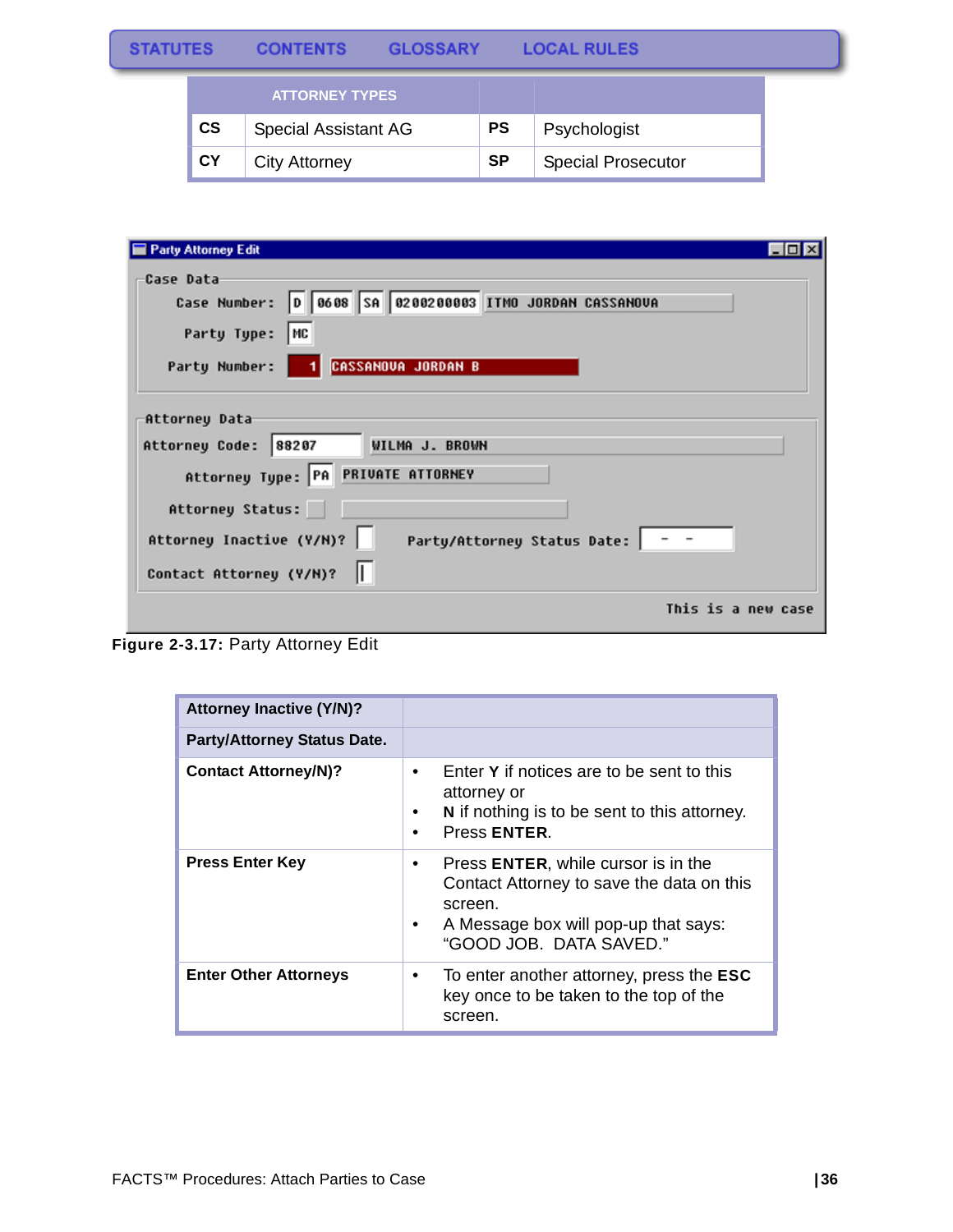#### **STATUTES GLOSSARY LOCAL RULES CONTENTS**

| <b>Go Back to Party Names</b><br><b>Screen</b> | $\bullet$ | To exit the Attorney Names screen, press<br>the ESC key twice. You will return to the<br>Party Attorney Menu screen.<br>To close this screen, press the ESC key or<br>click on the "X" in the upper right-hand<br>corner. You will return to the Party Names |
|------------------------------------------------|-----------|--------------------------------------------------------------------------------------------------------------------------------------------------------------------------------------------------------------------------------------------------------------|
|                                                |           | screen. (FIGURE: 2-3.18)                                                                                                                                                                                                                                     |

### **CAUTION | ESCAPE (ESC) KEY**

- Do not press the **ESC** key four times in a row from the Party Attorney Edit screen.
- You will lose the data you entered on the Party Names screen.

| <b>Party Attorney Edit</b>                                                                                                              |  |
|-----------------------------------------------------------------------------------------------------------------------------------------|--|
| Case Data<br>Case Number: 0 0608 SA 0200200003 ITMO JORDAN CASSANOUA<br>Party Type:<br>MC<br><b>CASSANOVA JORDAN B</b><br>Party Number: |  |
| Attorney Data<br>WILMA J. BROWN<br>88207<br>Attorney Code:<br>Attorney Type: PA PRIVATE ATTORNEY                                        |  |
| Attorney Status:<br>Attorney Inactive (Y/N)?<br>Party/Attorney Status Date:   - -<br>I۲<br>Contact Attorney (Y/N)?                      |  |
| This is a new case                                                                                                                      |  |

**Figure 2-3.18:** Party Names

X

| <b>Attorney Edit? Button</b> | Tab past this button to continue.                                           |
|------------------------------|-----------------------------------------------------------------------------|
| <b>Restricted?</b>           | If this is an SA case, enter Y for yes in this<br>field.                    |
| <b>Save Button</b>           | Tab to SAVE button and click button to save<br>and to properly attach data. |

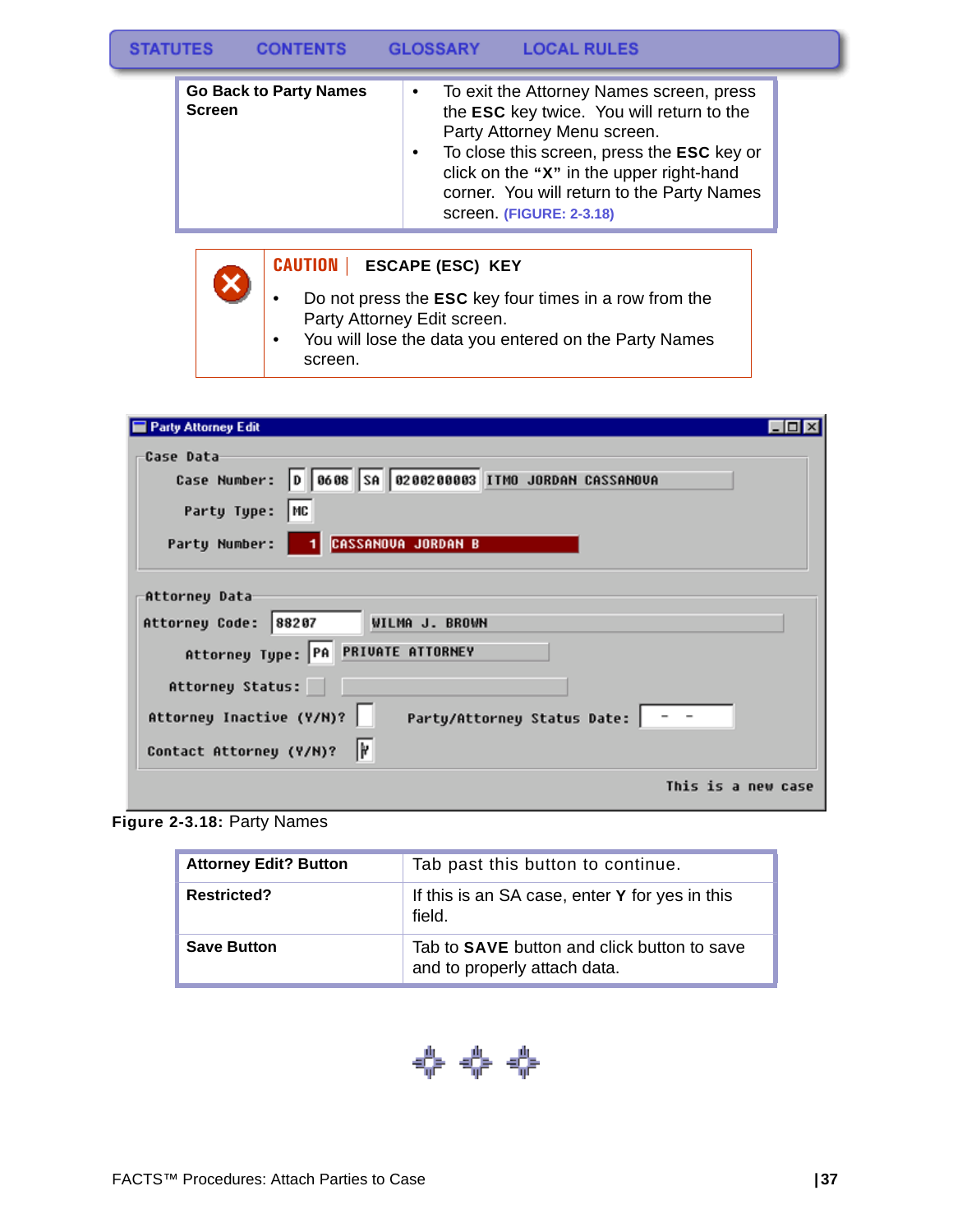# <span id="page-38-0"></span>Section 2-4: Opening a Case

- **MAIN MENU** >
- **CASE MANAGEMENT** >
- **CIVIL COMPLAINT/PETITIONS**. The Civil Complaints/Petition screen will appear. **(FIGURE: 2-4.1)**

| $\Box$ o $\boxtimes$<br><b>Civil Complaint/Petitions</b>   |
|------------------------------------------------------------|
| Case Number: 0 0608 SA 0200200003<br>ITMO JORDAN CASSANOVA |
| Complaint Date:<br>$06 - 26 - 2002$                        |
| Complaint Sequence:<br>81                                  |
| 1513 OPN: PETITION<br>Complaint Event Code:                |
| Jury(Y/N):                                                 |
| Identify Party(s)<br>on the event comments? (Y/N):<br>I٧   |
| I۷<br>Party? (Y/N):                                        |
| Y<br>Cause of Actions? (Y/N):                              |
| N<br>Relief Code(s)? (Y/N):                                |
| <b>Disposition Code:</b>                                   |
| Date:                                                      |
| Disposition/Judgment Event:                                |
| Judgment Code(s)? (Y/N):                                   |
| Related Cases<br><b>Save</b><br>ld                         |
| Updated<br>By<br>At 0 : :                                  |

**Figure 2-4.1:** Civil Complaint/Petitions

| <b>FIELDS</b>                                     | <b>INSTRUCTIONS</b>                                                                                                                  |  |
|---------------------------------------------------|--------------------------------------------------------------------------------------------------------------------------------------|--|
| <b>Case Number:</b><br>(Default last case number) | If you are beginning a new session or need to<br>enter data from a different case, fill in each of<br>the four subfields as follows: |  |
| Court                                             | Enter D for District Court.                                                                                                          |  |
| Location                                          | Enter the four-digit court location code, for<br>example, 0101, 0202.                                                                |  |
| Category                                          | Enter category SA for adoption cases                                                                                                 |  |
| <b>Number</b>                                     | Enter case number.                                                                                                                   |  |
| <b>Complaint Date</b><br>(Default-current date)   | Enter the date the case was initiated.<br>٠<br>Press ENTER.<br>٠                                                                     |  |
| <b>Complaint Sequence</b>                         | Type in the sequence number.<br>$\bullet$<br>If you ENTER through, the number will<br>٠<br>default.                                  |  |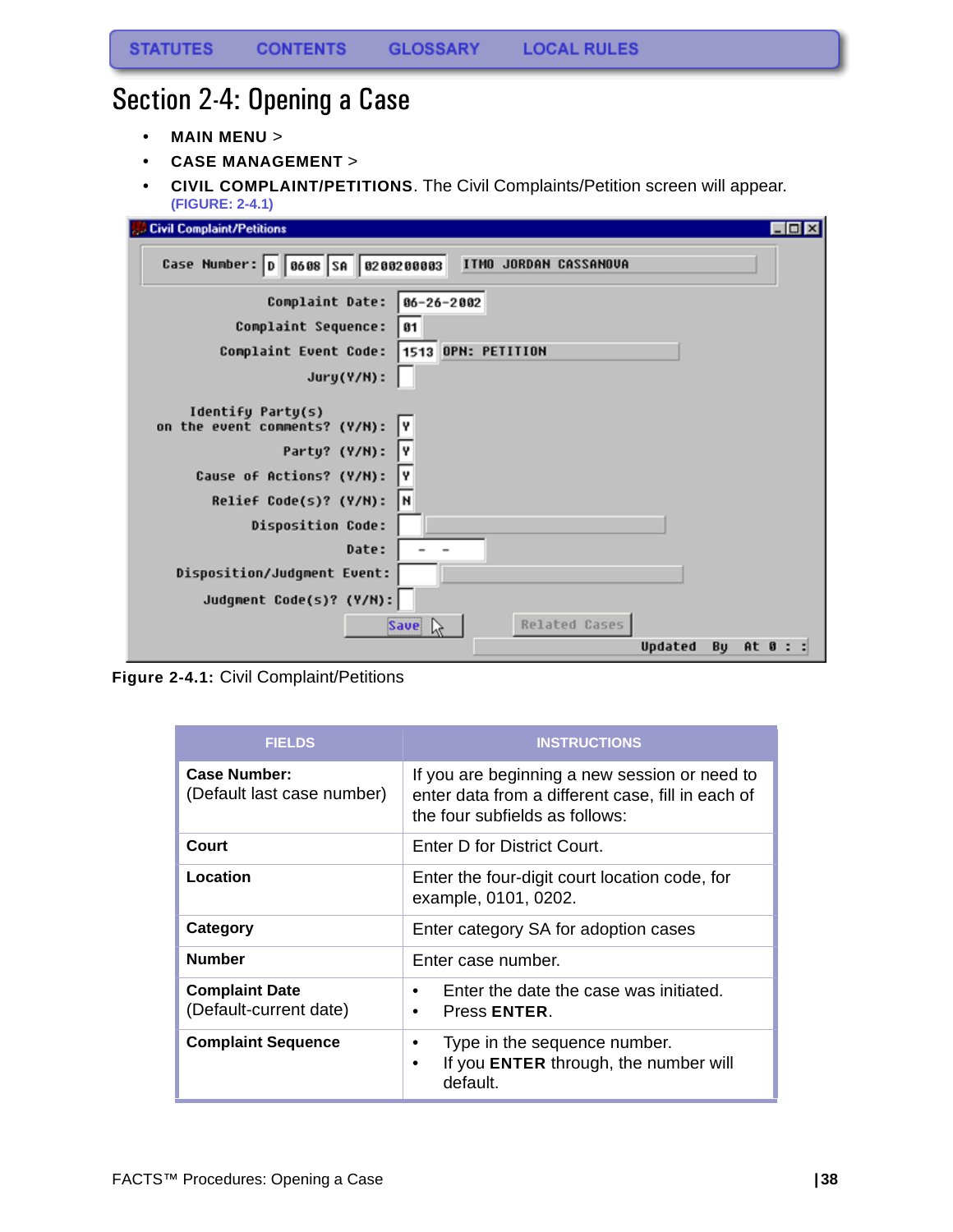| <b>FIELDS</b>                                            | <b>INSTRUCTIONS</b>                                                                                                                                                                                                                |  |
|----------------------------------------------------------|------------------------------------------------------------------------------------------------------------------------------------------------------------------------------------------------------------------------------------|--|
| <b>Complaint Event Code</b>                              | Enter an opening or reopening event code.<br>$\bullet$<br>The event code for adoption cases is<br>$\bullet$<br>usually 1513, OPN: Petition.<br>The event code to reopen an adoption<br>٠<br>case is 2507, RPN: Petition to Reopen. |  |
| Jury                                                     | <b>ENTER</b> through this field.                                                                                                                                                                                                   |  |
| <b>Identify Parties on the event</b><br>comments? (Y/N): | Enter Y.                                                                                                                                                                                                                           |  |
| Party:                                                   | Enter Y.<br>The Complaint Party Screen will pop-up.<br>(FIGURE: 2-4.2)                                                                                                                                                             |  |



**Figure 2-4.2:** Complaint Party Screen

| Check the parties to see if they are correct.<br>$\bullet$<br>If they are, press CTRL T to save.<br>If not, delete any parties that do not apply<br>$\bullet$<br>to this complaint, e.g., Special<br>Commissioner, or<br>If parties are missing, go up to SCREENS<br>$\bullet$<br>> CASE MANAGEMENT > PARTY<br><b>NAMES</b> and enter the missing parties. |
|------------------------------------------------------------------------------------------------------------------------------------------------------------------------------------------------------------------------------------------------------------------------------------------------------------------------------------------------------------|
| You will return to the Civil Complaints/Petition<br>screen. (FIGURE: 2-4.3)                                                                                                                                                                                                                                                                                |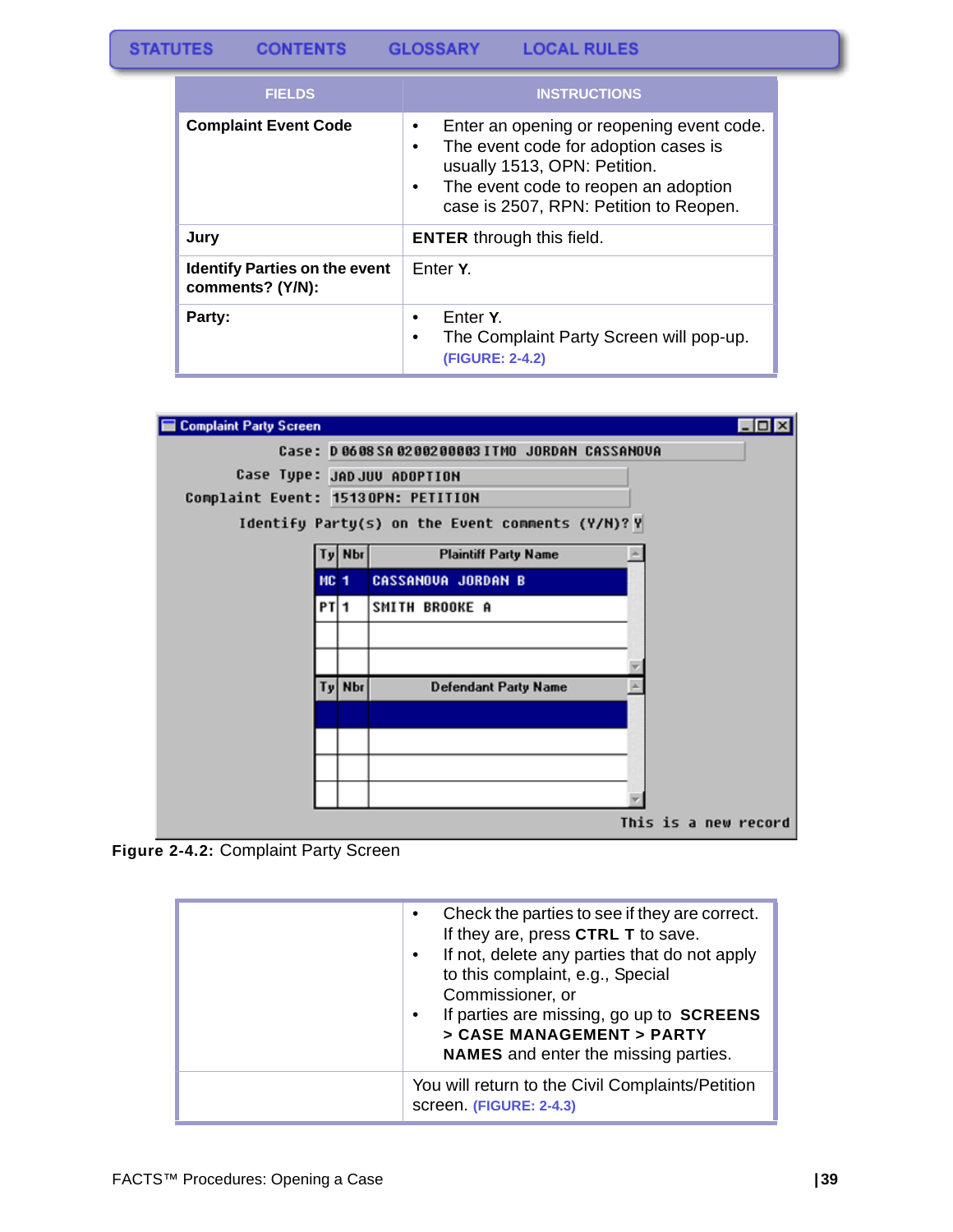| $\Box$ olx<br><b>Civil Complaint/Petitions</b>                                                            |
|-----------------------------------------------------------------------------------------------------------|
| Case Number: 0 0608 SA 0200200003<br>ITMO JORDAN CASSANOVA                                                |
| Complaint Date:<br>86-26-2002<br>Complaint Sequence:<br>81<br>1513 OPN: PETITION<br>Complaint Event Code: |
| $Jury(Y/N)$ :                                                                                             |
| Identify Party(s)<br>on the event comments? (Y/N):<br>I۷                                                  |
| Party? (Y/N):<br>I۷                                                                                       |
| Cause of Actions? (Y/N):<br>I٧                                                                            |
| I۲<br>Relief Code(s)? (Y/N):                                                                              |
| <b>Disposition Code:</b>                                                                                  |
| Date:                                                                                                     |
| Disposition/Judgment Event:                                                                               |
| Judgment Code(s)? (Y/N):                                                                                  |
| Related Cases<br><b>Save</b><br>l.e<br>Bu<br>Updated<br>At 0:                                             |

**Figure 2-4.3:** Civil Complaint/Petitions

| <b>Cause of Actions: (Y/N)</b> | $\bullet$<br>$\bullet$<br>$\bullet$ | Enter Y for yes and press ENTER.<br>The Cause of Actions screen will pop-up.<br>(FIGURE: 2-4.4)<br>Any information entered in the Party<br>Names screen will appear on the Cause of<br>Actions screen. |
|--------------------------------|-------------------------------------|--------------------------------------------------------------------------------------------------------------------------------------------------------------------------------------------------------|
|--------------------------------|-------------------------------------|--------------------------------------------------------------------------------------------------------------------------------------------------------------------------------------------------------|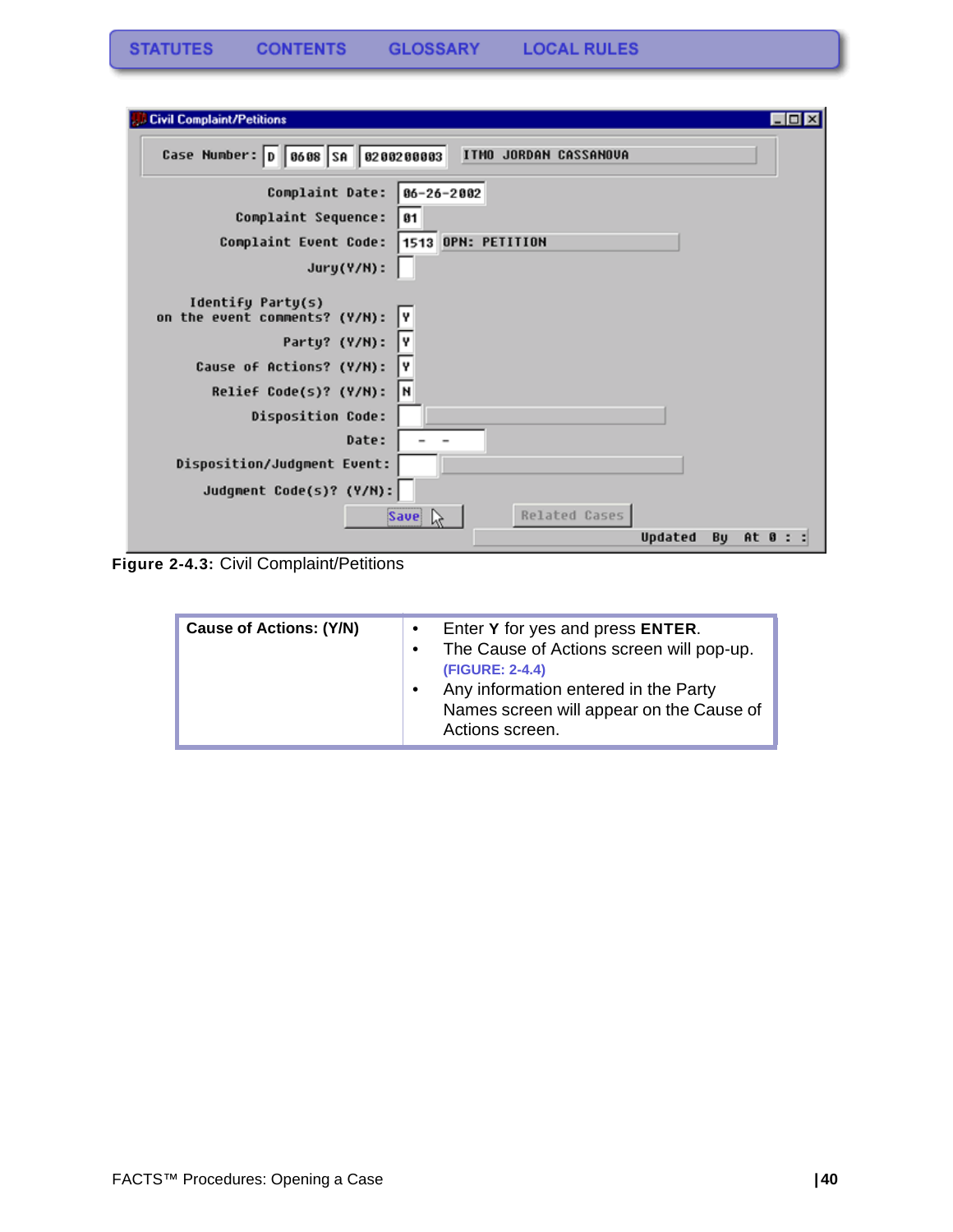| $\Box$ o $\mathbf{x}$<br><b>Cause of Actions</b>                                                              |  |
|---------------------------------------------------------------------------------------------------------------|--|
| Case: D 0608 SA 0200200003<br>ITMO JORDAN CASSANOVA                                                           |  |
| Case Type: JADJUV ADOPTION<br>Complaint Event: 15130PN: PETITION<br>Event Date: 06-26-2002<br>Sequence:<br>61 |  |
| Cause of Actions sequence: 0001 Cause of Actions: JAD JUVENILE ADOPTION                                       |  |
| Contested: C Yes G No                                                                                         |  |
| Jury: @ Yes @ No                                                                                              |  |
| <b>Disposition Code:</b>                                                                                      |  |
| <b>Disposition Date:</b>                                                                                      |  |
| Disposition Event Code:                                                                                       |  |
| PT No<br><b>Plaintiff Party Name</b><br>PT No<br><b>Defendant Party Name</b>                                  |  |
| PT 001 SMITH BROOKE A                                                                                         |  |
| MC 001 CASSANOVA JORDAN B                                                                                     |  |
|                                                                                                               |  |
|                                                                                                               |  |
| Updated<br>By<br>At                                                                                           |  |

**Figure 2-4.4:** Cause of Actions



| <b>Cause of Actions:</b>     | Enter AAD for an adult adoption or JAD for<br>a juvenile adoption, or<br>Press <b>F1</b> and select a cause of action from<br>$\bullet$<br>the pop-up list.                                                                                   |
|------------------------------|-----------------------------------------------------------------------------------------------------------------------------------------------------------------------------------------------------------------------------------------------|
| <b>Contested:</b>            | Press <b>ENTER</b> twice.<br>$\bullet$<br><b>ENTER</b> all the way down to the Plaintiff<br>$\bullet$<br>Party Name field.<br>The other fields are not used in New<br>Mexico.                                                                 |
| <b>Plaintiff Party Name:</b> | The cursor will rest in the PT field and<br>flash.<br>Type in PT and press <b>ENTER</b> .<br>The petitioner's name will default.<br>٠<br>Press <b>F3</b> to move cursor to the PT field on<br>the Defendant Party Name side.                  |
| <b>Defendant Party Name:</b> | The cursor will rest in the D field and flash.<br>٠<br>Type in D and press <b>ENTER</b> .<br>٠<br>The respondent's name will default.<br>Press F2 to move cursor to the PT field on<br>$\bullet$<br>the Plaintiff Party Name side, if needed. |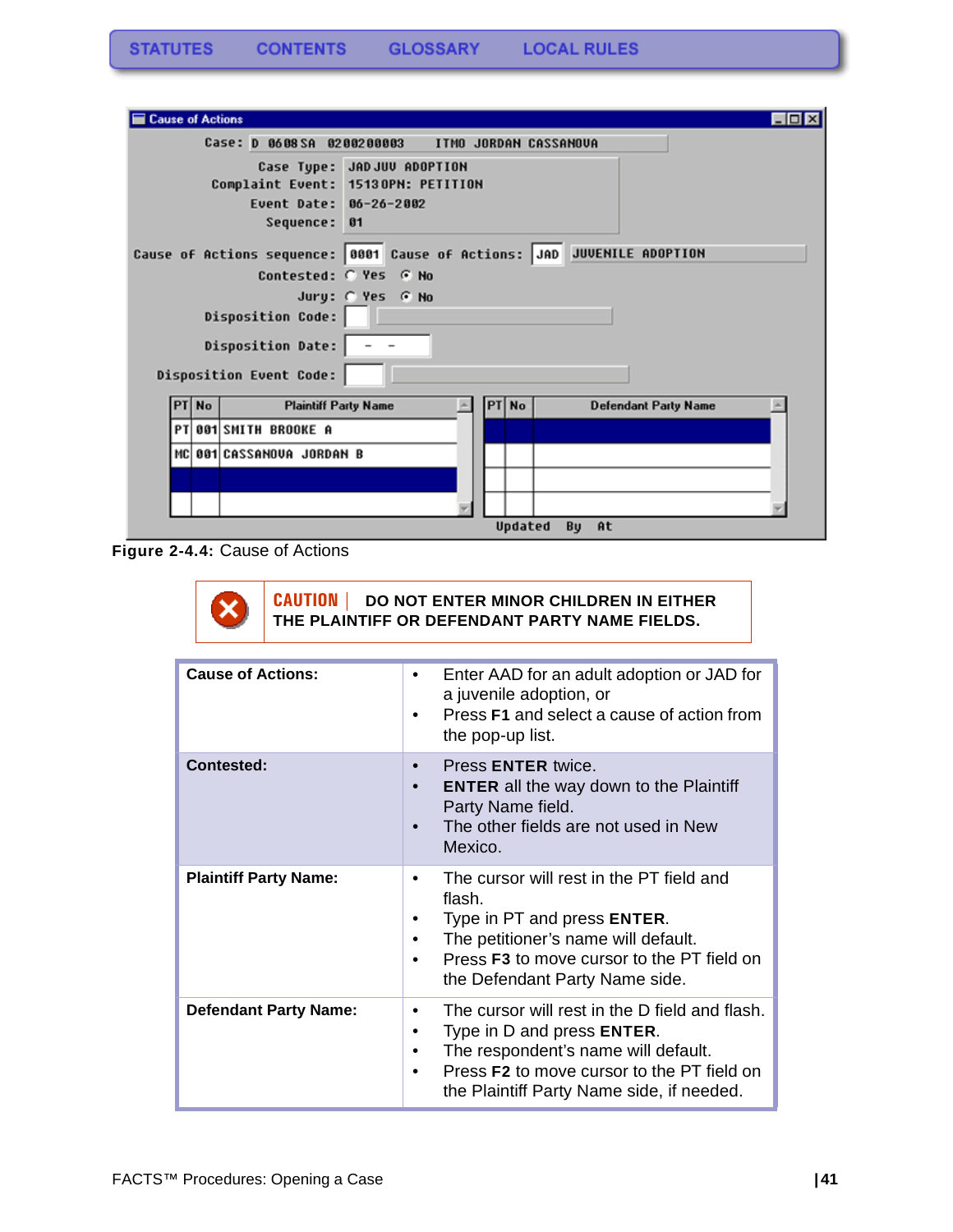

**Figure 2-4.5:** Cause of Actions

| Press the CTRL T keys to save and press<br>$\bullet$     |
|----------------------------------------------------------|
| ENTER.                                                   |
| A message will appear stating that the                   |
| data has been saved.                                     |
| Close this screen by clicking on the "X" in<br>$\bullet$ |
| the upper right hand corner or by pressing               |
| the ESC key.                                             |
| You will then be returned to the Civil<br>$\bullet$      |
| Complaint/Petitions screen. (FIGURE: 2-4.6)              |
|                                                          |

| <b>Disposition Code:</b>              |                           |
|---------------------------------------|---------------------------|
| Date:<br>$\qquad \qquad \blacksquare$ |                           |
| Disposition/Judgment Event:           |                           |
| Judgment Code(s)? (Y/N):              |                           |
| -------------<br>Save!                | Related Cases             |
|                                       | At 0 : :<br>Updated<br>Bu |





| <b>Save Button</b> | As soon as you have completed the appropri-     |
|--------------------|-------------------------------------------------|
|                    | $\perp$ ate fields, use the <b>SAVE</b> button. |

$$
\Leftrightarrow\Leftrightarrow\Leftrightarrow
$$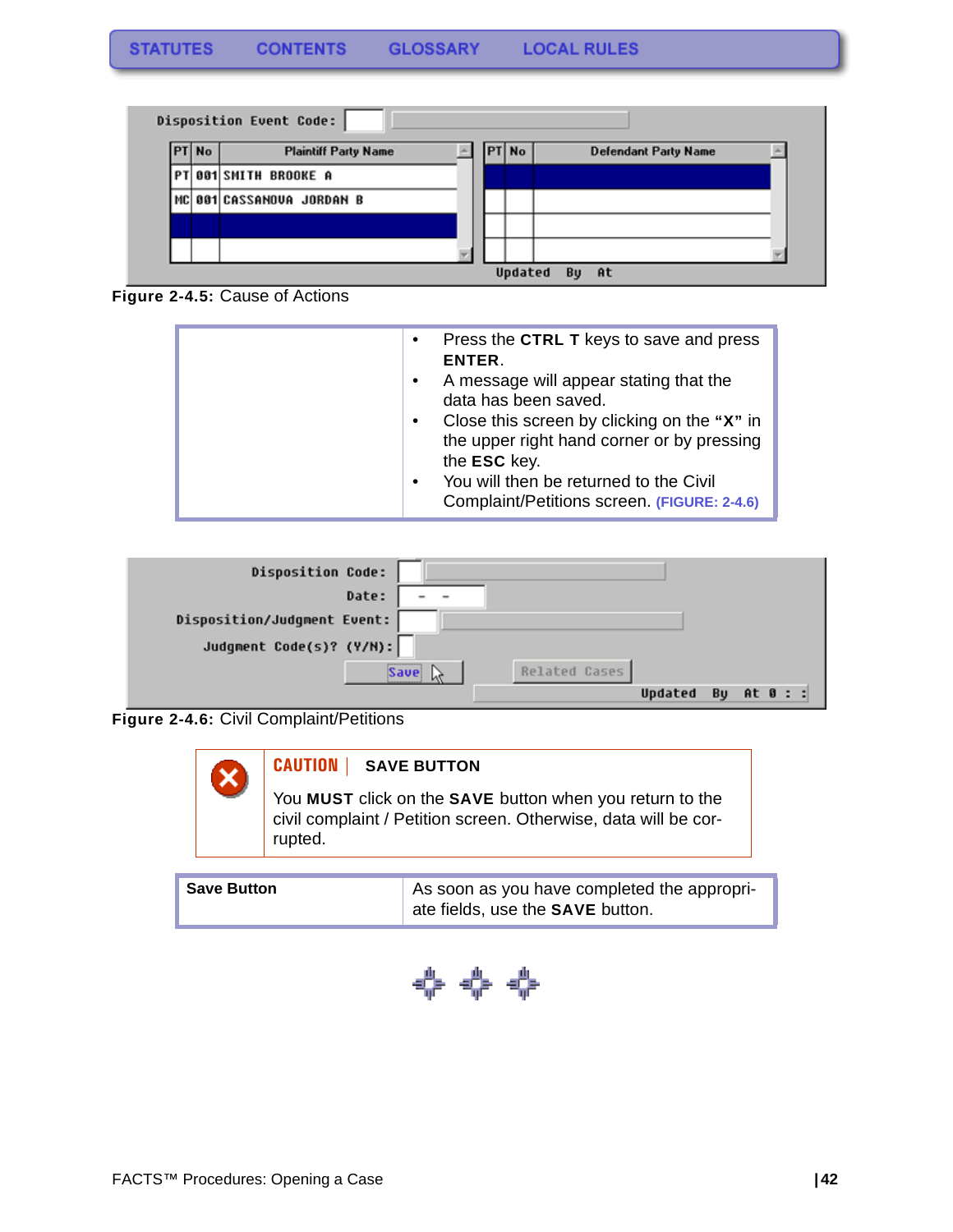## <span id="page-43-0"></span>Section 2-5: Docketing

Use the Case Docket screen to record events that occur in a case. These events record the progression of a case.

- **MAIN MENU** >
- **CASE MANAGEMENT** >
- **CASE DOCKET**. The Case Docket screen will appear. **(FIGURE: 2-5.1)** or
- Click on the **CASE DOCKET** button  $\left| \frac{1}{\mathbf{b}} \right|$  on the toolbar at the top of the screen.

| <b>Case Docket</b>  |                                                         |  |  |
|---------------------|---------------------------------------------------------|--|--|
|                     | Case Number: 0 0608 SA 0200200003 ITMO JORDAN CASSANOVA |  |  |
|                     | Event Date: $06-26-2002$ Event Sequence: 02             |  |  |
|                     | Event Code: 1513 OPN: PETITION                          |  |  |
|                     |                                                         |  |  |
|                     | Schedule Calendar Event?<br>Calendar Days:              |  |  |
| Issue Form?         | Form:                                                   |  |  |
| <b>Action Code:</b> | Action Date:                                            |  |  |
|                     | Judge Code: LUB U LEE VESELY<br>Deputy Code:            |  |  |
| Party:              | SMITH BROOKE A<br>Quantity:<br>Count:<br> PT    1       |  |  |
| $Reopen(Y/N):$ N    |                                                         |  |  |
| Instrument:         | Bond Type:                                              |  |  |
| <b>Bondsman:</b>    |                                                         |  |  |
| Underwriter:        | <b>Result Code:</b>                                     |  |  |
|                     | Descriptive Data (Y/M)?: $\boxed{v}$ Edit               |  |  |
|                     | Related Cases<br>Save                                   |  |  |
|                     | Updated 06/25/2002 By test5 At 10:37                    |  |  |

**Figure 2-5.1:** Case Docket

| <b>FIELD NAMES</b>                                          | <b>INSTRUCTIONS</b>                                                                          |
|-------------------------------------------------------------|----------------------------------------------------------------------------------------------|
| Case Number:<br>(Default-last case number<br>you worked in) | Enter the data as follows if you start a new<br>session or enter data from a different case. |
| Court                                                       | Enter D for District Court.                                                                  |
| Location                                                    | Enter the four-digit court location code, for<br>example, 0101, 0202.                        |
| Category                                                    | Enter category, SA.                                                                          |
| <b>Number</b>                                               | Enter case number.                                                                           |
| <b>Event Date</b><br>(Default-current date)                 | Enter file stamp date.                                                                       |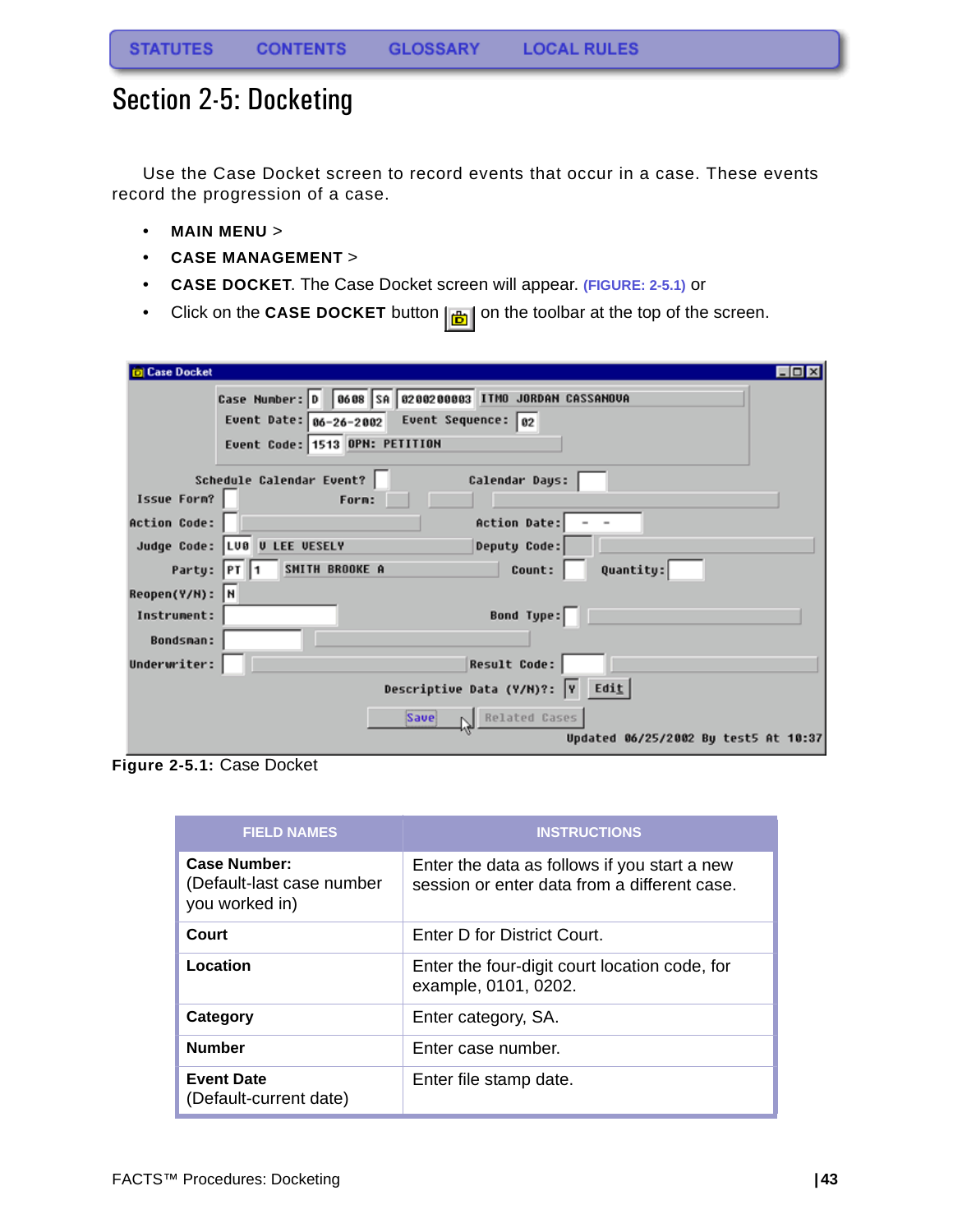| <b>FIELD NAMES</b>                          | <b>INSTRUCTIONS</b>                                                                                                                  |
|---------------------------------------------|--------------------------------------------------------------------------------------------------------------------------------------|
| <b>Event Sequence</b>                       | This field will default to the next sequence<br>٠<br>number or<br>Press F1 for a list that has already been<br>$\bullet$<br>entered. |
| <b>Event Code</b>                           | Enter appropriate event code.                                                                                                        |
| <b>Schedule Calendar Event?</b>             |                                                                                                                                      |
| <b>Calendar Days:</b>                       |                                                                                                                                      |
| <b>Issue Form:</b>                          |                                                                                                                                      |
| <b>Action Code:</b>                         | FACTS™ will input a default value based on<br>the event code you entered.                                                            |
| <b>Action Date:</b>                         |                                                                                                                                      |
| <b>Judge Code:</b>                          | Judge will default.<br>$\bullet$<br>Delete if another judge presided over<br>$\bullet$<br>event, and<br>Enter correct judge.<br>٠    |
| <b>Deputy Code:</b><br>(Default-User login) |                                                                                                                                      |
| <b>Party</b>                                | Enter party type and number if event is<br>$\bullet$<br>party specific, such as a warrant.<br>Press ENTER button.<br>٠               |
| <b>Enter through other Fields</b>           |                                                                                                                                      |
| <b>Descriptive Data:</b>                    | Click on the <b>EDIT</b> button.<br>$\bullet$<br>The Event Description screen will pop-up.<br>$\bullet$<br>(FIGURE: 2-5.2)           |

| <b>Event Description</b>          |                        |
|-----------------------------------|------------------------|
| Case Details                      |                        |
| Case Number: D 0608 SA 0200200003 | Event Date: 06-26-2002 |
| Event Seq: 02 Event Code: 1513    | OPN: PETITION          |
| <b>Standard Description Code:</b> |                        |
| Comments                          |                        |
| PETITION FOR ADOPTION             |                        |
|                                   |                        |



**CAUTION | THE TEXT DOES NOT WRAP TO THE NEXT LINE. PRESS ENTER TO GO TO THE NEXT LINE.**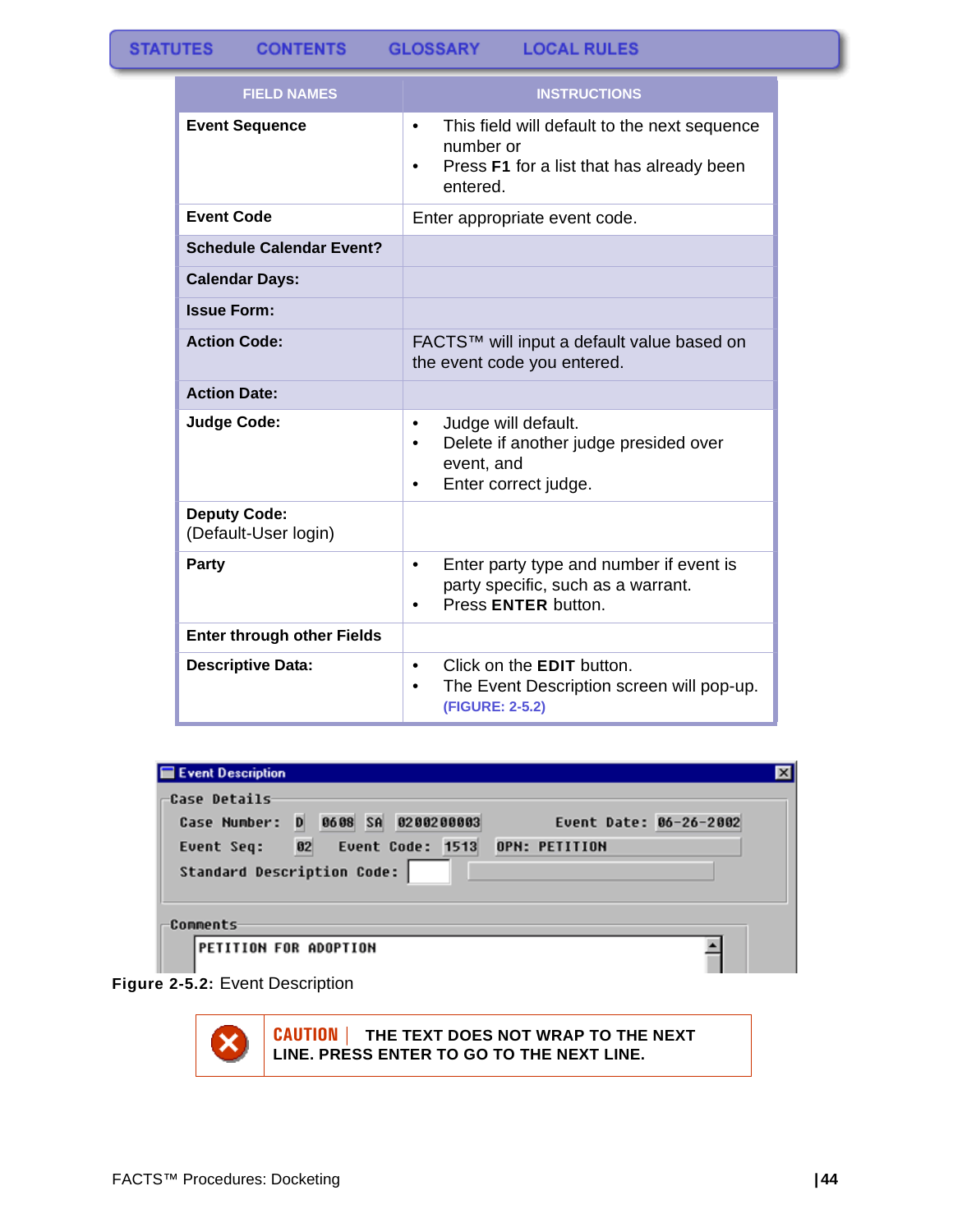#### **STATUTES GLOSSARY LOCAL RULES CONTENTS**

| <b>Standard Description Code</b> | Enter the Standard Description Code if you<br>$\bullet$<br>have one.<br>These are codes that correspond to event<br>codes.<br>When they are entered, standard text that<br>has been written by court personnel<br>appears in the comments section of the<br>screen.<br>You can edit the standard text or add to it.<br>٠ |
|----------------------------------|--------------------------------------------------------------------------------------------------------------------------------------------------------------------------------------------------------------------------------------------------------------------------------------------------------------------------|
|                                  | If you do not have a standard description<br>code, ENTER until you reach the<br>comments field and type in descriptive<br>text.<br>Press CTRL T to save.<br>Press ENTER or click OK to exit out.                                                                                                                         |

| Descriptive Data (Y/H)?: $\boxed{v}$ Edit |  |
|-------------------------------------------|--|
| Related Cases                             |  |
|                                           |  |

**Figure 2-5.3:** Case Docket

| <b>Save Button</b> | Tab to <b>SAVE</b> button. (FIGURE: 2-5.3)<br>$\bullet$<br>Click button or press ENTER.<br>$\bullet$ |
|--------------------|------------------------------------------------------------------------------------------------------|
| <b>Message Box</b> | Click OK or press ENTER button to get the<br>message box to disappear.                               |

| <b>D</b> Case Docket                                                                                 |  |
|------------------------------------------------------------------------------------------------------|--|
| Case Number: 0 0608 SA 0200200001 ITMO JORDAN SMITH<br>Event Date: $06-11-2002$ Event Sequence: $02$ |  |
| Event Code: 1513 OPN: PETITION                                                                       |  |

**Figure 2-5.4:** Case Docket

| <b>Event Date:</b> | The cursor will return to the event date<br>$\bullet$<br>field. (FIGURE: 2-5.4)<br>Shift tab to the case number to docket<br>$\bullet$<br>another event or<br>Shift tab twice to docket to another case or<br>Click on the "X" in the upper right-hand<br>$\bullet$ |
|--------------------|---------------------------------------------------------------------------------------------------------------------------------------------------------------------------------------------------------------------------------------------------------------------|
|                    | corner to exit the screen.                                                                                                                                                                                                                                          |

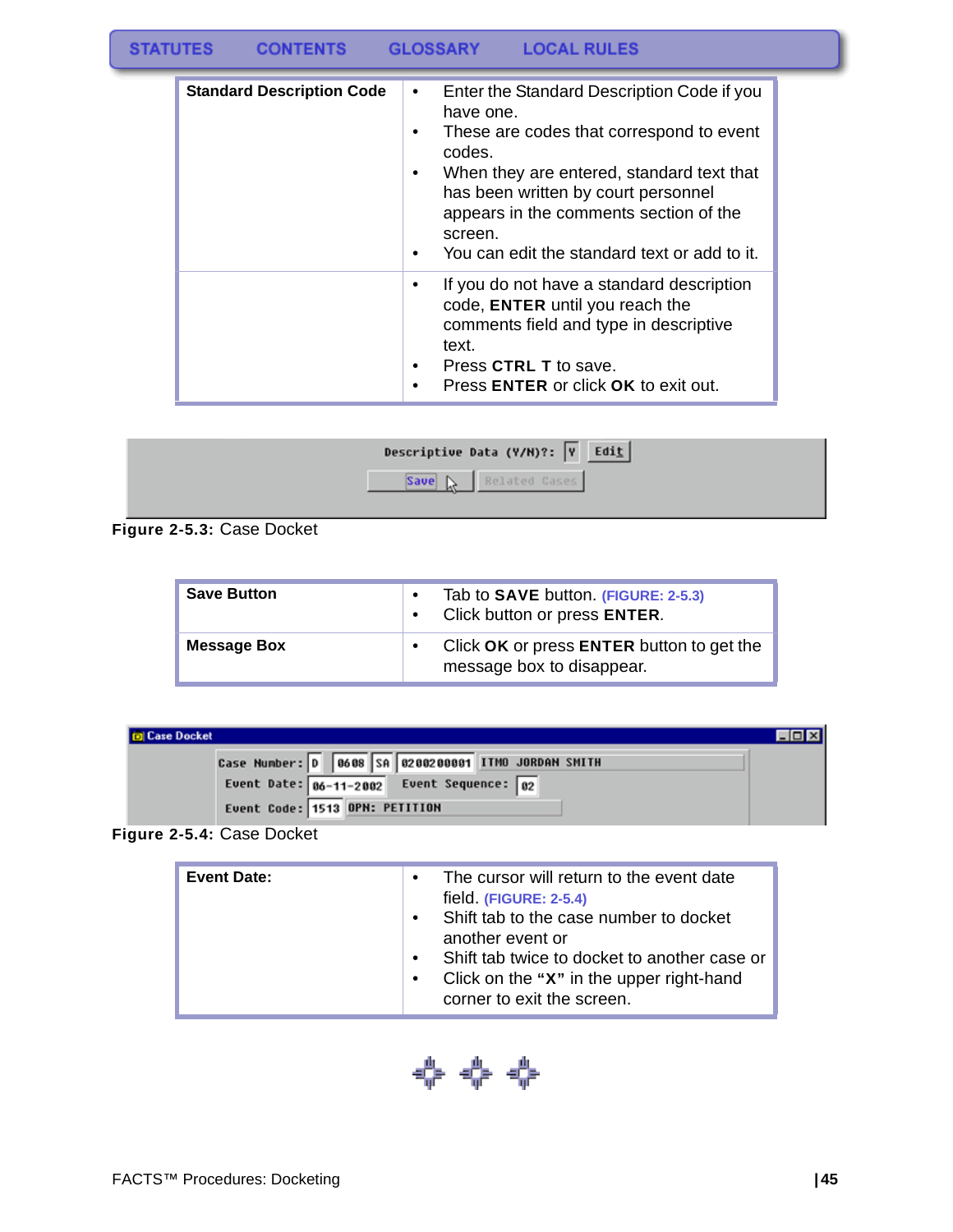## <span id="page-46-0"></span>Section 2-6: Closing Case Using the Civil Complaint/Petitions Screen

The Civil Complaint/Petitions screen is used to open and close mental health commitment petitions.

- **MAIN MENU** >
- **CASE MANAGEMENT** >
- **CIVIL COMPLAINT/PETITIONS**. The Civil Complaints/Petition screen will appear. **(FIGURE: 2-6.1)**

| $\Box$ o $\times$<br><b>J.B Civil Complaint/Petitions</b>                                                                                                                                                                                                                                        |
|--------------------------------------------------------------------------------------------------------------------------------------------------------------------------------------------------------------------------------------------------------------------------------------------------|
| Case Number:  D   608   SA   200200001<br>ITMO JORDAN SMITH                                                                                                                                                                                                                                      |
| Complaint Date:<br>$06 - 12 - 2002$                                                                                                                                                                                                                                                              |
| Complaint Sequence:                                                                                                                                                                                                                                                                              |
| 1513 OPN: PETITION<br>Complaint Event Code:                                                                                                                                                                                                                                                      |
| I۲<br>$Jury(Y/N)$ :                                                                                                                                                                                                                                                                              |
| Identify Party(s)<br>on the event comments? (Y/N):<br>I۷<br>Y<br>Party? (Y/N):<br>Cause of Actions? (Y/N):<br>I۷<br>Relief Code(s)? (Y/N):<br>PG PETITION GRANTED<br><b>Disposition Code:</b><br>Date:<br>$06 - 12 - 2002$<br>Disposition/Judgment Event:<br>3517 CLS: DECREE/JUDGHT OF ADOPTION |
| Judgment Code(s)? (Y/N): N                                                                                                                                                                                                                                                                       |
| Related Cases<br>Save<br>by.                                                                                                                                                                                                                                                                     |

**Figure 2-6.1:** Civil Complaint/Petitions

| <b>FIELD NAMES</b>                                | <b>INSTRUCTIONS</b>                                                                                                                             |
|---------------------------------------------------|-------------------------------------------------------------------------------------------------------------------------------------------------|
| <b>Case Number:</b><br>(Default last case number) | If you are beginning a new session or need to<br>enter data from a different case, fill in each of<br>the four subfields as follows:            |
| Court                                             | Enter D for District Court.                                                                                                                     |
| Location                                          | Enter the four-digit court location code, for<br>example, 0101, 0202.                                                                           |
| Category                                          | Enter category SA for adoption cases.                                                                                                           |
| <b>Number</b>                                     | Enter case number.                                                                                                                              |
| <b>Complaint Date</b><br>(Default-current date)   | Enter the date of the complaint.<br>٠<br>Press the F1 button to lookup the date.<br>$\bullet$<br>Press ENTER to select the complaint date.<br>٠ |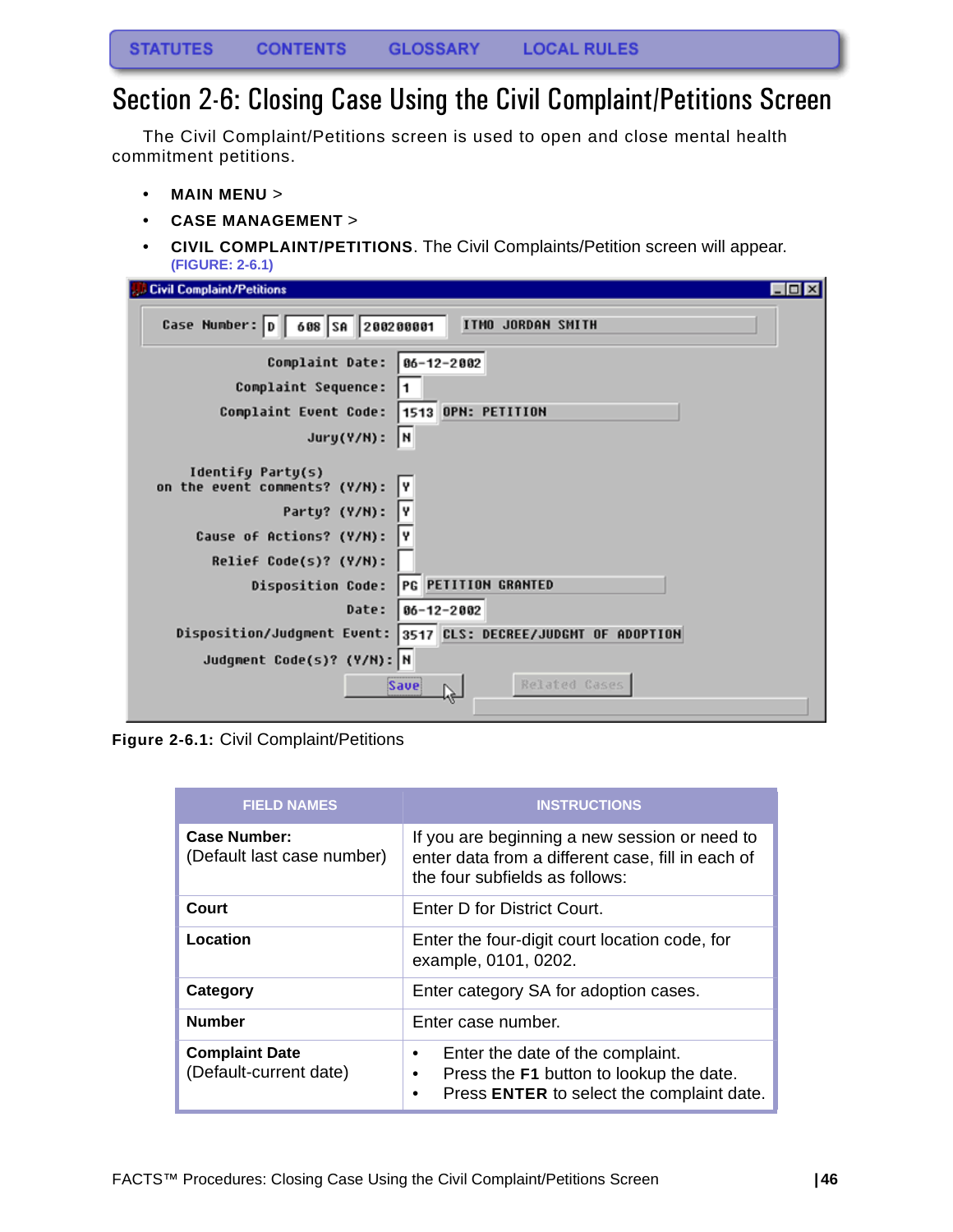#### **STATUTES CONTENTS GLOSSARY LOCAL RULES**

| <b>FIELD NAMES</b>                                                | <b>INSTRUCTIONS</b>                                                                                   |
|-------------------------------------------------------------------|-------------------------------------------------------------------------------------------------------|
| <b>Complaint Sequence</b><br>(Default-next complaint<br>sequence) | Delete the number and enter the number 1.                                                             |
| <b>Complaint Event Code</b>                                       |                                                                                                       |
| Jury                                                              |                                                                                                       |
| <b>Identify Parties on the event</b><br>comments? (Y/N):          |                                                                                                       |
| Party:                                                            |                                                                                                       |
| Cause of Actions (Y/N)                                            |                                                                                                       |
| Relief Code(s)? (Y/N)                                             |                                                                                                       |
| <b>Disposition Code</b>                                           | Enter the disposition code from one of the<br>٠<br>lists below, or<br>Press F1 for a list of choices. |

| <b>CODE</b> | <b>DISPOSITION DESCRIPTION</b> |
|-------------|--------------------------------|
| <b>PD</b>   | <b>Petition Denied</b>         |
| <b>PG</b>   | <b>Petition Granted</b>        |

| Date:                       | Enter file stamp date of the pleading.        |
|-----------------------------|-----------------------------------------------|
| <b>Disposition/Judgment</b> | Enter the appropriate closing event code from |
| Event:                      | one of the lists below.                       |

| <b>CODE</b> | <b>EVENT DESCRIPTION</b>           |
|-------------|------------------------------------|
| 3500        | CLS: Administrative Close          |
| 3512        | <b>CLS: Judicial Review Order</b>  |
| 3517        | CLS: Decree/Judgment of Adoption   |
| 3525        | CLS: Judgment/Non Jury             |
| 3544        | CLS: Order Consolidation           |
| 3550        | CLS: Order/Order to Close          |
| 3560        | CLS: Order Petition/Motion Granted |